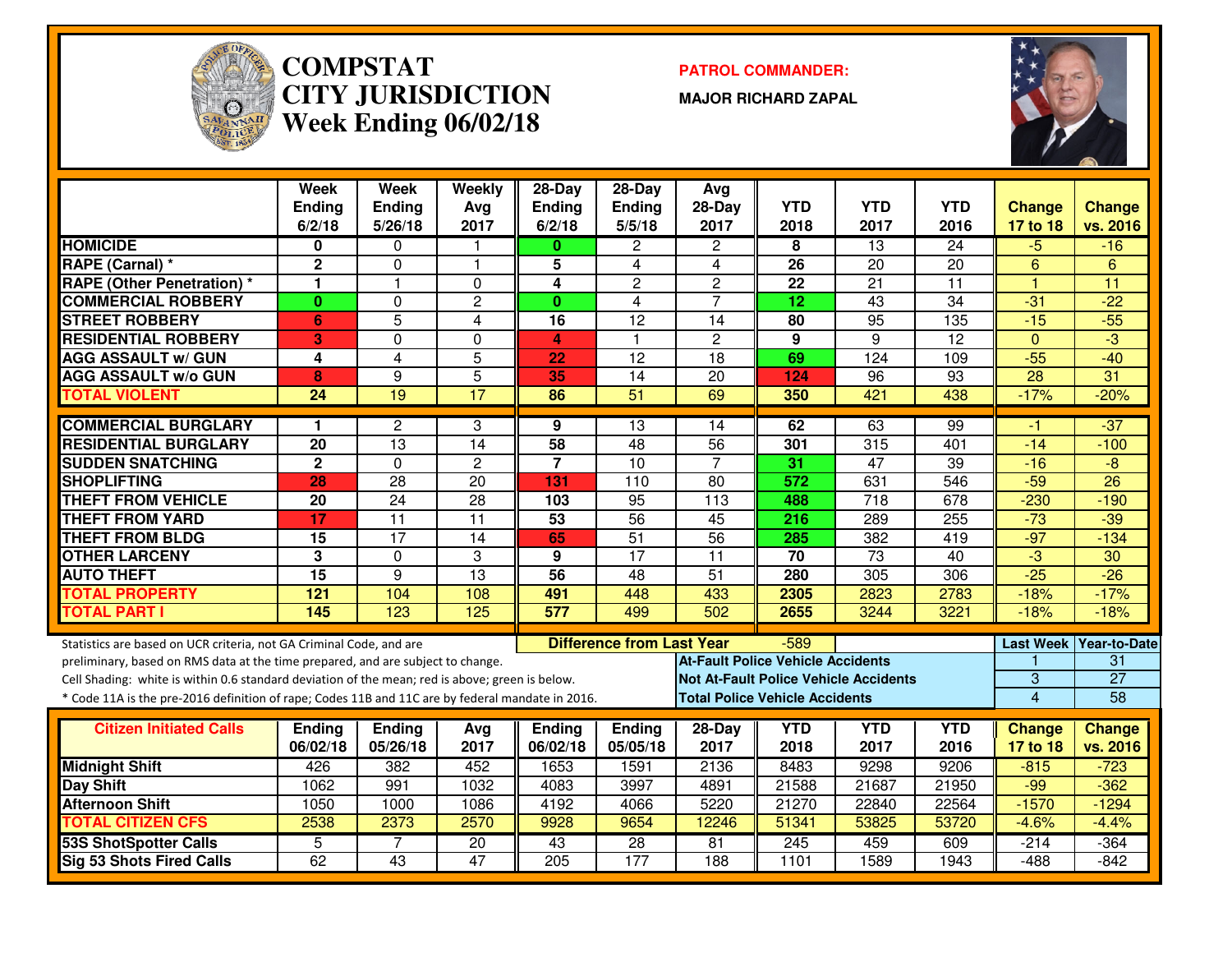

# **COMPSTAT PRECINCT COMMANDER: NORTH PRECINCTWeek Ending 06/02/18**

**CAPT. CARY HILL**



|                                                                                                                                                                                                                                                                                                                                                               | <b>Week</b><br><b>Ending</b><br>6/2/18 | <b>Week</b><br><b>Ending</b><br>5/26/18 | Weekly<br>Avg<br>2017 | 28-Day<br><b>Ending</b><br>6/2/18     | $28-Dav$<br><b>Ending</b><br>5/5/18 | Avg<br>$28-Day$<br>2017                                                                                                           | <b>YTD</b><br>2018      | <b>YTD</b><br>2017 | <b>YTD</b><br>2016 | <b>Change</b><br>17 to 18                | <b>Change</b><br>vs. 2016                        |
|---------------------------------------------------------------------------------------------------------------------------------------------------------------------------------------------------------------------------------------------------------------------------------------------------------------------------------------------------------------|----------------------------------------|-----------------------------------------|-----------------------|---------------------------------------|-------------------------------------|-----------------------------------------------------------------------------------------------------------------------------------|-------------------------|--------------------|--------------------|------------------------------------------|--------------------------------------------------|
| <b>HOMICIDE</b>                                                                                                                                                                                                                                                                                                                                               | 0                                      | 0                                       | 0                     | 0                                     | 0                                   | $\Omega$                                                                                                                          | 1                       | 3                  | 2                  | $-2$                                     | -1                                               |
| <b>RAPE (Carnal) *</b>                                                                                                                                                                                                                                                                                                                                        | 0                                      | $\mathbf{0}$                            | 0                     | 1                                     | 1                                   | $\overline{\mathbf{1}}$                                                                                                           | 6                       | 9                  | 4                  | $\overline{3}$                           | $\overline{2}$                                   |
| <b>RAPE (Other Penetration) *</b>                                                                                                                                                                                                                                                                                                                             | $\bf{0}$                               | $\Omega$                                | 0                     | $\mathbf{0}$                          | $\Omega$                            | $\mathbf{0}$                                                                                                                      | 3                       | 4                  | 3                  | $-1$                                     | $\Omega$                                         |
| <b>COMMERCIAL ROBBERY</b>                                                                                                                                                                                                                                                                                                                                     | $\bf{0}$                               | $\Omega$                                | $\Omega$              | $\bf{0}$                              | $\Omega$                            | $\overline{\mathbf{1}}$                                                                                                           | $\overline{\mathbf{c}}$ | 4                  | 3                  | $-2$                                     | $-1$                                             |
| <b>STREET ROBBERY</b>                                                                                                                                                                                                                                                                                                                                         | 3                                      | $\mathbf 0$                             | $\mathbf{1}$          | 4                                     | 1                                   | 4                                                                                                                                 | 29                      | 38                 | $\overline{52}$    | $-9$                                     | $-23$                                            |
| <b>RESIDENTIAL ROBBERY</b>                                                                                                                                                                                                                                                                                                                                    | 1                                      | $\mathbf{0}$                            | 0                     | $\overline{2}$                        | $\Omega$                            | $\Omega$                                                                                                                          | 4                       | $\mathbf{1}$       | 1                  | 3                                        | 3                                                |
| <b>AGG ASSAULT w/ GUN</b>                                                                                                                                                                                                                                                                                                                                     | $\overline{2}$                         |                                         | $\mathbf{1}$          | $6\phantom{1}$                        | $\mathbf{1}$                        | $\overline{\mathbf{4}}$                                                                                                           | 15                      | $\overline{27}$    | $\overline{20}$    | $-12$                                    | $-5$                                             |
| <b>AGG ASSAULT w/o GUN</b>                                                                                                                                                                                                                                                                                                                                    | 4                                      | 3                                       | $\overline{c}$        | 11                                    | 4                                   | 6                                                                                                                                 | 42                      | 25                 | 29                 | 17                                       | 13                                               |
| <b>TOTAL VIOLENT</b>                                                                                                                                                                                                                                                                                                                                          | 10                                     | $\overline{4}$                          | $\overline{4}$        | $\overline{24}$                       | $\overline{7}$                      | 17                                                                                                                                | 102                     | $\overline{111}$   | 114                | $-8%$                                    | $-11%$                                           |
| <b>COMMERCIAL BURGLARY</b>                                                                                                                                                                                                                                                                                                                                    | 1                                      |                                         | 1                     | 4                                     | 4                                   | 4                                                                                                                                 | 14                      | 22                 | 18                 | -8                                       | -4                                               |
| <b>RESIDENTIAL BURGLARY</b>                                                                                                                                                                                                                                                                                                                                   | 4                                      | $\overline{1}$                          | $\overline{2}$        | $\overline{7}$                        | $\overline{7}$                      | $\overline{7}$                                                                                                                    | 35                      | $\overline{32}$    | 49                 | 3                                        | $-14$                                            |
| <b>SUDDEN SNATCHING</b>                                                                                                                                                                                                                                                                                                                                       | $\overline{2}$                         | $\mathbf{0}$                            | $\mathbf{1}$          | $\overline{\mathbf{4}}$               | $\overline{4}$                      | 3                                                                                                                                 | 16                      | 25                 | 22                 | $-9$                                     | $-6$                                             |
| <b>SHOPLIFTING</b>                                                                                                                                                                                                                                                                                                                                            | 4                                      | $\overline{6}$                          | 3                     | 27                                    | 17                                  | $\overline{12}$                                                                                                                   | 115                     | $\overline{89}$    | $\overline{70}$    | $\overline{26}$                          | 45                                               |
| <b>THEFT FROM VEHICLE</b>                                                                                                                                                                                                                                                                                                                                     | $\overline{2}$                         | 6                                       | 6                     | 24                                    | 18                                  | 24                                                                                                                                | 94                      | 173                | 239                | $-79$                                    | $-145$                                           |
| <b>THEFT FROM YARD</b>                                                                                                                                                                                                                                                                                                                                        | $\mathbf 2$                            | $\overline{5}$                          | 3                     | $\overline{15}$                       | $\overline{17}$                     | $\overline{11}$                                                                                                                   | 61                      | $\overline{99}$    | $\overline{86}$    | $-38$                                    | $-25$                                            |
| <b>THEFT FROM BLDG</b>                                                                                                                                                                                                                                                                                                                                        | 4                                      | 3                                       | 4                     | 15                                    | $\overline{12}$                     | $\overline{15}$                                                                                                                   | 79                      | 132                | 130                | $-53$                                    | $-51$                                            |
| <b>OTHER LARCENY</b>                                                                                                                                                                                                                                                                                                                                          | $\mathbf{1}$                           | $\Omega$                                | $\mathbf{1}$          | $\overline{2}$                        | $\overline{c}$                      | $\overline{2}$                                                                                                                    | 12                      | $\overline{15}$    | 10                 | $\overline{3}$                           | $\overline{2}$                                   |
| <b>AUTO THEFT</b>                                                                                                                                                                                                                                                                                                                                             | 6                                      | $\mathbf{0}$                            | 3                     | 16                                    | $\overline{11}$                     | $\overline{12}$                                                                                                                   | 50                      | $\overline{80}$    | $\overline{92}$    | $-30$                                    | $-42$                                            |
| <b>TOTAL PROPERTY</b>                                                                                                                                                                                                                                                                                                                                         | 26                                     | $\overline{22}$                         | $\overline{22}$       | 114                                   | 92                                  | 90                                                                                                                                | 476                     | 667                | $\overline{716}$   | $-29%$                                   | $-34%$                                           |
| <b>TOTAL PART I</b>                                                                                                                                                                                                                                                                                                                                           | 36                                     | $\overline{26}$                         | $\overline{27}$       | $\frac{1}{38}$                        | 99                                  | 107                                                                                                                               | 578                     | $\overline{778}$   | 830                | $-26%$                                   | $-30%$                                           |
| Statistics are based on UCR criteria, not GA Criminal Code, and are<br>preliminary, based on RMS data at the time prepared, and are subject to change.<br>Cell Shading: white is within 0.6 standard deviation of the mean; red is above; green is below.<br>* Code 11A is the pre-2016 definition of rape; Codes 11B and 11C are by federal mandate in 2016. |                                        |                                         |                       |                                       | <b>Difference from Last Year</b>    | <b>At-Fault Police Vehicle Accidents</b><br><b>Not At-Fault Police Vehicle Accidents</b><br><b>Total Police Vehicle Accidents</b> | $-200$                  |                    |                    | <b>Last Week</b><br>-1<br>$\overline{2}$ | <b>Year-to-Date</b><br>9<br>$\overline{5}$<br>14 |
| <b>Citizen Initiated Calls</b>                                                                                                                                                                                                                                                                                                                                | Week<br><b>Ending</b><br>06/02/18      | Week<br><b>Ending</b><br>05/26/18       | Weekly<br>Avg<br>2017 | $28-Day$<br><b>Ending</b><br>06/02/18 | $28-Day$<br>Ending<br>05/05/18      | Avg<br>$28-Day$<br>2017                                                                                                           | <b>YTD</b><br>2018      | <b>YTD</b><br>2017 | <b>YTD</b><br>2016 | <b>Change</b><br>17 to 18                | <b>Change</b><br>vs. 2016                        |
| <b>Midnight Shift</b>                                                                                                                                                                                                                                                                                                                                         | 145                                    | 131                                     | 121                   | 507                                   | 413                                 | 484                                                                                                                               | 2430                    | 2648               | 2571               | $-218$                                   | $-141$                                           |
| <b>Day Shift</b>                                                                                                                                                                                                                                                                                                                                              | 293                                    | 268                                     | 233                   | 1085                                  | 1026                                | 931                                                                                                                               | 5454                    | 4993               | 5228               | 461                                      | 226                                              |
| <b>Afternoon Shift</b>                                                                                                                                                                                                                                                                                                                                        | 282                                    | 248                                     | 252                   | 1037                                  | 969                                 | 1010                                                                                                                              | 5107                    | 5446               | 5344               | $-339$                                   | $-237$                                           |
| <b>TOTAL CITIZEN CFS</b>                                                                                                                                                                                                                                                                                                                                      | $\overline{720}$                       | 647                                     | 606                   | 2629                                  | 2408                                | 2425                                                                                                                              | 12991                   | 13087              | 13143              | $-0.7%$                                  | $-1.2%$                                          |
| <b>53S ShotSpotter Calls</b>                                                                                                                                                                                                                                                                                                                                  | $\mathbf 0$                            | 3                                       | 3                     | 5                                     | 3                                   | $\overline{12}$                                                                                                                   | $\overline{29}$         | 55                 | $\overline{92}$    | $-26$                                    | $-63$                                            |
| <b>Sig 53 Shots Fired Calls</b>                                                                                                                                                                                                                                                                                                                               | 12                                     | دی                                      | $\overline{7}$        | $\overline{32}$                       | $\overline{27}$                     | $\overline{29}$                                                                                                                   | 153                     | $\overline{210}$   | $\overline{308}$   | $-57$                                    | $-155$                                           |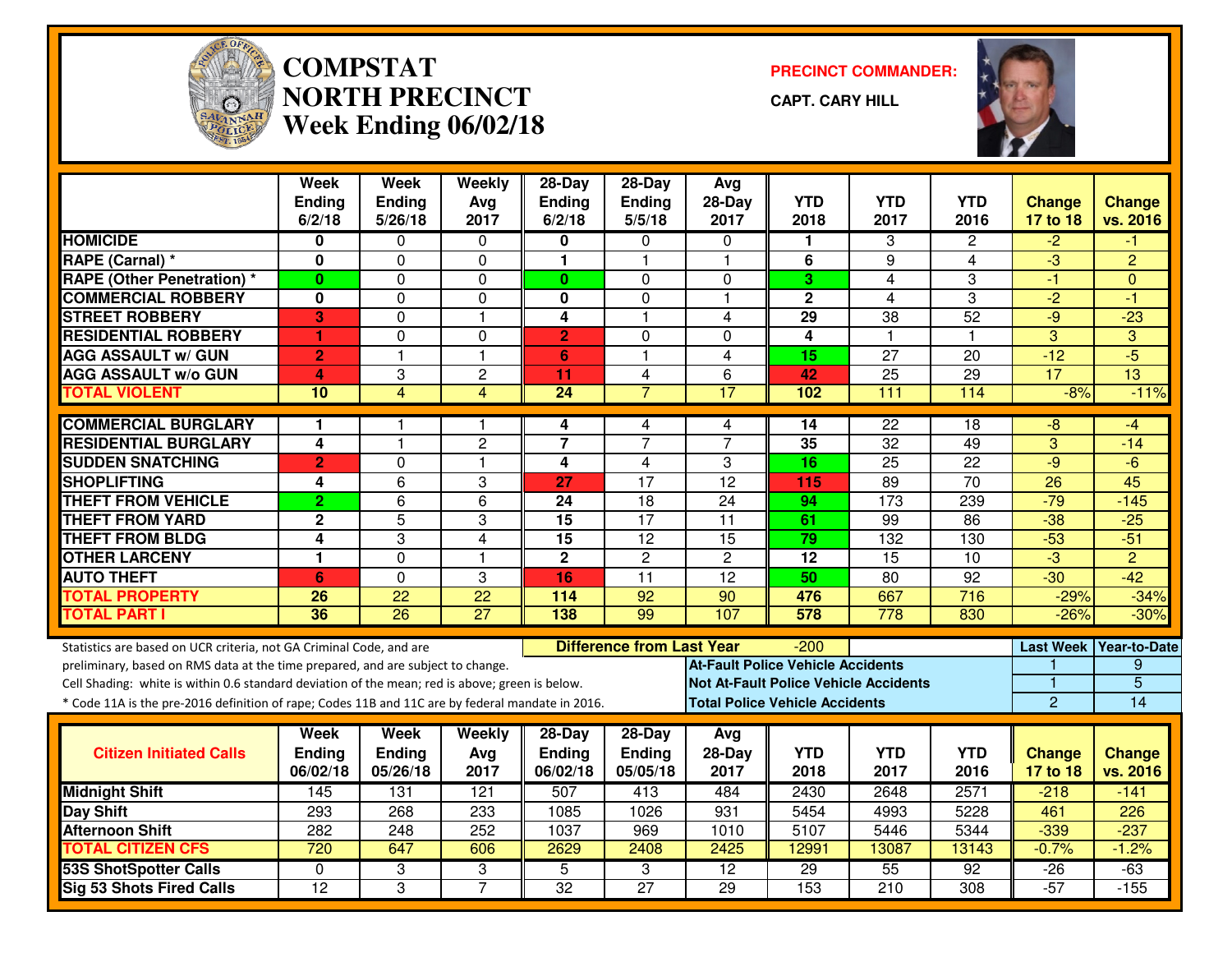# **BEAT 21 North PrecinctWeek Ending 06/02/18**

|                                   | <b>Last 4 Weeks</b><br>Ending<br>Ending<br><b>Ending</b><br>Ending |                |              | 28 Days        | 28 Day        |         |                |                |                |                |                |
|-----------------------------------|--------------------------------------------------------------------|----------------|--------------|----------------|---------------|---------|----------------|----------------|----------------|----------------|----------------|
|                                   |                                                                    |                |              |                | <b>Ending</b> | Average | <b>YTD</b>     | <b>YTD</b>     | <b>YTD</b>     | <b>Change</b>  | <b>Change</b>  |
|                                   | 6/2/18                                                             | 5/26/18        | 5/19/18      | 5/12/18        | 5/5/18        | 2017    | 2018           | 2017           | 2016           | 17 to 18       | vs. 2016       |
| <b>HOMICIDE</b>                   | $\Omega$                                                           | 0              | $\Omega$     | 0              | $\Omega$      | 0.0     | 0              | $\Omega$       | 0              | $\Omega$       | $\Omega$       |
| RAPE (Carnal) *                   | $\Omega$                                                           | 0              | $\mathbf{0}$ | $\Omega$       | $\Omega$      | 0.1     | $\Omega$       | $\Omega$       | $\mathbf{1}$   | $\Omega$       | -1             |
| <b>RAPE (Other Penetration) *</b> | 0                                                                  | 0              | $\mathbf 0$  | 0              | 0             | 0.0     | 2              | 0              | 0              | 2              | 2              |
| <b>COMMERCIAL ROBBERY</b>         | 0                                                                  | 0              | $\mathbf 0$  | 0              | 0             | 0.1     | 0              | $\mathbf{1}$   | $\mathbf{1}$   | $-1$           | $-1$           |
| <b>STREET ROBBERY</b>             | 0                                                                  | 0              | $\mathbf 0$  | 0              | 0             | 0.2     | 0              | $\overline{2}$ | 0              | $-2$           | $\overline{0}$ |
| <b>RESIDENTIAL ROBBERY</b>        | 0                                                                  | 0              | $\mathbf 0$  | $\mathbf{0}$   | 0             | 0.0     | $\mathbf 0$    | 0              | 0              | $\mathbf{0}$   | $\overline{0}$ |
| <b>AGG ASSAULT W/ GUN</b>         | 0                                                                  | 0              | $\mathbf 0$  | 0              | 0             | 0.2     | 0              | $\mathbf{1}$   | 0              | $-1$           | $\overline{0}$ |
| <b>AGG ASSAULT W/o GUN</b>        | 0                                                                  | 0              | 0            | $\mathbf{0}$   | $\mathbf 0$   | 0.2     | $\mathbf{1}$   | $\mathbf{1}$   | 3              | $\mathbf{0}$   | $-2$           |
| <b>TOTAL VIOLENT</b>              | $\mathbf{0}$                                                       | $\overline{0}$ | $\mathbf{O}$ | $\mathbf{0}$   | $\mathbf{0}$  | 0.7     | $\overline{3}$ | 5              | 5              | $-40%$         | $-40%$         |
| <b>COMMERCIAL BURGLARY</b>        | $\Omega$                                                           | 0              | $\mathbf{0}$ | 0              | $\Omega$      | 0.2     | $\mathbf{0}$   | $\mathbf{1}$   | $\mathbf{1}$   | $-1$           | $-1$           |
| <b>RESIDENTIAL BURGLARY</b>       | 0                                                                  | 0              | 0            | 0              | 0             | 1.1     | 5              | 5              | 3              | $\mathbf{0}$   | $\overline{2}$ |
| <b>SUDDEN SNATCHING</b>           | $\mathbf{0}$                                                       | 0              | $\mathbf 0$  | 0              | 0             | 0.1     | 0              | $\mathbf{0}$   | 0              | $\Omega$       | $\mathbf{0}$   |
| <b>SHOPLIFTING</b>                | 0                                                                  | 0              | $\mathbf 0$  | 0              | 0             | 0.2     | $\mathbf{1}$   | $\mathbf{1}$   | $\Omega$       | $\mathbf{0}$   | $\mathbf{1}$   |
| <b>THEFT FROM VEHICLE</b>         | $\mathbf{1}$                                                       | $\overline{2}$ | $\mathbf 0$  | $\mathbf{1}$   | 4             | 2.8     | 18             | 11             | 10             | $\overline{7}$ | 8              |
| <b>THEFT FROM YARD</b>            | $\overline{2}$                                                     | 1              | $\mathbf 0$  | 0              | 3             | 1.2     | $\overline{7}$ | 5              | 9              | $\overline{2}$ | $-2$           |
| <b>THEFT FROM BLDG</b>            | 0                                                                  | $\mathbf{1}$   | $\mathbf 0$  | $\mathbf{0}$   | $\mathbf{1}$  | 3.0     | 6              | 23             | 9              | $-17$          | $-3$           |
| <b>OTHER LARCENY</b>              | 0                                                                  | 0              | $\mathbf 0$  | $\mathbf 1$    | $\mathbf{1}$  | 0.2     | $\mathbf 1$    | $\overline{2}$ | $\overline{2}$ | $-1$           | $-1$           |
| <b>AUTO THEFT</b>                 | $\overline{2}$                                                     | $\mathbf{1}$   | $\mathbf 0$  | 0              | 3             | 1.1     | 9              | 5              | $\overline{7}$ | $\overline{4}$ | $\overline{2}$ |
| <b>TOTAL PROPERTY</b>             | 5                                                                  | 5              | $\mathbf{0}$ | $\overline{2}$ | 12            | 9.7     | 47             | 53             | 41             | $-11%$         | 15%            |
| <b>TOTAL PART I</b>               | 5                                                                  | 5              | $\mathbf{0}$ | $\overline{2}$ | 12            | 10.4    | 50             | 58             | 46             | $-14%$         | 9%             |

 **Difference from Last Year**-8

Statistics are based on UCR criteria, not GA Criminal Code.

\* Rape Code 11A is the historical definition of rape (aka Legacy Rape); Rape Codes 11B and 11C are those moved from Part II to Part I in 2017.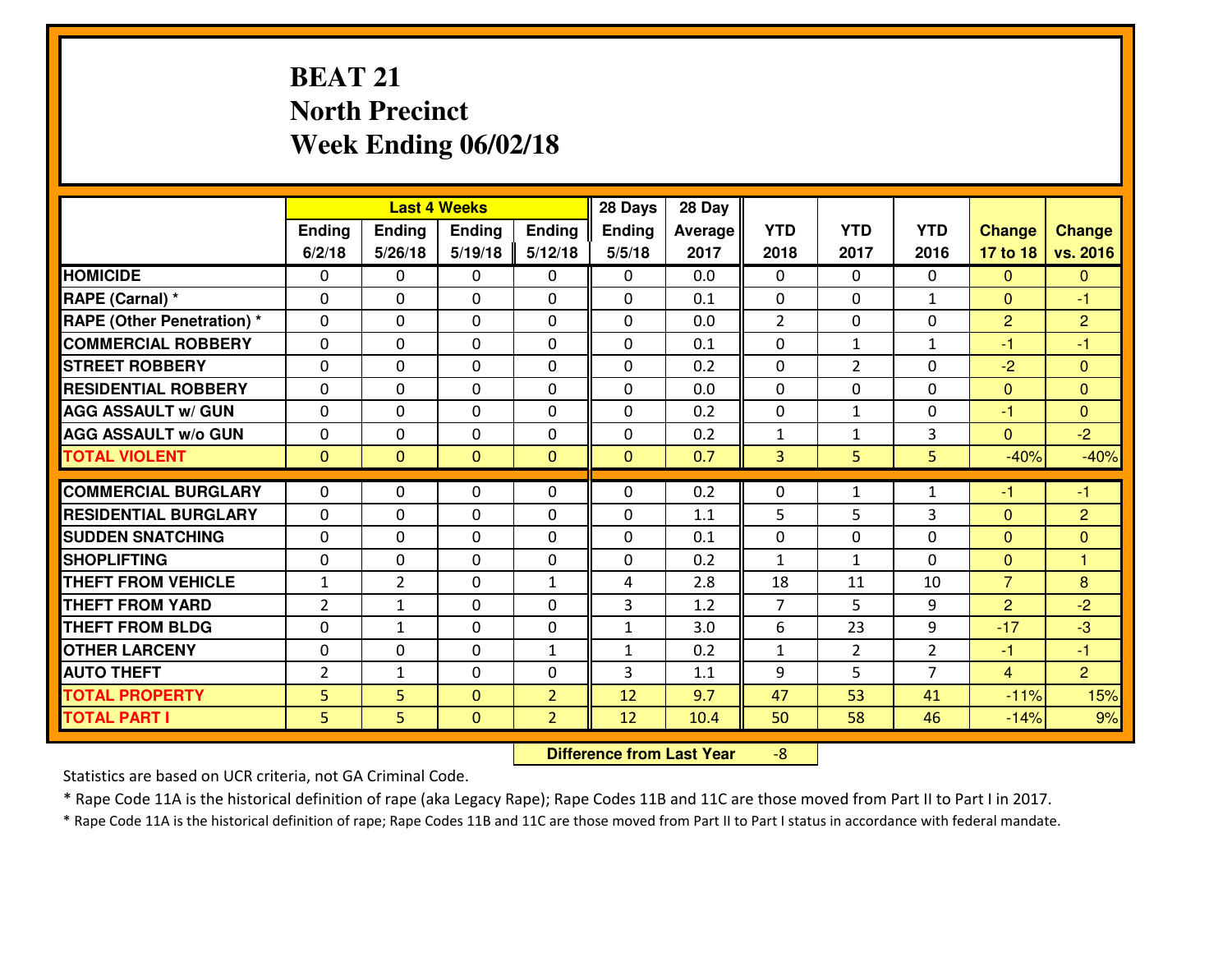# **BEAT 22 North PrecinctWeek Ending 06/02/18**

|                                  |                 |              | <b>Last 4 Weeks</b> |                | 28 Days        | 28 Day  |                |                |                |                |                         |
|----------------------------------|-----------------|--------------|---------------------|----------------|----------------|---------|----------------|----------------|----------------|----------------|-------------------------|
|                                  | Ending          | Ending       | Ending              | <b>Ending</b>  | <b>Ending</b>  | Average | <b>YTD</b>     | <b>YTD</b>     | <b>YTD</b>     | <b>Change</b>  | <b>Change</b>           |
|                                  | 6/2/18          | 5/26/18      | 5/19/18             | 5/12/18        | 5/5/18         | 2017    | 2018           | 2017           | 2016           | 17 to 18       | vs. 2016                |
| <b>HOMICIDE</b>                  | 0               | 0            | 0                   | 0              | 0              | 0.0     | $\mathbf{1}$   | $\Omega$       | $\overline{2}$ | 1              | $-1$                    |
| RAPE (Carnal) *                  | $\mathbf{0}$    | 0            | 0                   | $\Omega$       | 0              | 0.2     | $\mathbf{1}$   | $\mathbf{1}$   | 0              | $\Omega$       | 1                       |
| <b>RAPE (Other Penetration)*</b> | $\Omega$        | $\Omega$     | $\mathbf 0$         | $\Omega$       | $\Omega$       | 0.1     | $\Omega$       | $\mathbf{1}$   | $\Omega$       | $-1$           | $\Omega$                |
| <b>COMMERCIAL ROBBERY</b>        | $\Omega$        | $\Omega$     | $\mathbf 0$         | $\Omega$       | 0              | 0.2     | $\Omega$       | $\Omega$       | $\overline{2}$ | $\mathbf{0}$   | $-2$                    |
| <b>ISTREET ROBBERY</b>           | $\mathbf{0}$    | 0            | $\mathbf{0}$        | $\mathbf{1}$   | $\mathbf{1}$   | 0.8     | 4              | 5              | 6              | $-1$           | $-2$                    |
| <b>RESIDENTIAL ROBBERY</b>       | 0               | $\mathbf{1}$ | $\mathbf 0$         | 0              | $\mathbf{1}$   | 0.0     | $\mathbf{1}$   | $\mathbf{0}$   | 0              | $\mathbf{1}$   | $\overline{\mathbf{1}}$ |
| <b>AGG ASSAULT W/ GUN</b>        | $\overline{2}$  | 0            | $\mathbf 0$         | $\mathbf{1}$   | 3              | 2.2     | 5              | 16             | $\overline{7}$ | $-11$          | $-2$                    |
| <b>AGG ASSAULT W/o GUN</b>       | $\overline{2}$  | 0            | $\overline{2}$      | 0              | 4              | 1.8     | 12             | 6              | 8              | 6              | $\overline{4}$          |
| <b>TOTAL VIOLENT</b>             | $\overline{4}$  | $\mathbf{1}$ | $\overline{2}$      | $\overline{2}$ | 9 <sup>°</sup> | 5.2     | 24             | 29             | 25             | $-17%$         | $-4%$                   |
| <b>COMMERCIAL BURGLARY</b>       | $\Omega$        | 0            | $\mathbf{0}$        | $\Omega$       | $\Omega$       | 1.0     | 3              | $\overline{2}$ | $\mathbf{1}$   | 1              | $\overline{2}$          |
| <b>RESIDENTIAL BURGLARY</b>      | 0               | $\mathbf{1}$ | 1                   | 0              | $\overline{2}$ | 2.2     | 10             | 9              | 14             | $\mathbf{1}$   | $-4$                    |
| <b>SUDDEN SNATCHING</b>          | $\mathbf{1}$    | $\mathbf{1}$ | $\mathbf 0$         | $\Omega$       | $\overline{2}$ | 0.1     | $\overline{3}$ | $\Omega$       | $\mathbf{1}$   | 3              | $\overline{2}$          |
| <b>SHOPLIFTING</b>               | $\overline{2}$  | 0            | $\overline{2}$      | 0              | 4              | 2.7     | 17             | 13             | 5              | $\overline{4}$ | 12                      |
| <b>THEFT FROM VEHICLE</b>        | $\overline{3}$  | $\mathbf{1}$ | $\mathbf 0$         | $\mathbf{1}$   | 5              | 2.8     | 19             | 13             | 14             | 6              | 5                       |
| <b>THEFT FROM YARD</b>           | 0               | 0            | $\mathbf 0$         | 0              | 0              | 1.2     | 6              | $\overline{7}$ | $\overline{7}$ | $-1$           | $-1$                    |
| <b>THEFT FROM BLDG</b>           | 0               | $\mathbf{1}$ | $\overline{2}$      | $\mathbf{0}$   | 3              | 2.1     | 8              | 14             | 16             | $-6$           | $-8$                    |
| <b>OTHER LARCENY</b>             | 0               | 0            | $\mathbf 0$         | 0              | 0              | 0.4     | 0              | $\overline{2}$ | $\overline{2}$ | $-2$           | $-2$                    |
| <b>AUTO THEFT</b>                | 0               | $\mathbf{1}$ | 0                   | $\mathbf{1}$   | $\overline{2}$ | 2.6     | 10             | 18             | 18             | $-8$           | $-8$                    |
| <b>TOTAL PROPERTY</b>            | $6\phantom{1}6$ | 5            | 5                   | $\overline{2}$ | 18             | 15.1    | 76             | 78             | 78             | $-3%$          | $-3%$                   |
| <b>TOTAL PART I</b>              | 10              | 6            | $\overline{7}$      | 4              | 27             | 20.3    | 100            | 107            | 103            | $-7%$          | $-3%$                   |

 **Difference from Last Year**-7

Statistics are based on UCR criteria, not GA Criminal Code.

\* Rape Code 11A is the historical definition of rape (aka Legacy Rape); Rape Codes 11B and 11C are those moved from Part II to Part I in 2017.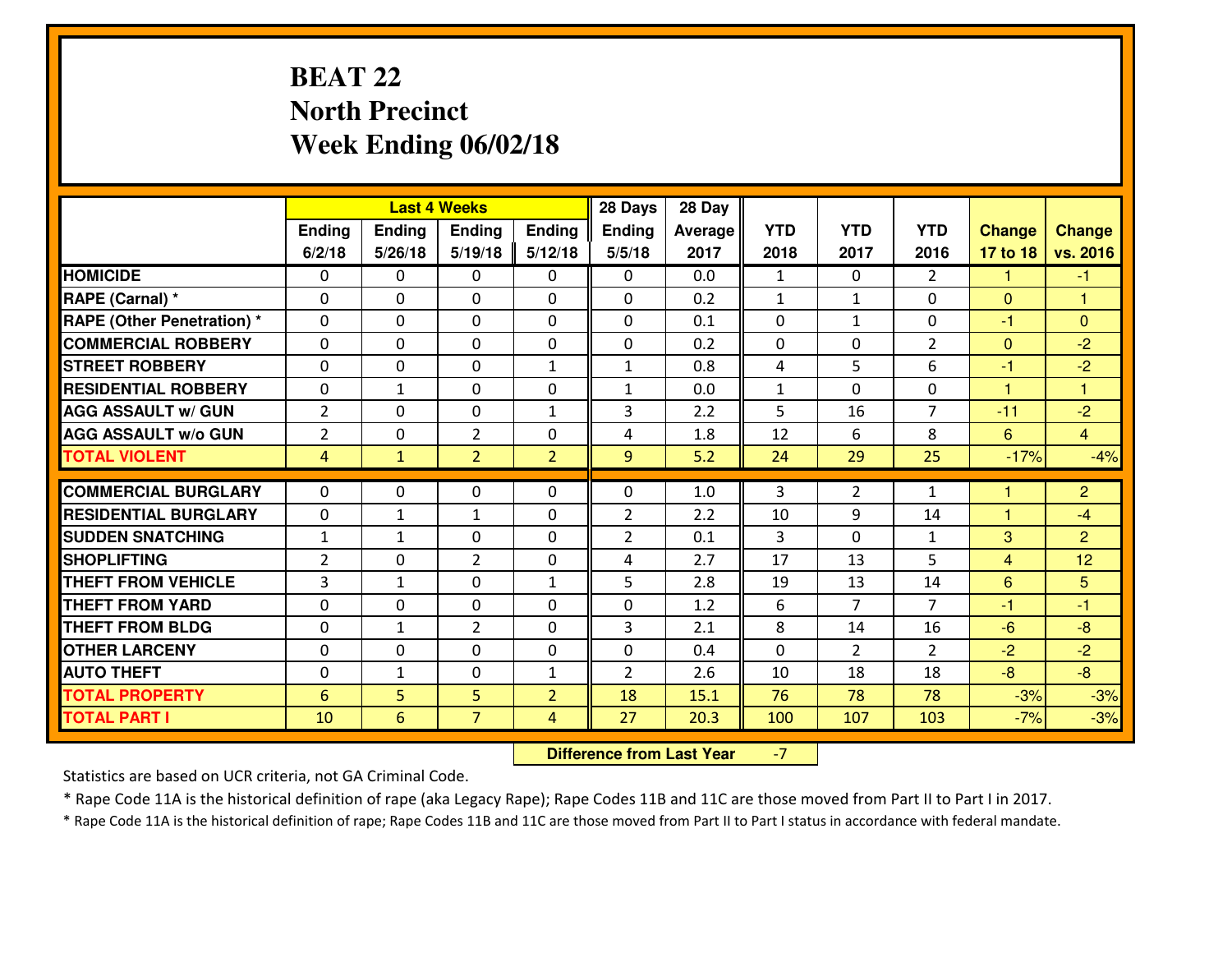# **BEAT 23 North PrecinctWeek Ending 06/02/18**

|                                   |                |                | <b>Last 4 Weeks</b> |                | 28 Days        | 28 Day  |                |                |                |                |                      |
|-----------------------------------|----------------|----------------|---------------------|----------------|----------------|---------|----------------|----------------|----------------|----------------|----------------------|
|                                   | Ending         | Ending         | Ending              | <b>Ending</b>  | <b>Ending</b>  | Average | <b>YTD</b>     | <b>YTD</b>     | <b>YTD</b>     | <b>Change</b>  | <b>Change</b>        |
|                                   | 6/2/18         | 5/26/18        | 5/19/18             | 5/12/18        | 5/5/18         | 2017    | 2018           | 2017           | 2016           | 17 to 18       | vs. 2016             |
| <b>HOMICIDE</b>                   | 0              | 0              | 0                   | 0              | 0              | 0.1     | 0              | $\mathbf{1}$   | 0              | $-1$           | $\overline{0}$       |
| RAPE (Carnal) *                   | 0              | $\mathbf{1}$   | $\mathbf 0$         | $\Omega$       | $\mathbf{1}$   | 0.2     | 2              | $\overline{2}$ | 3              | $\Omega$       | $-1$                 |
| <b>RAPE (Other Penetration) *</b> | $\Omega$       | 0              | $\mathbf 0$         | $\Omega$       | 0              | 0.0     | $\Omega$       | $\Omega$       | $\overline{2}$ | $\Omega$       | $-2$                 |
| <b>COMMERCIAL ROBBERY</b>         | 0              | $\Omega$       | $\mathbf 0$         | $\Omega$       | 0              | 0.2     | $\Omega$       | $\mathbf{1}$   | $\Omega$       | $-1$           | $\Omega$             |
| <b>ISTREET ROBBERY</b>            | 0              | 0              | $\mathbf 0$         | $\mathbf{1}$   | $\mathbf{1}$   | 0.5     | 4              | $\overline{2}$ | 8              | $\overline{2}$ | $-4$                 |
| <b>RESIDENTIAL ROBBERY</b>        | 0              | 0              | $\mathbf 0$         | $\mathbf{1}$   | $\mathbf{1}$   | 0.1     | 3              | $\mathbf{1}$   | $\mathbf{1}$   | $\overline{2}$ | $\overline{2}$       |
| <b>AGG ASSAULT W/ GUN</b>         | 0              | $\mathbf{1}$   | $\mathbf 0$         | 0              | $\mathbf{1}$   | 0.7     | 4              | 5              | 9              | $-1$           | $-5$                 |
| <b>AGG ASSAULT W/o GUN</b>        | 0              | $\mathbf{1}$   | $\mathbf 0$         | 0              | $\mathbf{1}$   | 1.2     | 9              | 10             | 6              | $-1$           | $\mathbf{3}$         |
| <b>TOTAL VIOLENT</b>              | $\mathbf{0}$   | $\overline{3}$ | $\mathbf{0}$        | $\overline{2}$ | 5              | 2.8     | 22             | 22             | 29             | 0%             | $-24%$               |
| <b>COMMERCIAL BURGLARY</b>        | $\mathbf{1}$   | 1              | 1                   | 0              | 3              | 1.9     | 8              | $\overline{7}$ | 4              | 1              | 4                    |
| <b>RESIDENTIAL BURGLARY</b>       | $\mathbf{1}$   | 0              | 0                   | $\mathbf{1}$   | $\overline{2}$ | 1.8     | 10             | $\overline{7}$ | 11             | 3              | $-1$                 |
| <b>SUDDEN SNATCHING</b>           | $\mathbf{0}$   | 0              | $\mathbf{0}$        | $\mathbf{1}$   | $\mathbf{1}$   | 0.3     | 2              | $\mathbf{1}$   | 0              | $\mathbf{1}$   | $\overline{2}$       |
| <b>SHOPLIFTING</b>                | 3              | 0              | 1                   | $\mathbf{1}$   | 5              | 1.0     | 10             | 6              | 3              | $\overline{4}$ | $\overline{7}$       |
| <b>THEFT FROM VEHICLE</b>         | $\overline{2}$ | $\mathbf{1}$   | $\mathbf{1}$        | 0              | 4              | 3.1     | 12             | 14             | 31             | $-2$           | $-19$                |
| <b>THEFT FROM YARD</b>            | $1\,$          | $\mathbf{1}$   | $\overline{2}$      | $\mathbf{1}$   | 5              | 1.9     | 10             | 10             | 10             | $\mathbf{0}$   | $\overline{0}$       |
| <b>THEFT FROM BLDG</b>            | 0              | 0              | $\mathbf 0$         | $\mathbf{1}$   | $\mathbf{1}$   | 1.9     | 13             | 14             | 12             | $-1$           | $\blacktriangleleft$ |
| <b>OTHER LARCENY</b>              | $\mathbf 0$    | 0              | $\mathbf 0$         | 0              | 0              | 0.3     | 3              | $\overline{2}$ | 0              | $\mathbf{1}$   | 3                    |
| <b>AUTO THEFT</b>                 | 0              | $\mathbf{1}$   | $\mathbf 0$         | 1              | $\overline{2}$ | 3.1     | $\overline{7}$ | 16             | 16             | $-9$           | $-9$                 |
| <b>TOTAL PROPERTY</b>             | 8              | $\overline{4}$ | 5                   | 6              | 23             | 15.3    | 75             | 77             | 87             | $-3%$          | $-14%$               |
| <b>TOTAL PART I</b>               | 8              | $\overline{7}$ | 5                   | 8              | 28             | 18.1    | 97             | 99             | 116            | $-2%$          | $-16%$               |

 **Difference from Last Year**-2

Statistics are based on UCR criteria, not GA Criminal Code.

\* Rape Code 11A is the historical definition of rape (aka Legacy Rape); Rape Codes 11B and 11C are those moved from Part II to Part I in 2017.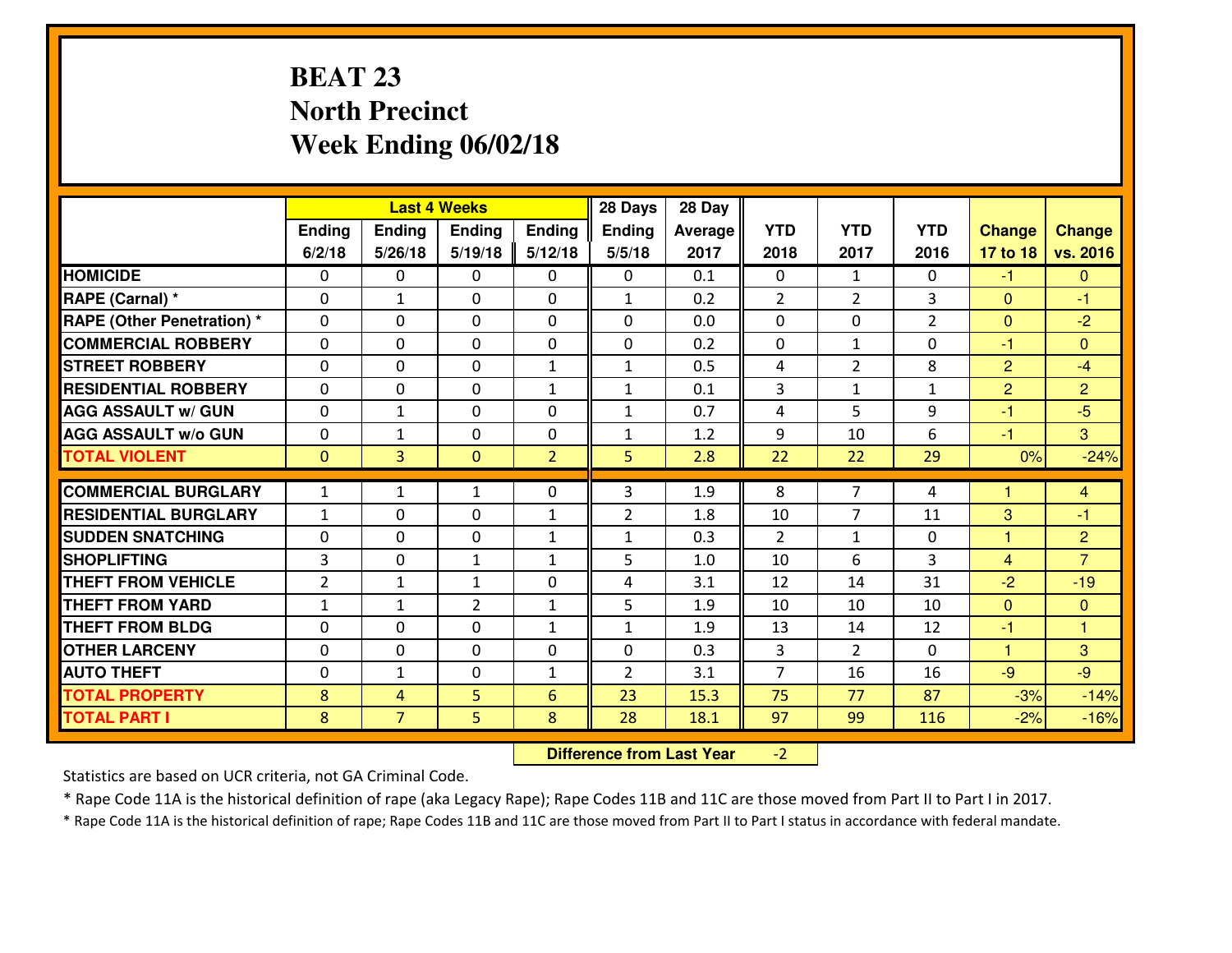# **BEAT 24 North PrecinctWeek Ending 06/02/18**

|                                              |                                   |                | <b>Last 4 Weeks</b> |                | 28 Days        | 28 Day       |                |                |                |                  |                  |
|----------------------------------------------|-----------------------------------|----------------|---------------------|----------------|----------------|--------------|----------------|----------------|----------------|------------------|------------------|
|                                              | Ending                            | Ending         | Ending              | <b>Ending</b>  | Ending         | Average      | <b>YTD</b>     | <b>YTD</b>     | <b>YTD</b>     | <b>Change</b>    | <b>Change</b>    |
|                                              | 6/2/18                            | 5/26/18        | 5/19/18             | 5/12/18        | 5/5/18         | 2017         | 2018           | 2017           | 2016           | 17 to 18         | vs. 2016         |
| <b>HOMICIDE</b>                              | 0                                 | 0              | 0                   | 0              | 0              | 0.1          | 0              | $\Omega$       | 0              | $\mathbf{0}$     | $\overline{0}$   |
| RAPE (Carnal) *                              | 0                                 | 0              | $\mathbf 0$         | $\Omega$       | 0              | 0.1          | $\mathbf{0}$   | $\Omega$       | 0              | $\Omega$         | $\mathbf{0}$     |
| <b>RAPE (Other Penetration) *</b>            | $\Omega$                          | 0              | $\mathbf 0$         | $\Omega$       | 0              | 0.0          | $\Omega$       | $\Omega$       | $\Omega$       | $\Omega$         | $\mathbf{0}$     |
| <b>COMMERCIAL ROBBERY</b>                    | 0                                 | $\Omega$       | $\mathbf 0$         | $\Omega$       | 0              | 0.4          | $\Omega$       | $\mathbf{1}$   | $\Omega$       | $-1$             | $\Omega$         |
| <b>ISTREET ROBBERY</b>                       | $\mathbf{1}$                      | 0              | $\mathbf 0$         | 0              | 1              | 1.0          | 4              | 9              | 12             | $-5$             | $-8$             |
| <b>RESIDENTIAL ROBBERY</b>                   | 0                                 | 0              | $\mathbf 0$         | 0              | 0              | 0.0          | 0              | 0              | 0              | $\mathbf{0}$     | $\overline{0}$   |
| <b>AGG ASSAULT W/ GUN</b>                    | 0                                 | 0              | $\mathbf 0$         | $\Omega$       | 0              | 0.4          | $\mathbf{1}$   | $\Omega$       | $\mathbf{1}$   | $\mathbf{1}$     | $\overline{0}$   |
| <b>AGG ASSAULT W/o GUN</b>                   | 0                                 | 0              | $\mathbf{1}$        | 0              | $\mathbf{1}$   | 0.4          | 3              | $\Omega$       | $\mathbf{1}$   | 3                | $\overline{2}$   |
| <b>TOTAL VIOLENT</b>                         | $\mathbf{1}$                      | $\overline{0}$ | $\mathbf{1}$        | $\mathbf{0}$   | $\overline{2}$ | 2.3          | 8              | 10             | 14             | $-20%$           | $-43%$           |
| <b>COMMERCIAL BURGLARY</b>                   | $\mathbf{0}$                      | 0              | 0                   | 0              | $\Omega$       | 0.3          | $\Omega$       | $\mathbf{1}$   | 6              | -1               | $-6$             |
| <b>RESIDENTIAL BURGLARY</b>                  | $\mathbf{0}$                      | 0              | 0                   | $\overline{2}$ | $\overline{2}$ | 1.2          | 4              | 5              | 8              | $-1$             | $-4$             |
| <b>SUDDEN SNATCHING</b>                      | $\mathbf{0}$                      | 0              | $\mathbf{0}$        | $\mathbf{1}$   | $\mathbf{1}$   | 0.2          | 3              | $\mathbf{1}$   | $\overline{2}$ | 2                | 1                |
| <b>SHOPLIFTING</b>                           | 4                                 | $\overline{2}$ | 1                   | 0              | $\overline{7}$ | 4.2          | 51             | 27             | 21             | 24               | 30               |
| <b>THEFT FROM VEHICLE</b>                    | $\mathbf{1}$                      | $\mathbf{1}$   | 1                   | 0              | 3              | 7.9          | 12             | 51             | 36             | $-39$            | $-24$            |
| <b>THEFT FROM YARD</b>                       | $1\,$                             | $\mathbf{1}$   | 1                   | 0              | 3              | 2.8          | 10             | 19             | 20             | $-9$             | $-10$            |
| <b>THEFT FROM BLDG</b>                       | $\mathbf{0}$                      | $\overline{2}$ | $\mathbf 0$         | $\Omega$       | $\overline{2}$ | 1.2          | 11             | $\overline{7}$ | 15             | $\overline{4}$   | $-4$             |
| <b>OTHER LARCENY</b>                         | $\mathbf 0$                       | 0              | $\mathbf 0$         | 0              | 0              | 0.9          | $\overline{2}$ | $\mathbf{1}$   | 3              | $\overline{1}$   | $-1$             |
| <b>AUTO THEFT</b>                            | 0                                 | 3              | $\mathbf 0$         | 1              | 4              | 2.4          | 5              | 21             | 20             | $-16$            | $-15$            |
|                                              |                                   |                |                     |                |                |              |                |                |                |                  |                  |
|                                              |                                   |                |                     |                |                |              |                |                |                |                  |                  |
| <b>TOTAL PROPERTY</b><br><b>TOTAL PART I</b> | $6\phantom{1}6$<br>$\overline{7}$ | 9<br>9         | $\overline{3}$<br>4 | 4<br>4         | 22<br>24       | 21.2<br>23.5 | 98<br>106      | 133<br>143     | 131<br>145     | $-26%$<br>$-26%$ | $-25%$<br>$-27%$ |

 **Difference from Last Year**-37

Statistics are based on UCR criteria, not GA Criminal Code.

\* Rape Code 11A is the historical definition of rape (aka Legacy Rape); Rape Codes 11B and 11C are those moved from Part II to Part I in 2017.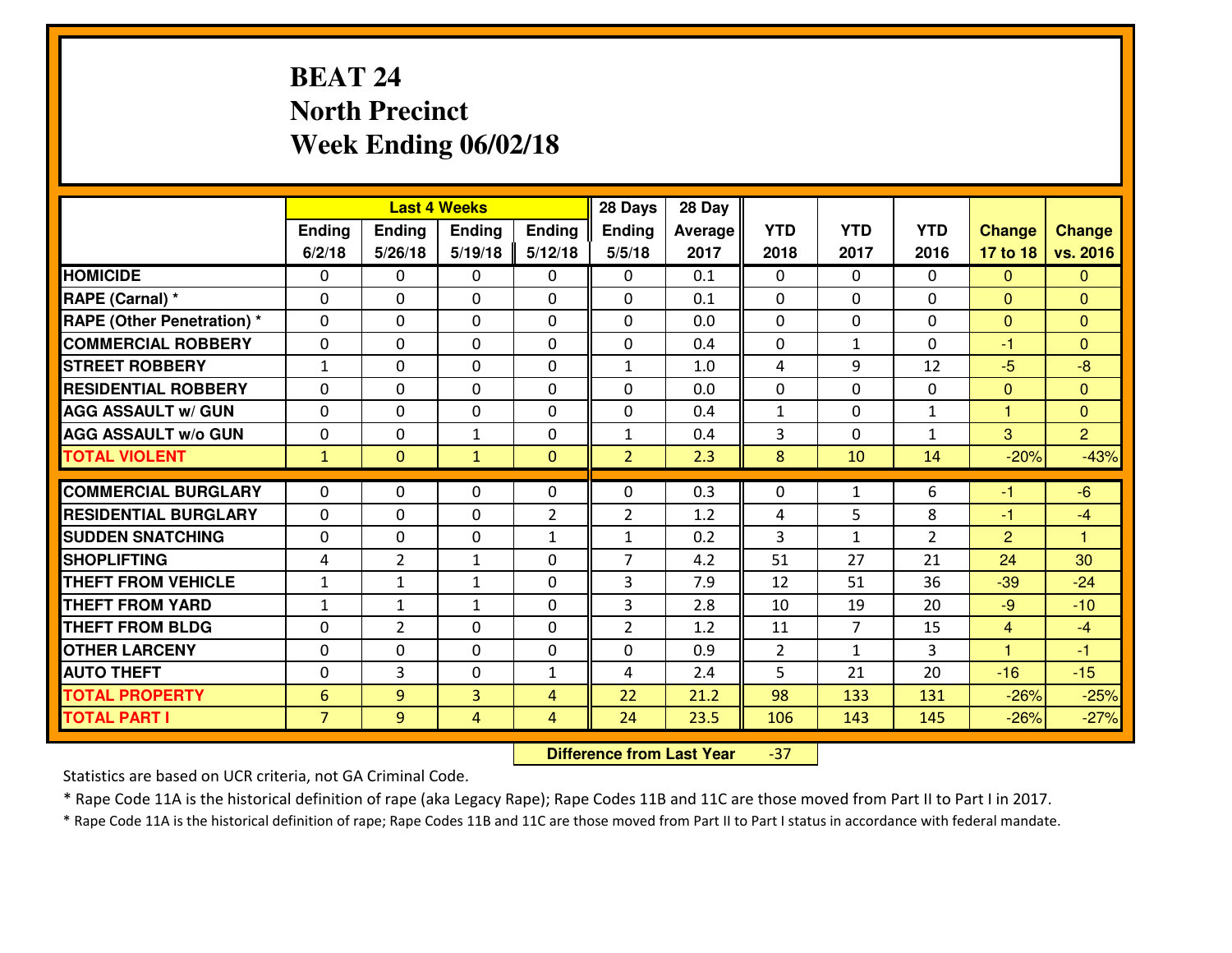# **BEAT 25 North PrecinctWeek Ending 06/02/18**

|                                              |                                  |                                | <b>Last 4 Weeks</b>          |                | 28 Days        | 28 Day  |                |                |                |                  |                |
|----------------------------------------------|----------------------------------|--------------------------------|------------------------------|----------------|----------------|---------|----------------|----------------|----------------|------------------|----------------|
|                                              | Ending                           | Ending                         | Ending                       | <b>Ending</b>  | <b>Ending</b>  | Average | <b>YTD</b>     | <b>YTD</b>     | <b>YTD</b>     | <b>Change</b>    | <b>Change</b>  |
|                                              | 6/2/18                           | 5/26/18                        | 5/19/18                      | 5/12/18        | 5/5/18         | 2017    | 2018           | 2017           | 2016           | 17 to 18         | vs. 2016       |
| <b>HOMICIDE</b>                              | 0                                | 0                              | 0                            | 0              | 0              | 0.0     | 0              | $\Omega$       | 0              | $\Omega$         | $\mathbf{0}$   |
| RAPE (Carnal) *                              | $\Omega$                         | 0                              | 0                            | $\Omega$       | 0              | 0.0     | $\mathbf{1}$   | $\mathbf{1}$   | 0              | $\Omega$         | 1              |
| <b>RAPE (Other Penetration)*</b>             | $\Omega$                         | $\Omega$                       | $\mathbf 0$                  | $\Omega$       | $\Omega$       | 0.0     | $\Omega$       | 0              | $\Omega$       | $\Omega$         | $\Omega$       |
| <b>COMMERCIAL ROBBERY</b>                    | $\Omega$                         | $\Omega$                       | $\mathbf 0$                  | $\Omega$       | 0              | 0.0     | 0              | $\mathbf{1}$   | $\Omega$       | $-1$             | $\Omega$       |
| <b>ISTREET ROBBERY</b>                       | $\mathbf{0}$                     | 0                              | $\mathbf{0}$                 | $\mathbf{1}$   | $\mathbf{1}$   | 0.0     | $\overline{7}$ | 13             | 10             | $-6$             | $-3$           |
| <b>RESIDENTIAL ROBBERY</b>                   | 0                                | 0                              | $\mathbf 0$                  | 0              | 0              | 0.0     | 0              | $\mathbf{0}$   | $\Omega$       | $\mathbf{0}$     | $\mathbf{0}$   |
| <b>AGG ASSAULT W/ GUN</b>                    | 0                                | 0                              | $\mathbf 0$                  | 0              | 0              | 0.0     | $\mathbf{1}$   | $\mathbf{1}$   | 0              | $\mathbf{0}$     | $\mathbf{1}$   |
| <b>AGG ASSAULT W/o GUN</b>                   | 0                                | 1                              | $\mathbf{0}$                 | 0              | $\mathbf{1}$   | 0.0     | 3              | $\mathbf{1}$   | $\mathbf{1}$   | $\overline{2}$   | $\overline{2}$ |
| <b>TOTAL VIOLENT</b>                         | $\mathbf{0}$                     | $\mathbf{1}$                   | $\overline{0}$               | $\mathbf{1}$   | $\overline{2}$ | 0.0     | 12             | 17             | 11             | $-29%$           | 9%             |
| <b>COMMERCIAL BURGLARY</b>                   | $\Omega$                         | 0                              | $\mathbf{0}$                 | $\Omega$       | $\Omega$       | 0.0     | $\Omega$       | $\overline{2}$ | 3              | $-2$             | $-3$           |
| <b>RESIDENTIAL BURGLARY</b>                  | $\Omega$                         | 0                              | $\mathbf 0$                  | $\mathbf{1}$   | $\mathbf{1}$   | 0.0     | $\mathbf{1}$   | $\overline{2}$ | 3              | $-1$             | $-2$           |
| <b>SUDDEN SNATCHING</b>                      | 0                                | $\Omega$                       | $\mathbf 0$                  | $\Omega$       | 0              | 0.0     | 0              | $\mathbf{1}$   | $\overline{2}$ | $-1$             | $-2$           |
| <b>SHOPLIFTING</b>                           | $\mathbf{1}$                     | 0                              | $\mathbf 0$                  | 0              | $\mathbf{1}$   | 0.0     | 4              | 14             | 11             | $-10$            | $-7$           |
| <b>THEFT FROM VEHICLE</b>                    | $\mathbf{1}$                     | $\mathbf{1}$                   | $\mathbf 0$                  | 0              | $\overline{2}$ | 0.0     | 15             | 38             | 65             | $-23$            | $-50$          |
| <b>THEFT FROM YARD</b>                       | 0                                | 0                              | $\mathbf{1}$                 | 0              | $\mathbf{1}$   | 0.0     | 11             | 31             | 18             | $-20$            | $-7$           |
| <b>THEFT FROM BLDG</b>                       | 0                                | 0                              | 0                            | $\Omega$       | 0              | 0.0     | 9              | 23             | 16             | $-14$            | $-7$           |
| <b>OTHER LARCENY</b>                         | $\mathbf{1}$                     | 0                              | $\mathbf 0$                  | 0              | $\mathbf{1}$   | 0.0     | 4              | 5              | 0              | $-1$             | $\overline{4}$ |
| <b>AUTO THEFT</b>                            | 0                                | 0                              | 0                            | $\overline{2}$ | $\overline{2}$ | 0.0     | $\overline{7}$ | 10             | 8              | $-3$             | $-1$           |
|                                              |                                  |                                |                              |                |                | 0.0     | 51             | 126            | 126            |                  | $-60%$         |
|                                              |                                  |                                |                              |                |                |         |                |                |                |                  |                |
| <b>TOTAL PROPERTY</b><br><b>TOTAL PART I</b> | $\overline{3}$<br>$\overline{3}$ | $\mathbf{1}$<br>$\overline{2}$ | $\mathbf{1}$<br>$\mathbf{1}$ | 3<br>4         | 8<br>10        | 0.0     | 63             | 143            | 137            | $-60%$<br>$-56%$ | $-54%$         |

 **Difference from Last Year**-80

Statistics are based on UCR criteria, not GA Criminal Code.

\* Rape Code 11A is the historical definition of rape (aka Legacy Rape); Rape Codes 11B and 11C are those moved from Part II to Part I in 2017.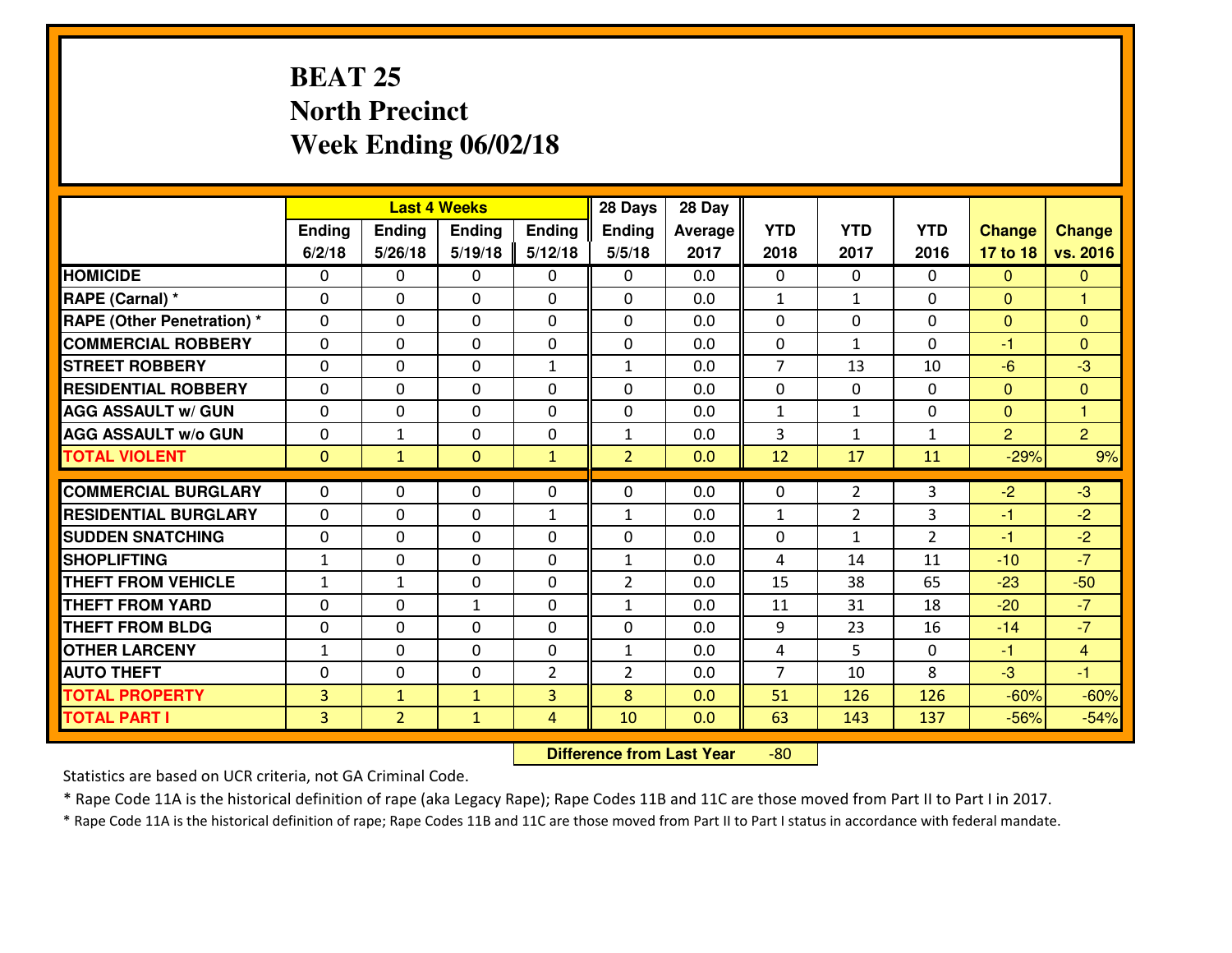# **BEAT 26 North PrecinctWeek Ending 06/02/18**

|                                   |                |                | <b>Last 4 Weeks</b> |                | 28 Days        | 28 Day  |                |                |                |                |                |
|-----------------------------------|----------------|----------------|---------------------|----------------|----------------|---------|----------------|----------------|----------------|----------------|----------------|
|                                   | <b>Ending</b>  | Ending         | <b>Ending</b>       | <b>Ending</b>  | <b>Ending</b>  | Average | <b>YTD</b>     | <b>YTD</b>     | <b>YTD</b>     | <b>Change</b>  | <b>Change</b>  |
|                                   | 6/2/18         | 5/26/18        | 5/19/18             | 5/12/18        | 5/5/18         | 2017    | 2018           | 2017           | 2016           | 17 to 18       | vs. 2016       |
| <b>HOMICIDE</b>                   | $\Omega$       | 0              | $\mathbf{0}$        | 0              | $\Omega$       | 0.0     | $\Omega$       | $\Omega$       | 0              | $\mathbf{0}$   | $\mathbf{0}$   |
| RAPE (Carnal) *                   | $\Omega$       | 0              | $\mathbf{0}$        | 0              | $\Omega$       | 0.1     | 2              | $\mathbf{1}$   | 0              | 1              | $\overline{2}$ |
| <b>RAPE (Other Penetration) *</b> | 0              | 0              | $\mathbf 0$         | $\Omega$       | 0              | 0.1     | $\mathbf{0}$   | $\mathbf{1}$   | $\mathbf{1}$   | $-1$           | $-1$           |
| <b>COMMERCIAL ROBBERY</b>         | 0              | 0              | $\mathbf 0$         | 0              | 0              | 0.2     | 0              | $\mathbf{0}$   | 0              | $\mathbf{0}$   | $\mathbf{0}$   |
| <b>STREET ROBBERY</b>             | 0              | 0              | $\mathbf 0$         | 0              | 0              | 0.6     | $\overline{7}$ | $\overline{3}$ | 8              | $\overline{4}$ | $-1$           |
| <b>RESIDENTIAL ROBBERY</b>        | 0              | 0              | $\mathbf 0$         | $\Omega$       | 0              | 0.0     | $\mathbf 0$    | $\Omega$       | 0              | $\mathbf{0}$   | $\mathbf{0}$   |
| <b>AGG ASSAULT W/ GUN</b>         | 0              | 0              | $\mathbf 0$         | 0              | 0              | 0.2     | 0              | $\mathbf{1}$   | $\mathbf{1}$   | $-1$           | $-1$           |
| <b>AGG ASSAULT W/o GUN</b>        | 0              | 0              | $\mathbf 0$         | $\overline{2}$ | $\overline{2}$ | 0.5     | 10             | $\overline{2}$ | 5              | 8              | 5              |
| <b>TOTAL VIOLENT</b>              | $\mathbf{0}$   | $\overline{0}$ | $\overline{0}$      | $\overline{2}$ | $\overline{2}$ | 1.6     | 19             | 8              | 15             | 138%           | 27%            |
| <b>COMMERCIAL BURGLARY</b>        | $\Omega$       | $\Omega$       | 0                   | $\Omega$       | $\Omega$       | 0.7     | $\mathbf{1}$   | 6              | $\overline{2}$ | $-5$           | $-1$           |
| <b>RESIDENTIAL BURGLARY</b>       | $\mathbf 0$    | 0              | $\mathbf 0$         | 0              | 0              | 0.0     | 0              | $\mathbf{1}$   | 5              | $-1$           | $-5$           |
| <b>SUDDEN SNATCHING</b>           | 0              | 0              | $\mathbf 0$         | 0              | 0              | 0.5     | 4              | 12             | 5              | $-8$           | $-1$           |
| <b>SHOPLIFTING</b>                | 0              | $\mathbf{1}$   | $\mathbf 0$         | $\mathbf{1}$   | $\overline{2}$ | 2.0     | 11             | 17             | 17             | $-6$           | $-6$           |
| <b>THEFT FROM VEHICLE</b>         | $\overline{2}$ | 0              | $\overline{2}$      | $\Omega$       | 4              | 3.3     | 9              | 23             | 48             | $-14$          | $-39$          |
| <b>THEFT FROM YARD</b>            | $\mathbf 0$    | 0              | $\mathbf{1}$        | 0              | $\mathbf{1}$   | 2.2     | 8              | 19             | 17             | $-11$          | $-9$           |
| <b>THEFT FROM BLDG</b>            | $\mathbf{1}$   | $\overline{2}$ | $\mathbf 0$         | $\mathbf{1}$   | 4              | 2.5     | 17             | 29             | 33             | $-12$          | $-16$          |
| <b>OTHER LARCENY</b>              | 0              | 0              | $\mathbf 0$         | 0              | 0              | 0.3     | $\overline{2}$ | $\overline{2}$ | 3              | $\mathbf{0}$   | $-1$           |
| <b>AUTO THEFT</b>                 | $\mathbf{0}$   | 0              | $\mathbf{0}$        | $\mathbf{1}$   | $\mathbf{1}$   | 1.3     | $\overline{7}$ | 5              | 12             | 2              | $-5$           |
| <b>TOTAL PROPERTY</b>             | 3              | 3              | 3                   | 3              | 12             | 12.7    | 59             | 114            | 142            | $-48%$         | $-58%$         |
| <b>TOTAL PART I</b>               | $\overline{3}$ | $\overline{3}$ | 3                   | 5              | 14             | 14.3    | 78             | 122            | 157            | $-36%$         | $-50%$         |
|                                   |                |                |                     |                |                |         |                |                |                |                |                |

 **Difference from Last Year**-44

Statistics are based on UCR criteria, not GA Criminal Code.

\* Rape Code 11A is the historical definition of rape (aka Legacy Rape); Rape Codes 11B and 11C are those moved from Part II to Part I in 2017.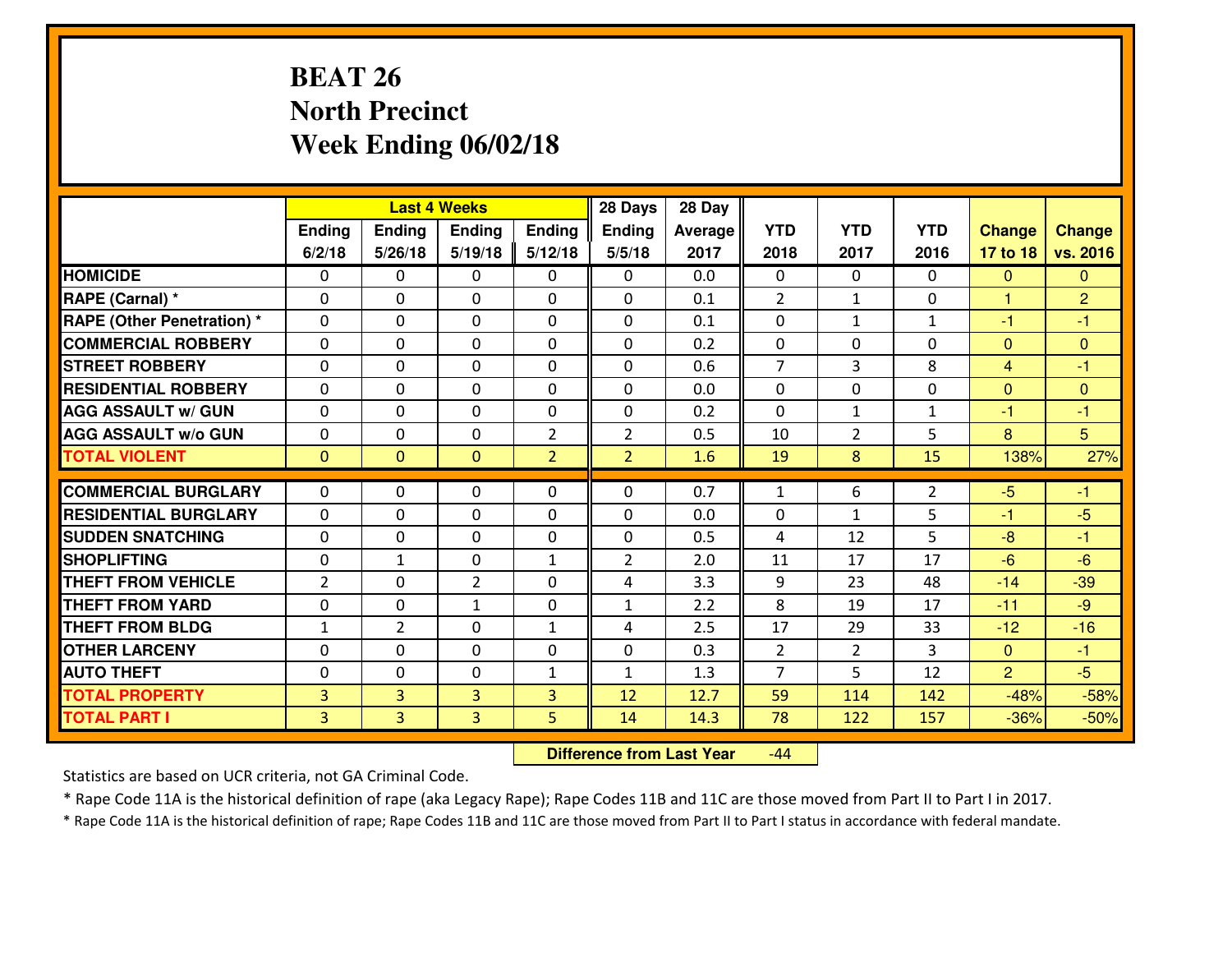# **BEAT 27 North PrecinctWeek Ending 06/02/18**

|                                   |                |                | 28 Days<br><b>Last 4 Weeks</b><br>Ending<br>Ending<br><b>Ending</b><br>Ending |                |                | 28 Day  |                |                |                |                |                |
|-----------------------------------|----------------|----------------|-------------------------------------------------------------------------------|----------------|----------------|---------|----------------|----------------|----------------|----------------|----------------|
|                                   |                |                |                                                                               |                | <b>Ending</b>  | Average | <b>YTD</b>     | <b>YTD</b>     | <b>YTD</b>     | <b>Change</b>  | <b>Change</b>  |
|                                   | 6/2/18         | 5/26/18        | 5/19/18                                                                       | 5/12/18        | 5/5/18         | 2017    | 2018           | 2017           | 2016           | 17 to 18       | vs. 2016       |
| <b>HOMICIDE</b>                   | $\Omega$       | 0              | $\Omega$                                                                      | 0              | $\Omega$       | 0.2     | $\Omega$       | $\overline{2}$ | 0              | $-2$           | $\mathbf{0}$   |
| RAPE (Carnal) *                   | $\Omega$       | 0              | $\mathbf{0}$                                                                  | $\Omega$       | $\Omega$       | 0.6     | $\Omega$       | 4              | $\Omega$       | $-4$           | $\Omega$       |
| <b>RAPE (Other Penetration) *</b> | 0              | 0              | $\mathbf 0$                                                                   | 0              | 0              | 0.2     | $\mathbf{1}$   | $\overline{2}$ | 0              | $-1$           | $\mathbf{1}$   |
| <b>COMMERCIAL ROBBERY</b>         | 0              | 0              | $\mathbf 0$                                                                   | 0              | 0              | 0.0     | 2              | $\mathbf 0$    | 0              | $\overline{2}$ | $\overline{2}$ |
| <b>STREET ROBBERY</b>             | 0              | 0              | $\mathbf 0$                                                                   | 0              | $\mathbf 0$    | 1.0     | $\overline{3}$ | 4              | 8              | $-1$           | $-5$           |
| <b>RESIDENTIAL ROBBERY</b>        | $\Omega$       | 0              | $\mathbf 0$                                                                   | 0              | 0              | 0.0     | $\mathbf 0$    | $\mathbf 0$    | 0              | $\mathbf{0}$   | $\overline{0}$ |
| <b>AGG ASSAULT W/ GUN</b>         | 0              | 0              | $\mathbf{1}$                                                                  | $\mathbf{1}$   | $\overline{2}$ | 0.5     | 4              | $\overline{3}$ | $\overline{2}$ | $\mathbf{1}$   | $\overline{2}$ |
| <b>AGG ASSAULT W/o GUN</b>        | 0              | 0              | $\mathbf 0$                                                                   | $\overline{2}$ | $\overline{2}$ | 2.1     | 4              | 5              | 5              | $-1$           | $-1$           |
| <b>TOTAL VIOLENT</b>              | $\mathbf{O}$   | $\overline{0}$ | $\mathbf{1}$                                                                  | 3              | $\overline{4}$ | 4.5     | 14             | 20             | 15             | $-30%$         | $-7%$          |
|                                   |                |                |                                                                               |                |                |         |                |                |                |                |                |
| <b>COMMERCIAL BURGLARY</b>        | $\Omega$       | 0              | $\mathbf{0}$                                                                  | $\mathbf{1}$   | $\mathbf{1}$   | 0.3     | 2              | 3              | $\mathbf{1}$   | $-1$           | $\mathbf{1}$   |
| <b>RESIDENTIAL BURGLARY</b>       | 0              | 0              | $\mathbf 0$                                                                   | 0              | $\Omega$       | 0.5     | 5              | 3              | 5              | $\overline{2}$ | $\mathbf{0}$   |
| <b>SUDDEN SNATCHING</b>           | 0              | 0              | $\mathbf 0$                                                                   | 0              | $\mathbf 0$    | 2.2     | 4              | 10             | 12             | $-6$           | $-8$           |
| <b>SHOPLIFTING</b>                | 0              | 4              | $\overline{2}$                                                                | $\overline{2}$ | 8              | 1.6     | 21             | 11             | 13             | 10             | 8              |
| <b>THEFT FROM VEHICLE</b>         | 0              | 0              | $\overline{2}$                                                                | 0              | $\overline{2}$ | 3.9     | 9              | 23             | 35             | $-14$          | $-26$          |
| <b>THEFT FROM YARD</b>            | $\mathbf 1$    | 0              | $\mathbf 0$                                                                   | $\mathbf{1}$   | $\overline{2}$ | 1.5     | 9              | 8              | 5              | $\mathbf{1}$   | $\overline{4}$ |
| <b>THEFT FROM BLDG</b>            | $\mathbf{1}$   | 0              | $\mathbf{1}$                                                                  | $\overline{2}$ | 4              | 4.3     | 15             | 22             | 29             | $-7$           | $-14$          |
| <b>OTHER LARCENY</b>              | $\mathbf 0$    | 0              | $\mathbf 0$                                                                   | 0              | 0              | 0.2     | $\mathbf 0$    | $\mathbf{1}$   | 0              | $-1$           | $\overline{0}$ |
| <b>AUTO THEFT</b>                 | $\mathbf{1}$   | 1              | $\mathbf 0$                                                                   | 0              | $\overline{2}$ | 1.1     | 5              | 5              | 11             | $\overline{0}$ | $-6$           |
| <b>TOTAL PROPERTY</b>             | $\overline{3}$ | 5              | 5                                                                             | 6              | 19             | 15.7    | 70             | 86             | 111            | $-19%$         | $-37%$         |
| <b>TOTAL PART I</b>               | $\overline{3}$ | 5              | $6\overline{6}$                                                               | 9              | 23             | 20.3    | 84             | 106            | 126            | $-21%$         | $-33%$         |

 **Difference from Last Year** $-22$ 

Statistics are based on UCR criteria, not GA Criminal Code.

\* Rape Code 11A is the historical definition of rape (aka Legacy Rape); Rape Codes 11B and 11C are those moved from Part II to Part I in 2017.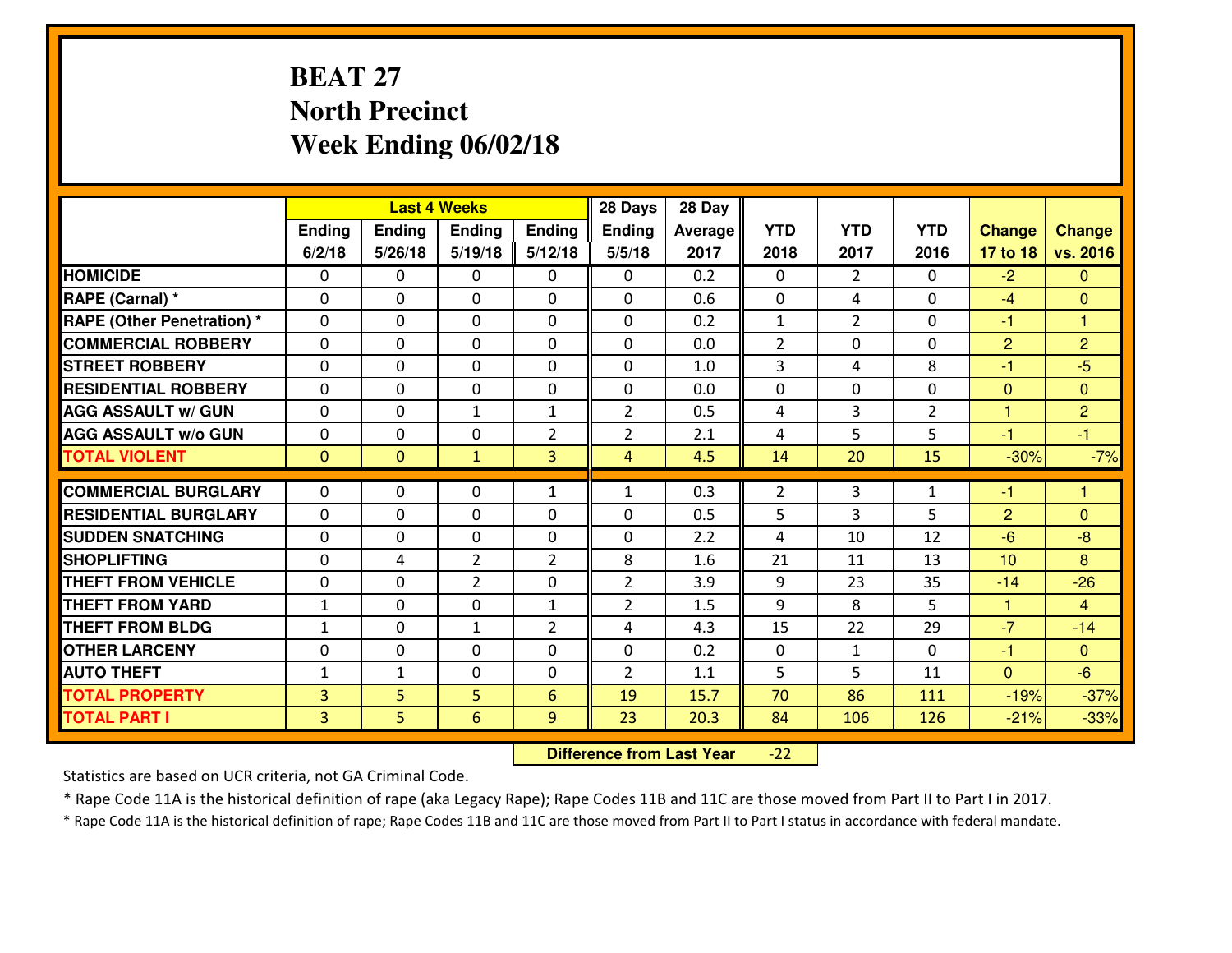

#### **COMPSTAT PRECINCT COMMANDER: CENTRAL PRECINCTWeek Ending 06/02/18**

**CAPT. BEN HERRON**



|                                                                                                  | <b>Week</b><br><b>Ending</b> | <b>Week</b><br><b>Ending</b> | Weekly<br>Avg           | 28-Day<br><b>Ending</b> | 28-Day<br>Ending                 | Avg<br>$28-Day$                       | <b>YTD</b>              | <b>YTD</b>                                   | <b>YTD</b>       | <b>Change</b>    | <b>Change</b>       |
|--------------------------------------------------------------------------------------------------|------------------------------|------------------------------|-------------------------|-------------------------|----------------------------------|---------------------------------------|-------------------------|----------------------------------------------|------------------|------------------|---------------------|
|                                                                                                  | 6/2/18                       | 5/26/18                      | 2017                    | 6/2/18                  | 5/5/18                           | 2017                                  | 2018                    | 2017                                         | 2016             | 17 to 18         | vs. 2016            |
| <b>HOMICIDE</b>                                                                                  | 0                            | 0                            | 0                       | 0                       | 0                                |                                       | 0                       | 1                                            | $\overline{13}$  | -1               | $-13$               |
| RAPE (Carnal) *                                                                                  | 1                            | 0                            | 0                       | $\mathbf{1}$            | 1                                | $\overline{\mathbf{1}}$               | 8                       | 9                                            | 7                | $-1$             | н                   |
| <b>RAPE (Other Penetration) *</b>                                                                | $\mathbf{1}$                 | 0                            | 0                       | $\mathbf{1}$            | $\mathbf{0}$                     | $\mathbf 1$                           | $\overline{\mathbf{5}}$ | $\overline{5}$                               | 3                | $\mathbf{0}$     | $\overline{2}$      |
| <b>COMMERCIAL ROBBERY</b>                                                                        | 0                            | 0                            | $\Omega$                | $\mathbf{0}$            | 3                                | $\overline{c}$                        | 3                       | 8                                            | 10               | $-5$             | $-7$                |
| <b>STREET ROBBERY</b>                                                                            | $\mathbf{1}$                 | 3                            | $\overline{\mathbf{1}}$ | $\overline{7}$          | $\overline{2}$                   | 5                                     | 20                      | 25                                           | 26               | $-5$             | $-6$                |
| <b>RESIDENTIAL ROBBERY</b>                                                                       | $\overline{2}$               | 0                            | $\Omega$                | $\overline{2}$          | $\mathbf{0}$                     | $\mathbf{1}$                          | 3                       | $\overline{4}$                               | 8                | $-1$             | $-5$                |
| <b>AGG ASSAULT w/ GUN</b>                                                                        | $\mathbf 2$                  | 1                            | $\overline{c}$          | 9                       | 5                                | $\overline{7}$                        | 25                      | $\overline{41}$                              | $\overline{28}$  | $-16$            | $-3$                |
| <b>AGG ASSAULT W/o GUN</b>                                                                       | $\overline{2}$               | $\overline{4}$               | $\overline{2}$          | 11                      | $\overline{4}$                   | 6                                     | 35                      | 33                                           | $\overline{20}$  | $\overline{2}$   | $\overline{15}$     |
| <b>TOTAL VIOLENT</b>                                                                             | 9                            | 8                            | 6                       | 31                      | $\overline{15}$                  | 23                                    | 99                      | 126                                          | 115              | $-21%$           | $-14%$              |
| <b>COMMERCIAL BURGLARY</b>                                                                       | 0                            | 0                            | -1                      | $\mathbf{0}$            | 2                                | 4                                     | 19                      | 13                                           | 33               | 6                | -14                 |
| <b>RESIDENTIAL BURGLARY</b>                                                                      | 6                            | 5                            | 4                       | 21                      | $\overline{17}$                  | $\overline{17}$                       | 80                      | 98                                           | 102              | $-18$            | $-22$               |
| <b>SUDDEN SNATCHING</b>                                                                          | $\mathbf{0}$                 | 0                            | $\Omega$                | $\mathbf{2}$            | $\overline{c}$                   | $\mathbf{2}$                          | 4                       | $\overline{12}$                              | 11               | $-8$             | $-7$                |
| <b>SHOPLIFTING</b>                                                                               | $\overline{2}$               | $\overline{5}$               | 5                       | 14                      | $\overline{15}$                  | $\overline{18}$                       | 62                      | 111                                          | 66               | $-49$            | $-4$                |
| <b>THEFT FROM VEHICLE</b>                                                                        | $\overline{7}$               | $\overline{2}$               | 8                       | $\overline{22}$         | $\overline{22}$                  | $\overline{32}$                       | $\overline{132}$        | $\overline{201}$                             | 191              | $-69$            | $-59$               |
| <b>THEFT FROM YARD</b>                                                                           | 6                            | 3                            | 4                       | 14                      | $\overline{15}$                  | $\overline{16}$                       | 61                      | $\overline{98}$                              | $\overline{80}$  | $-37$            | $-19$               |
| <b>THEFT FROM BLDG</b>                                                                           | 3                            | $\overline{4}$               | 4                       | 18                      | 15                               | 16                                    | 77                      | 74                                           | 119              | 3                | $-42$               |
| <b>OTHER LARCENY</b>                                                                             | $\bf{0}$                     | 0                            | $\overline{\mathbf{1}}$ | $\overline{2}$          | $\overline{9}$                   | 3                                     | 19                      | $\overline{21}$                              | $\overline{11}$  | $-2$             | $\overline{8}$      |
| <b>AUTO THEFT</b>                                                                                | 5                            | $\overline{4}$               | $\overline{4}$          | 19                      | $\overline{14}$                  | $\overline{16}$                       | $\overline{91}$         | $\overline{90}$                              | $\overline{83}$  | $\overline{1}$   | 8                   |
| <b>TOTAL PROPERTY</b>                                                                            | 29                           | 23                           | 31                      | 112                     | 111                              | 124                                   | 545                     | 718                                          | 696              | $-24%$           | $-22%$              |
| <b>TOTAL PART I</b>                                                                              | 38                           | $\overline{31}$              | $\overline{37}$         | 143                     | 126                              | 147                                   | 644                     | 844                                          | 811              | $-24%$           | $-21%$              |
| Statistics are based on UCR criteria, not GA Criminal Code, and are                              |                              |                              |                         |                         | <b>Difference from Last Year</b> |                                       | $-200$                  |                                              |                  | <b>Last Week</b> | <b>Year-to-Date</b> |
| preliminary, based on RMS data at the time prepared, and are subject to change.                  |                              |                              |                         |                         |                                  | At-Fault Police Vehicle Accidents     |                         |                                              |                  | 0                | 8                   |
| Cell Shading: white is within 0.6 standard deviation of the mean; red is above; green is below.  |                              |                              |                         |                         |                                  |                                       |                         | <b>Not At-Fault Police Vehicle Accidents</b> |                  | $\mathbf{0}$     | $\overline{8}$      |
| * Code 11A is the pre-2016 definition of rape; Codes 11B and 11C are by federal mandate in 2016. |                              |                              |                         |                         |                                  | <b>Total Police Vehicle Accidents</b> |                         |                                              |                  | $\mathbf 0$      | 16                  |
|                                                                                                  | Week                         | Week                         | Weekly                  | $28-Day$                | $28-Day$                         | Avg                                   |                         |                                              |                  |                  |                     |
| <b>Citizen Initiated Calls</b>                                                                   | <b>Ending</b>                | <b>Ending</b>                | Avg                     | <b>Ending</b>           | Ending                           | 28-Day                                | <b>YTD</b>              | YTD                                          | <b>YTD</b>       | <b>Change</b>    | <b>Change</b>       |
|                                                                                                  | 06/02/18                     | 05/26/18                     | 2017                    | 06/02/18                | 05/05/18                         | 2017                                  | 2018                    | 2017                                         | 2016             | 17 to 18         | vs. 2016            |
| <b>Midnight Shift</b>                                                                            | 126                          | 120                          | 126                     | 454                     | 442                              | 503                                   | 2250                    | 2409                                         | 2436             | $-159$           | $-186$              |
| Day Shift                                                                                        | 247                          | 238                          | $\overline{271}$        | 988                     | 921                              | 1085                                  | 5247                    | 5590                                         | 5631             | $-343$           | $-384$              |
| <b>Afternoon Shift</b>                                                                           | 257                          | 228                          | 294                     | 1033                    | 1035                             | 1176                                  | 5230                    | 5841                                         | 5719             | $-611$           | $-489$              |
| <b>TOTAL CITIZEN CFS</b>                                                                         | 630                          | 586                          | 691                     | 2475                    | 2398                             | 2764                                  | 12727                   | 13840                                        | 13786            | $-8.0%$          | $-7.7%$             |
| <b>53S ShotSpotter Calls</b>                                                                     | 3                            | 1.                           | 9                       | 16                      | 11                               | $\overline{37}$                       | 85                      | 225                                          | $\overline{242}$ | $-140$           | $-157$              |
| <b>Sig 53 Shots Fired Calls</b>                                                                  | 16                           | 14                           | 15                      | 67                      | 44                               | 62                                    | 306                     | 611                                          | 620              | $-305$           | $-314$              |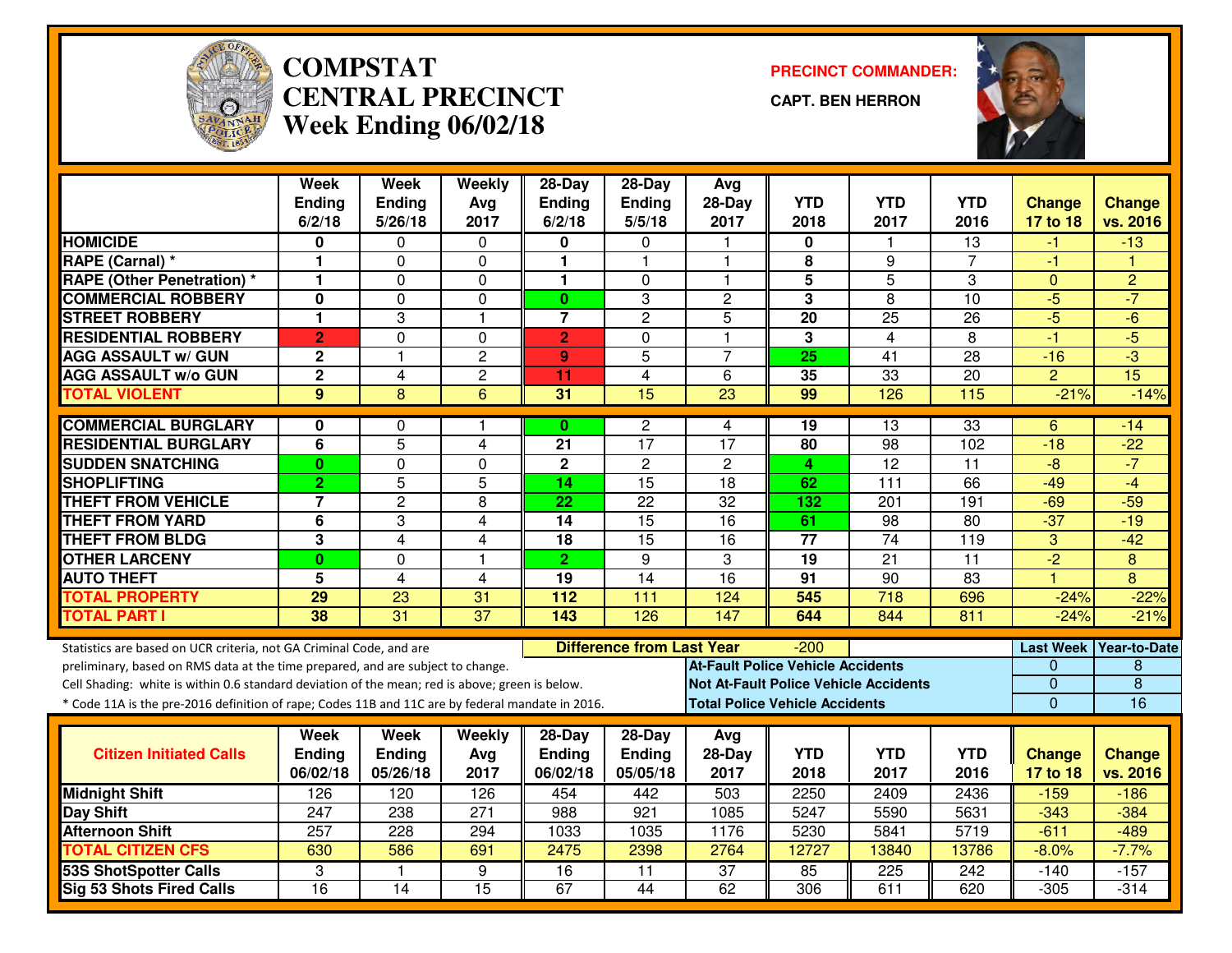# **BEAT 31 Central PrecinctWeek Ending 06/02/18**

|                                  | <b>Last 4 Weeks</b> |                |                |                | 28 Days        | 28 Day         |                |                |                |                |                |
|----------------------------------|---------------------|----------------|----------------|----------------|----------------|----------------|----------------|----------------|----------------|----------------|----------------|
|                                  | <b>Ending</b>       | <b>Ending</b>  | <b>Ending</b>  | Ending         | <b>Ending</b>  | <b>Average</b> | <b>YTD</b>     | <b>YTD</b>     | <b>YTD</b>     | <b>Change</b>  | <b>Change</b>  |
|                                  | 6/2/18              | 5/26/18        | 5/19/18        | 5/12/18        | 5/5/18         | 2017           | 2018           | 2017           | 2016           | 17 to 18       | vs. 2016       |
| <b>HOMICIDE</b>                  | $\Omega$            | 0              | $\Omega$       | $\Omega$       | 0              | 0.1            | $\Omega$       | $\Omega$       | 6              | $\mathbf{0}$   | $-6$           |
| RAPE (Carnal) *                  | $\Omega$            | 0              | $\Omega$       | $\Omega$       | $\Omega$       | 0.2            | $\Omega$       | $\mathbf{1}$   | $\mathbf{1}$   | $-1$           | $-1$           |
| <b>RAPE (Other Penetration)*</b> | 0                   | 0              | $\mathbf 0$    | 0              | 0              | 0.3            | $\mathbf 0$    | 3              | 0              | $-3$           | $\overline{0}$ |
| <b>COMMERCIAL ROBBERY</b>        | 0                   | 0              | $\mathbf 0$    | 0              | 0              | 0.0            | $\mathbf{1}$   | $\mathbf 0$    | 0              | $\mathbf{1}$   | $\mathbf{1}$   |
| <b>STREET ROBBERY</b>            | $\mathbf{0}$        | 0              | $\mathbf{1}$   | 0              | $\mathbf{1}$   | 1.1            | 6              | 6              | 3              | $\mathbf 0$    | 3              |
| <b>RESIDENTIAL ROBBERY</b>       | $\Omega$            | 0              | $\mathbf 0$    | 0              | 0              | 0.2            | $\mathbf 0$    | $\overline{2}$ | $\overline{2}$ | $-2$           | $-2$           |
| <b>AGG ASSAULT w/ GUN</b>        | 0                   | 0              | $\mathbf 0$    | $\mathbf{1}$   | $\mathbf{1}$   | 1.0            | 3              | $\overline{7}$ | 4              | $-4$           | $-1$           |
| <b>AGG ASSAULT W/o GUN</b>       | 0                   | 0              | 0              | 0              | 0              | 1.1            | 6              | 6              | 3              | $\mathbf{0}$   | 3              |
| <b>TOTAL VIOLENT</b>             | $\mathbf{0}$        | $\overline{0}$ | $\mathbf{1}$   | $\mathbf{1}$   | $\overline{2}$ | 3.8            | 16             | 25             | 19             | $-36%$         | $-16%$         |
|                                  |                     |                |                |                |                |                |                |                |                |                |                |
| <b>COMMERCIAL BURGLARY</b>       | $\Omega$            | 0              | $\mathbf{0}$   | 0              | $\Omega$       | 0.5            | 6              | $\mathbf{1}$   | 4              | 5              | $\overline{2}$ |
| <b>RESIDENTIAL BURGLARY</b>      | $\mathbf{1}$        | 0              | 0              | 4              | 5              | 2.3            | 10             | 12             | 18             | $-2$           | $-8$           |
| <b>SUDDEN SNATCHING</b>          | $\mathbf{0}$        | 1              | 0              | 0              | $\mathbf{1}$   | 0.4            | $\mathbf{1}$   | $\mathbf{1}$   | $\overline{2}$ | $\mathbf{0}$   | $-1$           |
| <b>SHOPLIFTING</b>               | 0                   | 0              | $\mathbf 0$    | 0              | 0              | 1.5            | $\mathbf 0$    | 9              | 9              | $-9$           | $-9$           |
| <b>THEFT FROM VEHICLE</b>        | $\overline{3}$      | $\overline{2}$ | $\mathbf{1}$   | 0              | 6              | 7.0            | 24             | 43             | 39             | $-19$          | $-15$          |
| <b>THEFT FROM YARD</b>           | 0                   | 0              | 0              | $\mathbf{1}$   | $\mathbf{1}$   | 4.9            | 13             | 27             | 20             | $-14$          | $-7$           |
| <b>THEFT FROM BLDG</b>           | 0                   | 0              | $\mathbf{1}$   | 0              | $\mathbf{1}$   | 2.8            | 15             | 8              | 25             | $\overline{7}$ | $-10$          |
| <b>OTHER LARCENY</b>             | 0                   | 0              | 0              | 0              | 0              | 0.7            | $\mathbf 0$    | 5              | $\mathbf{1}$   | $-5$           | $-1$           |
| <b>AUTO THEFT</b>                | $\overline{2}$      | 0              | $\mathbf 0$    | 0              | $\overline{2}$ | 3.0            | $\overline{7}$ | 22             | 16             | $-15$          | $-9$           |
| <b>TOTAL PROPERTY</b>            | 6                   | 3              | $\overline{2}$ | 5              | 16             | 22.9           | 76             | 128            | 134            | $-41%$         | $-43%$         |
| <b>TOTAL PART I</b>              | 6                   | $\overline{3}$ | 3              | $6\phantom{1}$ | 18             | 26.8           | 92             | 153            | 153            | $-40%$         | $-40%$         |

 **Difference from Last Year**-61

Statistics are based on UCR criteria, not GA Criminal Code.

\* Rape Code 11A is the historical definition of rape (aka Legacy Rape); Rape Codes 11B and 11C are those moved from Part II to Part I in 2017.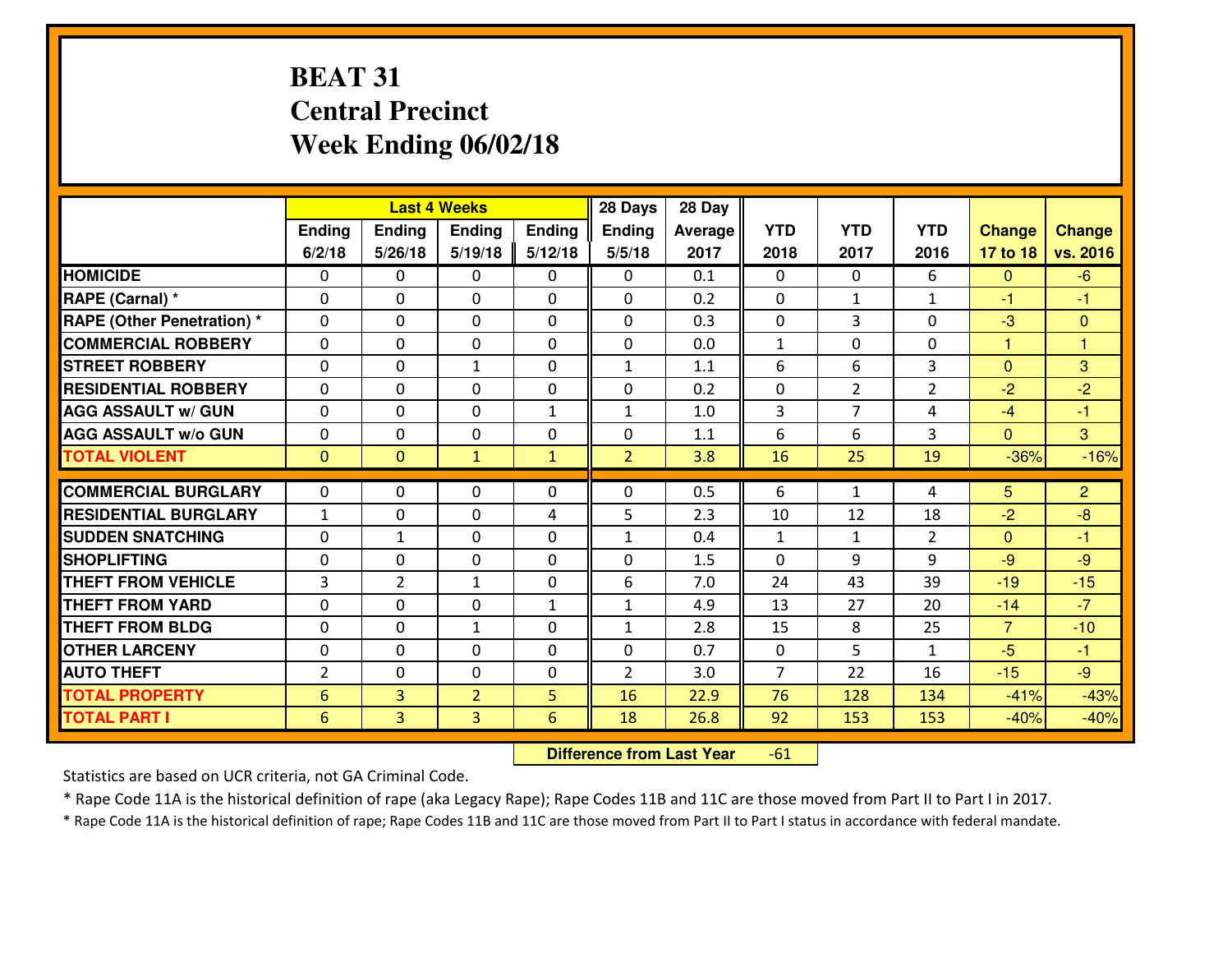# **BEAT 32 Central PrecinctWeek Ending 06/02/18**

|                                  |                |                | <b>Last 4 Weeks</b> |                | 28 Days        | 28 Day  |                |                |              |                |                         |
|----------------------------------|----------------|----------------|---------------------|----------------|----------------|---------|----------------|----------------|--------------|----------------|-------------------------|
|                                  | Ending         | Ending         | Ending              | <b>Ending</b>  | <b>Ending</b>  | Average | <b>YTD</b>     | <b>YTD</b>     | <b>YTD</b>   | <b>Change</b>  | <b>Change</b>           |
|                                  | 6/2/18         | 5/26/18        | 5/19/18             | 5/12/18        | 5/5/18         | 2017    | 2018           | 2017           | 2016         | 17 to 18       | vs. 2016                |
| <b>HOMICIDE</b>                  | 0              | 0              | 0                   | 0              | 0              | 0.0     | 0              | $\Omega$       | 0            | $\mathbf{0}$   | $\mathbf{0}$            |
| RAPE (Carnal) *                  | $\mathbf{0}$   | 0              | 0                   | 0              | 0              | 0.4     | $\mathbf{1}$   | $\overline{2}$ | $\mathbf{1}$ | -1             | $\overline{0}$          |
| <b>RAPE (Other Penetration)*</b> | $\Omega$       | $\Omega$       | $\mathbf 0$         | $\mathbf{1}$   | $\mathbf{1}$   | 0.2     | $\mathbf{1}$   | $\overline{2}$ | $\Omega$     | $-1$           | 1                       |
| <b>COMMERCIAL ROBBERY</b>        | $\Omega$       | $\Omega$       | $\mathbf 0$         | $\Omega$       | $\Omega$       | 0.5     | $\overline{2}$ | 3              | $\mathbf{1}$ | $-1$           | $\overline{\mathbf{1}}$ |
| <b>ISTREET ROBBERY</b>           | $\mathbf{0}$   | 0              | $\mathbf{0}$        | 0              | $\Omega$       | 0.5     | $\mathbf{1}$   | $\overline{2}$ | 3            | $-1$           | $-2$                    |
| <b>RESIDENTIAL ROBBERY</b>       | 0              | 0              | $\mathbf 0$         | 0              | 0              | 0.0     | 0              | $\mathbf{0}$   | 0            | $\mathbf{0}$   | $\mathbf{0}$            |
| <b>AGG ASSAULT W/ GUN</b>        | 0              | 0              | $\mathbf 0$         | 0              | 0              | 0.4     | $\overline{2}$ | 3              | $\mathbf{1}$ | $-1$           | $\mathbf{1}$            |
| <b>AGG ASSAULT W/o GUN</b>       | 0              | 0              | $\mathbf 0$         | $\mathbf{1}$   | $\mathbf{1}$   | 0.5     | 3              | $\overline{2}$ | 3            | 1              | $\overline{0}$          |
| <b>TOTAL VIOLENT</b>             | $\mathbf{0}$   | $\overline{0}$ | $\mathbf{O}$        | $\overline{2}$ | $\overline{2}$ | 2.5     | 10             | 14             | 9            | $-29%$         | 11%                     |
| <b>COMMERCIAL BURGLARY</b>       | $\Omega$       | 0              | $\mathbf{0}$        | $\Omega$       | $\Omega$       | 0.3     | $\Omega$       | $\Omega$       | 6            | $\Omega$       | $-6$                    |
|                                  |                |                |                     |                |                |         |                |                |              |                |                         |
| <b>RESIDENTIAL BURGLARY</b>      | $\mathbf{1}$   | $\mathbf{1}$   | $\mathbf 0$         | $\overline{2}$ | 4              | 2.1     | 10             | 4              | 14           | 6              | $-4$                    |
| <b>SUDDEN SNATCHING</b>          | 0              | 0              | $\mathbf 0$         | $\Omega$       | 0              | 0.2     | $\Omega$       | $\overline{2}$ | 0            | $-2$           | $\Omega$                |
| <b>SHOPLIFTING</b>               | $\overline{2}$ | $\overline{2}$ | $\overline{2}$      | 0              | 6              | 3.8     | 25             | 18             | 12           | $\overline{7}$ | 13                      |
| <b>THEFT FROM VEHICLE</b>        | $\mathbf{1}$   | $\mathbf{1}$   | $\mathbf{1}$        | $\overline{2}$ | 5              | 8.7     | 30             | 61             | 46           | $-31$          | $-16$                   |
| <b>THEFT FROM YARD</b>           | $1\,$          | $\mathbf{1}$   | $\overline{2}$      | $\mathbf{1}$   | 5              | 2.8     | 17             | 25             | 9            | $-8$           | 8                       |
| <b>THEFT FROM BLDG</b>           | $\mathbf{1}$   | $\mathbf{1}$   | 1                   | 0              | 3              | 4.1     | 15             | 22             | 31           | $-7$           | $-16$                   |
| <b>OTHER LARCENY</b>             | $\mathbf{1}$   | 0              | $\mathbf 0$         | 0              | $\mathbf{1}$   | 1.0     | 10             | 5              | 0            | 5              | 10                      |
| <b>AUTO THEFT</b>                | $\mathbf{1}$   | $\mathbf{1}$   | 0                   | 0              | $\overline{2}$ | 2.3     | 13             | 15             | 13           | $-2$           | $\overline{0}$          |
| <b>TOTAL PROPERTY</b>            | 8              | $\overline{7}$ | 6                   | 5              | 26             | 25.4    | 120            | 152            | 131          | $-21%$         | $-8%$                   |
| <b>TOTAL PART I</b>              | 8              | $\overline{7}$ | $6\phantom{1}$      | $\overline{7}$ | 28             | 27.8    | 130            | 166            | 140          | $-22%$         | $-7%$                   |

 **Difference from Last Year**-36

Statistics are based on UCR criteria, not GA Criminal Code.

\* Rape Code 11A is the historical definition of rape (aka Legacy Rape); Rape Codes 11B and 11C are those moved from Part II to Part I in 2017.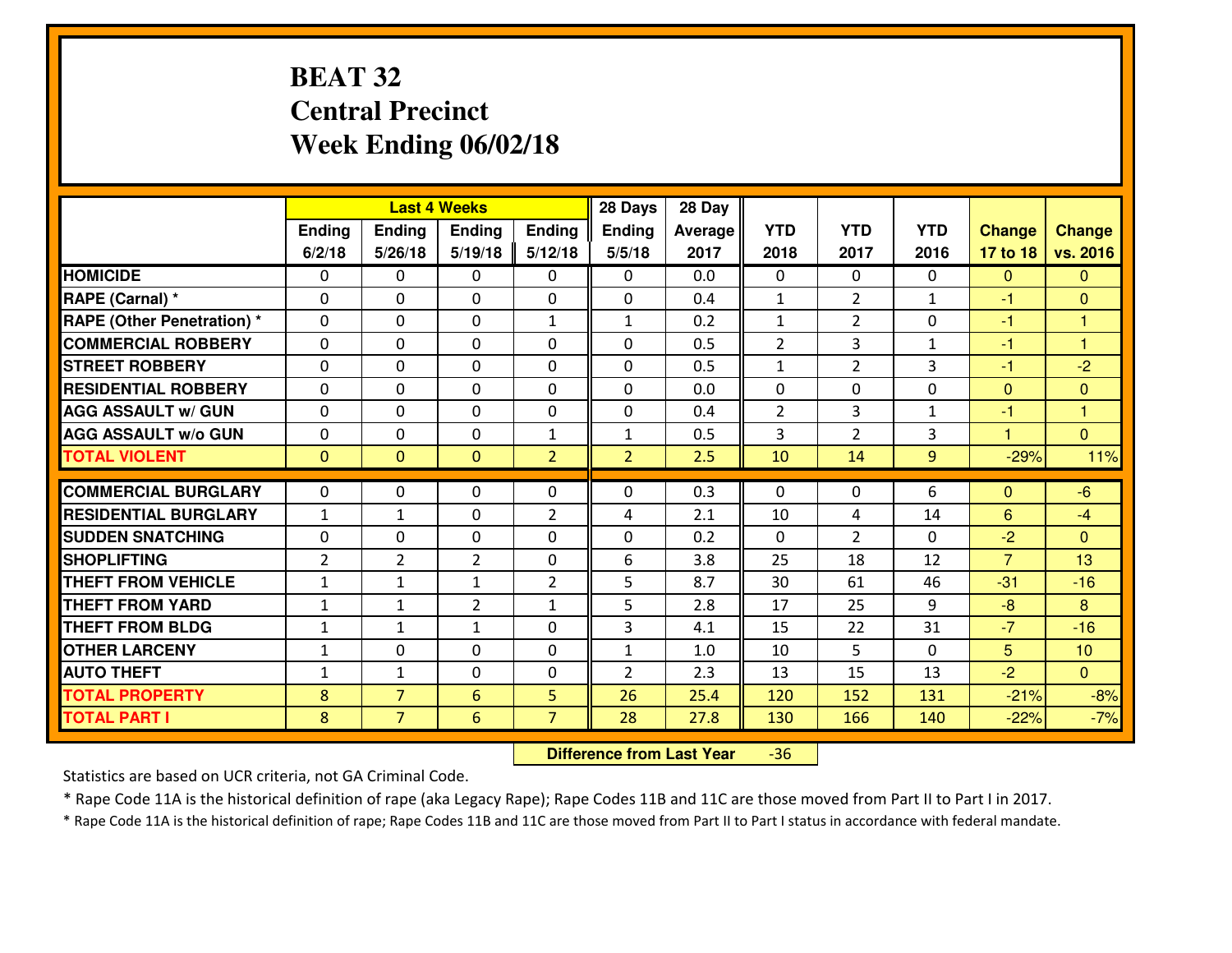# **BEAT 33 Central PrecinctWeek Ending 06/02/18**

|                                   |                |                | <b>Last 4 Weeks</b> |                | 28 Days        | 28 Day  |                |                      |                |               |                      |
|-----------------------------------|----------------|----------------|---------------------|----------------|----------------|---------|----------------|----------------------|----------------|---------------|----------------------|
|                                   | Ending         | <b>Ending</b>  | <b>Ending</b>       | Ending         | <b>Ending</b>  | Average | <b>YTD</b>     | <b>YTD</b>           | <b>YTD</b>     | <b>Change</b> | <b>Change</b>        |
|                                   | 6/2/18         | 5/26/18        | 5/19/18             | 5/12/18        | 5/5/18         | 2017    | 2018           | 2017                 | 2016           | 17 to 18      | vs. 2016             |
| <b>HOMICIDE</b>                   | 0              | 0              | $\Omega$            | $\mathbf{0}$   | 0              | 0.2     | 0              | $\mathbf{1}$         | 4              | $-1$          | $-4$                 |
| RAPE (Carnal) *                   | $\mathbf{0}$   | 0              | $\mathbf{0}$        | $\mathbf{1}$   | 1              | 0.2     | $\mathbf{1}$   | $\mathbf{1}$         | $\overline{2}$ | $\mathbf{0}$  | $-1$                 |
| <b>RAPE (Other Penetration) *</b> | $\Omega$       | 0              | $\mathbf{0}$        | $\Omega$       | $\Omega$       | 0.1     | $\mathbf{1}$   | $\Omega$             | $\mathbf{1}$   | 1             | $\mathbf{0}$         |
| <b>COMMERCIAL ROBBERY</b>         | $\mathbf{0}$   | 0              | $\mathbf{0}$        | 0              | $\Omega$       | 0.5     | $\mathbf{0}$   | 4                    | 3              | $-4$          | $-3$                 |
| <b>ISTREET ROBBERY</b>            | $\mathbf{0}$   | 0              | $\mathbf{1}$        | $\mathbf{1}$   | $\overline{2}$ | 1.5     | 8              | 9                    | 10             | $-1$          | $-2$                 |
| <b>RESIDENTIAL ROBBERY</b>        | $\mathbf{0}$   | 0              | $\mathbf{0}$        | 0              | 0              | 0.1     | $\mathbf{0}$   | $\Omega$             | $\Omega$       | $\mathbf{0}$  | $\mathbf{0}$         |
| <b>AGG ASSAULT W/ GUN</b>         | $\overline{2}$ | 0              | $\mathbf 0$         | 0              | $\overline{2}$ | 1.4     | 5              | 10                   | 4              | $-5$          | $\mathbf{1}$         |
| <b>AGG ASSAULT W/o GUN</b>        | 0              | 0              | 0                   | 0              | 0              | 1.1     | 3              | $\overline{7}$       | $\overline{7}$ | $-4$          | $-4$                 |
| <b>TOTAL VIOLENT</b>              | $\overline{2}$ | $\overline{0}$ | $\mathbf{1}$        | $\overline{2}$ | 5              | 4.9     | 18             | 32                   | 31             | $-44%$        | $-42%$               |
| <b>COMMERCIAL BURGLARY</b>        | $\Omega$       | 0              | $\mathbf{0}$        | $\Omega$       | $\Omega$       | 0.6     | 4              | $\overline{2}$       | 10             | 2             | $-6$                 |
| <b>RESIDENTIAL BURGLARY</b>       | $\Omega$       | 0              | $\mathbf 0$         | 0              | 0              | 1.7     | 7              | $\overline{7}$       | 10             | $\mathbf{0}$  | $-3$                 |
| <b>SUDDEN SNATCHING</b>           |                |                |                     | $\Omega$       |                | 0.3     | $\overline{2}$ |                      | $\overline{2}$ |               |                      |
| <b>SHOPLIFTING</b>                | 0              | 0<br>0         | $\mathbf 0$         |                | 0              | 5.4     |                | $\overline{2}$<br>56 | 15             | $\Omega$      | $\mathbf{0}$<br>$-5$ |
|                                   | $1\,$          |                | $\mathbf 0$         | 0              | $\mathbf{1}$   |         | 10             |                      |                | $-46$         |                      |
| <b>THEFT FROM VEHICLE</b>         | 0              | $\overline{2}$ | 0                   | $\Omega$       | $\overline{2}$ | 5.6     | 21             | 50                   | 33             | $-29$         | $-12$                |
| <b>THEFT FROM YARD</b>            | $\overline{2}$ | $\mathbf{1}$   | $\mathbf{1}$        | $\mathbf{1}$   | 5              | 3.2     | 17             | 12                   | 28             | 5             | $-11$                |
| <b>THEFT FROM BLDG</b>            | $\overline{2}$ | 0              | $\mathbf 0$         | 0              | $\overline{2}$ | 2.5     | 11             | 14                   | 28             | $-3$          | $-17$                |
| <b>OTHER LARCENY</b>              | 0              | 0              | $\mathbf 0$         | 0              | 0              | 0.8     | 4              | 4                    | 5              | $\mathbf{0}$  | $-1$                 |
| <b>AUTO THEFT</b>                 | $\overline{2}$ | $\mathbf{1}$   | $\overline{2}$      | $\overline{2}$ | $\overline{7}$ | 3.0     | 23             | 15                   | 22             | 8             | $\blacktriangleleft$ |
| <b>TOTAL PROPERTY</b>             | $\overline{7}$ | 4              | 3                   | 3              | 17             | 23.1    | 99             | 162                  | 153            | $-39%$        | $-35%$               |
| <b>TOTAL PART I</b>               | 9              | $\overline{4}$ | 4                   | 5              | 22             | 28.0    | 117            | 194                  | 184            | $-40%$        | $-36%$               |

 **Difference from Last Year**-77

Statistics are based on UCR criteria, not GA Criminal Code.

\* Rape Code 11A is the historical definition of rape (aka Legacy Rape); Rape Codes 11B and 11C are those moved from Part II to Part I in 2017.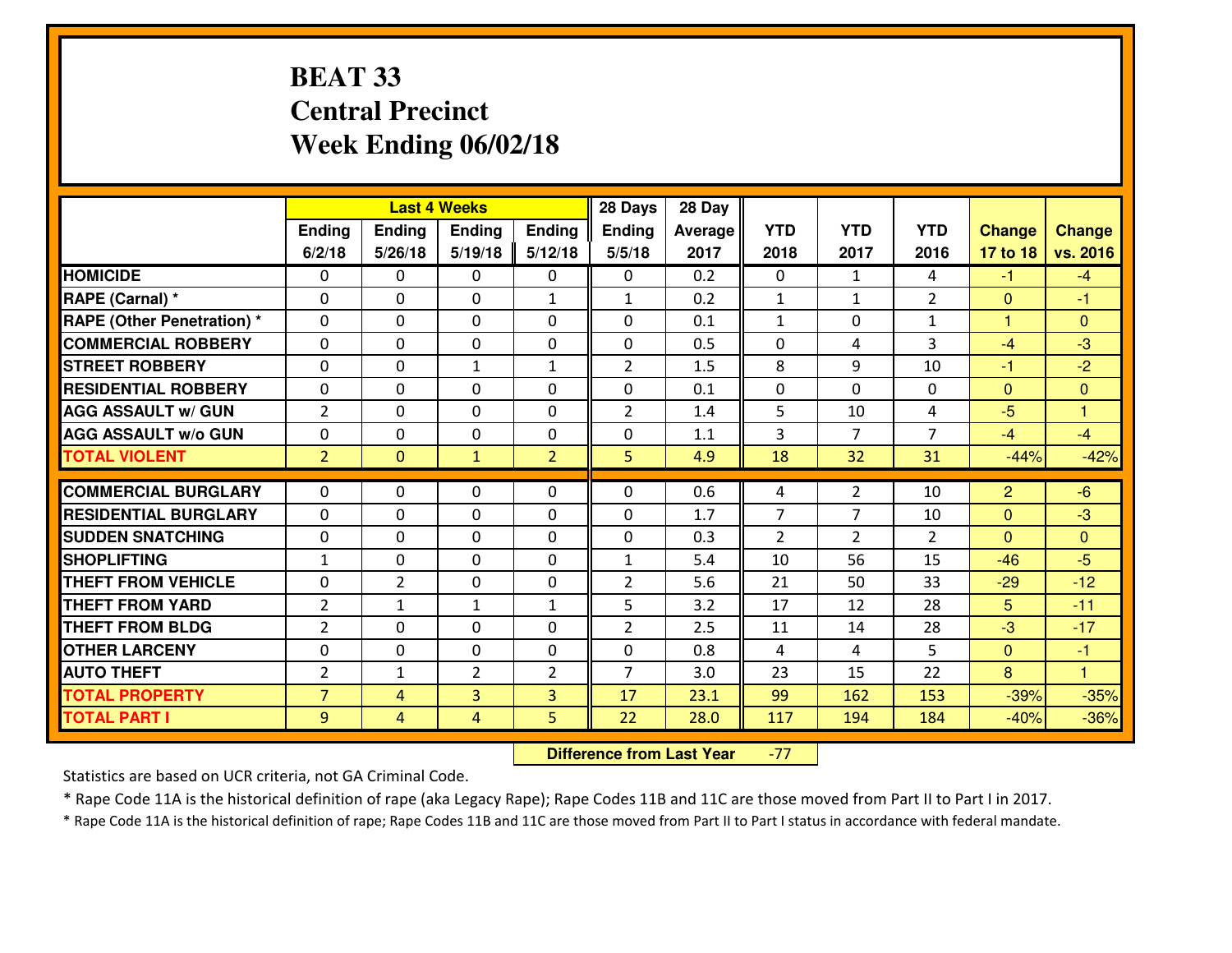# **BEAT 34 Central PrecinctWeek Ending 06/02/18**

|                             |              |                | <b>Last 4 Weeks</b> |                | 28 Days        | 28 Day  |                |                |                |                |                |
|-----------------------------|--------------|----------------|---------------------|----------------|----------------|---------|----------------|----------------|----------------|----------------|----------------|
|                             | Ending       | <b>Ending</b>  | Ending              | Ending         | <b>Ending</b>  | Average | <b>YTD</b>     | <b>YTD</b>     | <b>YTD</b>     | <b>Change</b>  | <b>Change</b>  |
|                             | 6/2/18       | 5/26/18        | 5/19/18             | 5/12/18        | 5/5/18         | 2017    | 2018           | 2017           | 2016           | 17 to 18       | vs. 2016       |
| <b>HOMICIDE</b>             | 0            | 0              | 0                   | 0              | 0              | 0.3     | $\mathbf{0}$   | $\Omega$       | $\mathbf{1}$   | $\mathbf{0}$   | $-1$           |
| RAPE (Carnal) *             | $\mathbf{0}$ | 0              | $\mathbf{0}$        | 0              | $\Omega$       | 0.5     | $\overline{2}$ | 4              | 0              | $-2$           | $\overline{2}$ |
| RAPE (Other Penetration) *  | $\Omega$     | 0              | $\mathbf{0}$        | $\Omega$       | $\Omega$       | 0.0     | $\Omega$       | 0              | $\mathbf{1}$   | $\mathbf{0}$   | -1             |
| <b>COMMERCIAL ROBBERY</b>   | $\mathbf{0}$ | 0              | $\mathbf 0$         | 0              | $\Omega$       | 0.1     | $\mathbf{0}$   | 0              | $\overline{2}$ | $\Omega$       | $-2$           |
| <b>STREET ROBBERY</b>       | 0            | $\overline{2}$ | 1                   | 0              | 3              | 0.7     | 3              | 3              | $\overline{2}$ | $\mathbf{0}$   | 1              |
| <b>RESIDENTIAL ROBBERY</b>  | 0            | 0              | $\mathbf 0$         | 0              | 0              | 0.3     | $\mathbf{1}$   | $\overline{2}$ | $\overline{2}$ | $-1$           | $-1$           |
| <b>AGG ASSAULT W/ GUN</b>   | 0            | $\mathbf{1}$   | 1                   | $\mathbf{1}$   | 3              | 2.4     | 6              | 15             | 8              | $-9$           | $-2$           |
| <b>AGG ASSAULT W/o GUN</b>  | 0            | 3              | 3                   | 0              | 6              | 1.8     | 14             | 13             | 3              | $\overline{1}$ | 11             |
| <b>TOTAL VIOLENT</b>        | $\mathbf{0}$ | 6              | 5                   | $\mathbf{1}$   | 12             | 6.1     | 26             | 37             | 19             | $-30%$         | 37%            |
| <b>COMMERCIAL BURGLARY</b>  | $\Omega$     | 0              |                     | 0              | $\Omega$       | 0.4     | 2              | $\overline{2}$ | 3              |                | $-1$           |
|                             |              |                | 0                   |                |                |         |                |                |                | $\mathbf{0}$   |                |
| <b>RESIDENTIAL BURGLARY</b> | 0            | 4              | 1                   | 0              | 5              | 5.4     | 30             | 39             | 23             | $-9$           | $\overline{7}$ |
| <b>SUDDEN SNATCHING</b>     | $\mathbf{0}$ | 0              | $\mathbf 0$         | 0              | 0              | 0.5     | $\mathbf{0}$   | 4              | 3              | $-4$           | $-3$           |
| <b>SHOPLIFTING</b>          | 0            | 0              | 1                   | 0              | $\mathbf{1}$   | 2.8     | 3              | $\Omega$       | $\overline{2}$ | 3              | 1              |
| <b>THEFT FROM VEHICLE</b>   | 0            | 0              | $\mathbf{0}$        | 2              | $\overline{2}$ | 3.3     | 17             | 20             | 21             | -3             | $-4$           |
| <b>THEFT FROM YARD</b>      | 0            | 0              | $\mathbf 0$         | $\overline{2}$ | $\overline{2}$ | 1.6     | 5              | 6              | 9              | $-1$           | $-4$           |
| <b>THEFT FROM BLDG</b>      | $\mathbf{1}$ | $\mathbf{1}$   | 1                   | 3              | 6              | 2.3     | 16             | 5              | 11             | 11             | 5              |
| <b>OTHER LARCENY</b>        | 0            | 1              | $\mathbf 0$         | 0              | $\mathbf{1}$   | 0.2     | $\mathbf{1}$   | $\mathbf{1}$   | $\overline{2}$ | $\mathbf{0}$   | $-1$           |
| <b>AUTO THEFT</b>           | 0            | 0              | $\mathbf 0$         | $\mathbf{1}$   | $\mathbf{1}$   | 3.2     | 13             | 19             | 17             | $-6$           | $-4$           |
| <b>TOTAL PROPERTY</b>       | $\mathbf{1}$ | 6              | 3                   | 8              | 18             | 19.7    | 87             | 96             | 91             | $-9%$          | $-4%$          |
| <b>TOTAL PART I</b>         | $\mathbf{1}$ | 12             | 8                   | 9              | 30             | 25.8    | 113            | 133            | 110            | $-15%$         | 3%             |

 **Difference from Last Year**-20

Statistics are based on UCR criteria, not GA Criminal Code.

\* Rape Code 11A is the historical definition of rape (aka Legacy Rape); Rape Codes 11B and 11C are those moved from Part II to Part I in 2017.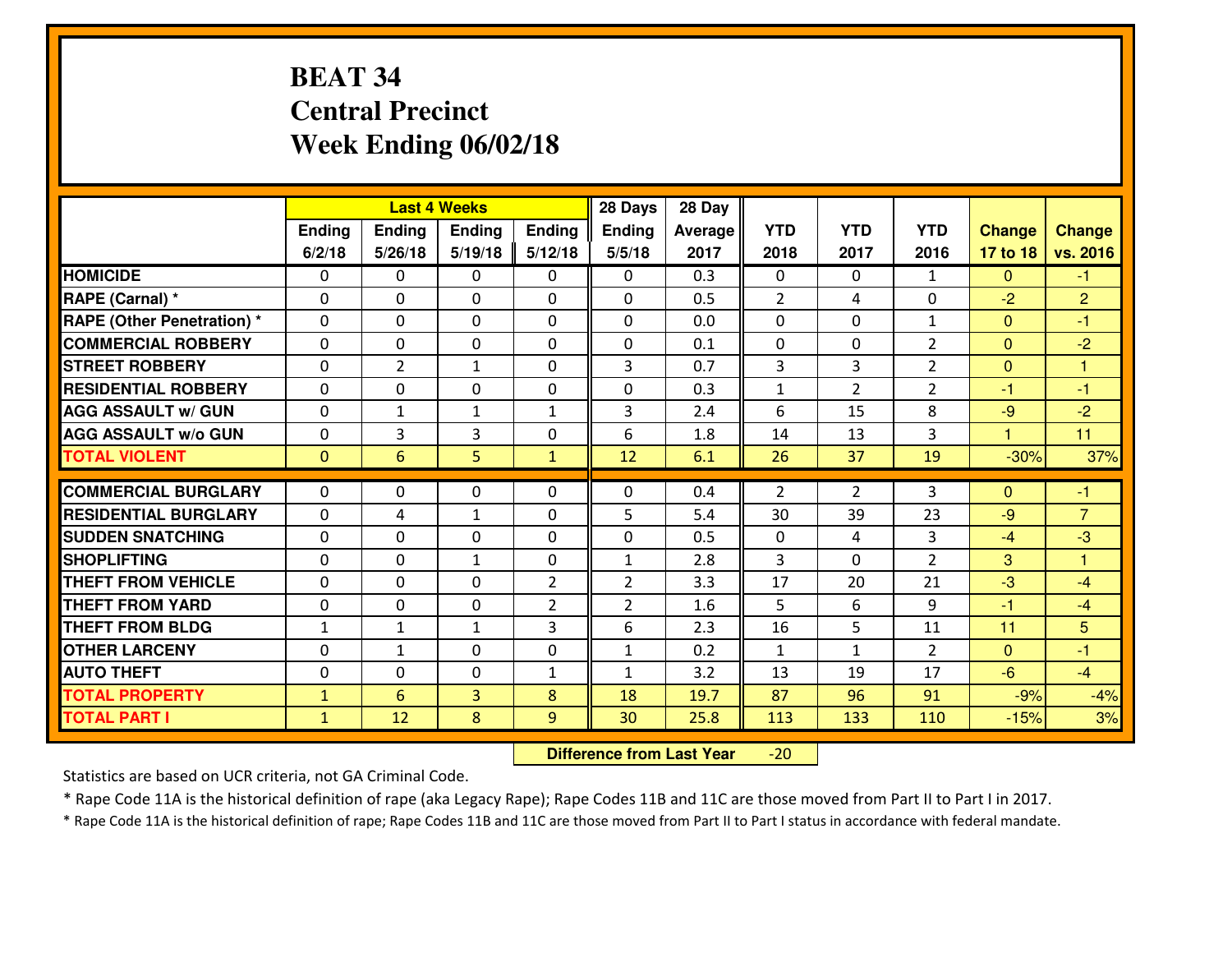# **BEAT 35 Central PrecinctWeek Ending 06/02/18**

|                                   |                |                | <b>Last 4 Weeks</b> |                | 28 Days       | 28 Day         |                |                |                |                |                |
|-----------------------------------|----------------|----------------|---------------------|----------------|---------------|----------------|----------------|----------------|----------------|----------------|----------------|
|                                   | Ending         | <b>Ending</b>  | <b>Ending</b>       | Ending         | <b>Ending</b> | <b>Average</b> | <b>YTD</b>     | <b>YTD</b>     | <b>YTD</b>     | <b>Change</b>  | <b>Change</b>  |
|                                   | 6/2/18         | 5/26/18        | 5/19/18             | 5/12/18        | 5/5/18        | 2017           | 2018           | 2017           | 2016           | 17 to 18       | vs. 2016       |
| <b>HOMICIDE</b>                   | $\Omega$       | 0              | $\Omega$            | 0              | 0             | 0.1            | $\Omega$       | $\Omega$       | $\overline{2}$ | $\mathbf{0}$   | $-2$           |
| RAPE (Carnal) *                   | $\mathbf{0}$   | 0              | $\mathbf{0}$        | $\Omega$       | 0             | 0.0            | $\overline{2}$ | $\Omega$       | $\overline{2}$ | $\overline{2}$ | $\mathbf{0}$   |
| <b>RAPE (Other Penetration) *</b> | $\Omega$       | 0              | 0                   | $\Omega$       | $\Omega$      | 0.0            | 3              | $\Omega$       | 0              | 3              | 3              |
| <b>COMMERCIAL ROBBERY</b>         | $\Omega$       | 0              | $\mathbf{0}$        | $\Omega$       | $\Omega$      | 0.4            | $\Omega$       | $\mathbf{1}$   | 3              | $-1$           | $-3$           |
| <b>ISTREET ROBBERY</b>            | 0              | 0              | $\mathbf 0$         | 0              | 0             | 0.6            | $\mathbf{1}$   | 3              | 6              | $-2$           | $-5$           |
| <b>RESIDENTIAL ROBBERY</b>        | 0              | 0              | $\mathbf 0$         | 0              | 0             | 0.1            | $\mathbf 0$    | 0              | 3              | $\mathbf{0}$   | $-3$           |
| <b>AGG ASSAULT W/ GUN</b>         | $\overline{2}$ | $\mathbf{1}$   | $\mathbf 0$         | 0              | 3             | 1.3            | 9              | 5              | 8              | $\overline{4}$ | $\mathbf{1}$   |
| <b>AGG ASSAULT W/o GUN</b>        | $\overline{2}$ | 0              | $\mathbf{1}$        | 0              | 3             | 1.2            | 6              | 3              | 3              | 3              | $\overline{3}$ |
| <b>TOTAL VIOLENT</b>              | $\overline{4}$ | $\mathbf{1}$   | $\mathbf{1}$        | $\overline{0}$ | 6             | 3.6            | 21             | 12             | 27             | 75%            | $-22%$         |
| <b>COMMERCIAL BURGLARY</b>        | $\mathbf{0}$   | 0              | 0                   | $\mathbf{0}$   | $\Omega$      | 1.0            | $\overline{2}$ | 5              | $\overline{7}$ | $-3$           | $-5$           |
| <b>RESIDENTIAL BURGLARY</b>       | $\mathbf{0}$   | $\overline{2}$ | 3                   | 0              | 5             | 3.7            | 14             | 23             | 25             | $-9$           | $-11$          |
| <b>SUDDEN SNATCHING</b>           | $\mathbf{0}$   | 0              | $\mathbf{0}$        | 0              | 0             | 0.2            | $\mathbf{1}$   | $\overline{2}$ | 3              | $-1$           | $-2$           |
| <b>SHOPLIFTING</b>                | 0              | 1              | $\overline{2}$      | $\mathbf{1}$   | 4             | 2.2            | 10             | 11             | 18             | $-1$           | $-8$           |
| <b>THEFT FROM VEHICLE</b>         | $\mathbf{1}$   | $\overline{2}$ | $\mathbf 0$         | $\overline{2}$ | 5             | 3.6            | 22             | 18             | 30             | $\overline{4}$ | $-8$           |
| <b>THEFT FROM YARD</b>            | 0              | 0              | $\mathbf 0$         | $\mathbf{1}$   | $\mathbf{1}$  | 2.2            | 5              | 20             | 10             | $-15$          | $-5$           |
| <b>THEFT FROM BLDG</b>            | $\overline{2}$ | 1              | $\mathbf{0}$        | 0              | 3             | 2.6            | $\overline{7}$ | 15             | 16             | $-8$           | $-9$           |
| <b>OTHER LARCENY</b>              | $\mathbf 0$    | 0              | 0                   | 0              | 0             | 0.5            | 3              | 5              | $\overline{2}$ | $-2$           | $\mathbf{1}$   |
| <b>AUTO THEFT</b>                 | $\mathbf{1}$   | $\mathbf{1}$   | $\overline{2}$      | $\overline{2}$ | 6             | 2.5            | 26             | 13             | 11             | 13             | 15             |
| <b>TOTAL PROPERTY</b>             | $\overline{4}$ | $\overline{7}$ | $\overline{7}$      | $6\phantom{1}$ | 24            | 18.6           | 90             | 112            | 122            | $-20%$         | $-26%$         |
| <b>TOTAL PART I</b>               | 8              | 8              | 8                   | $6\phantom{1}$ | 30            | 22.2           | <u>111</u>     | 124            | 149            | $-10%$         | $-26%$         |

 **Difference from Last Year**-13

Statistics are based on UCR criteria, not GA Criminal Code.

\* Rape Code 11A is the historical definition of rape (aka Legacy Rape); Rape Codes 11B and 11C are those moved from Part II to Part I in 2017.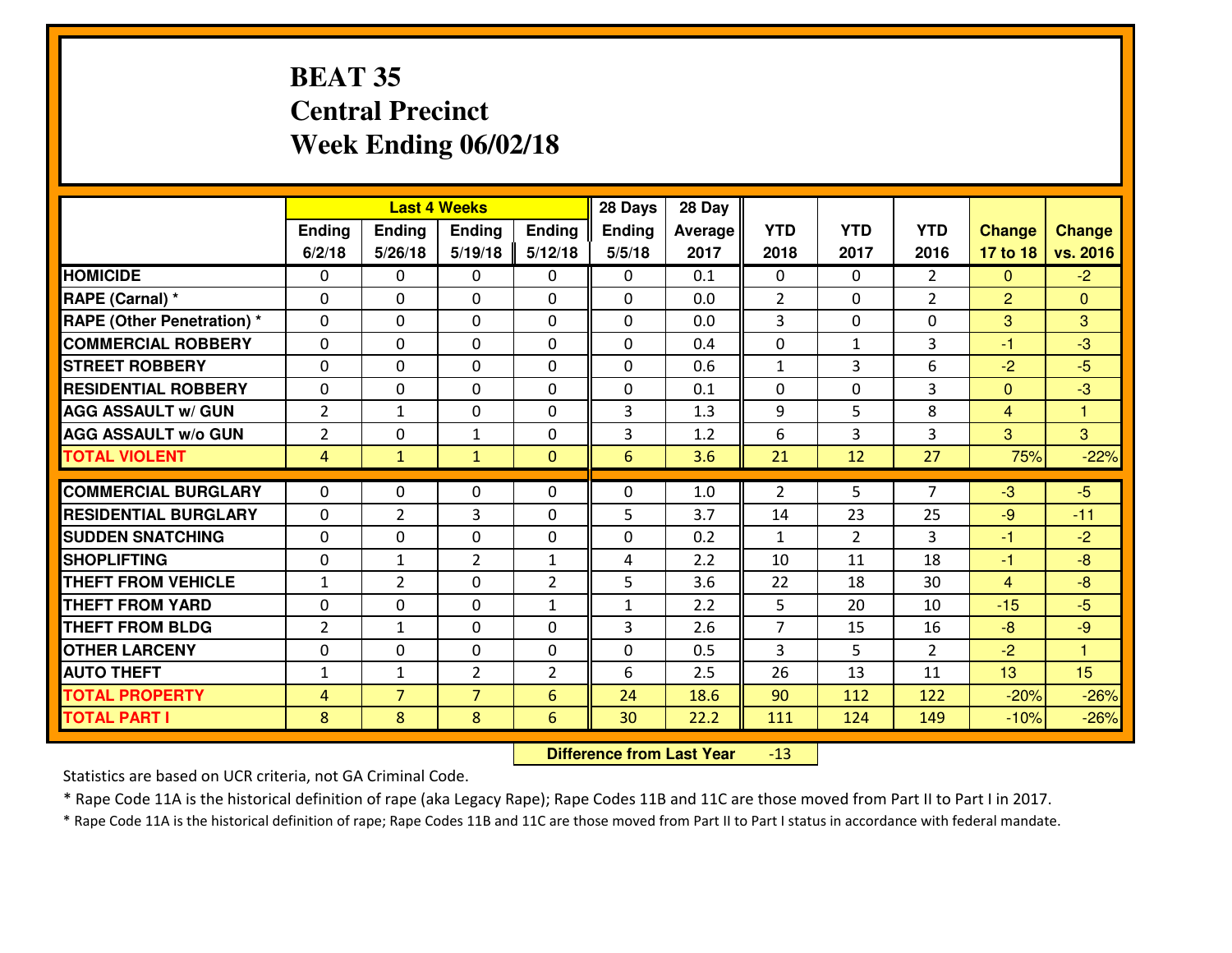# **BEAT 36 Central PrecinctWeek Ending 06/02/18**

|                                  |                |                | <b>Last 4 Weeks</b> |                | 28 Days                          | 28 Day         |                |                |                |                |                |
|----------------------------------|----------------|----------------|---------------------|----------------|----------------------------------|----------------|----------------|----------------|----------------|----------------|----------------|
|                                  | Ending         | <b>Ending</b>  | <b>Ending</b>       | Ending         | Ending                           | <b>Average</b> | <b>YTD</b>     | <b>YTD</b>     | <b>YTD</b>     | <b>Change</b>  | <b>Change</b>  |
|                                  | 6/2/18         | 5/26/18        | 5/19/18             | 5/12/18        | 5/5/18                           | 2017           | 2018           | 2017           | 2016           | 17 to 18       | vs. 2016       |
| <b>HOMICIDE</b>                  | 0              | 0              | 0                   | $\mathbf{0}$   | 0                                | 0.0            | $\mathbf{0}$   | $\mathbf{0}$   | 0              | $\mathbf{0}$   | $\overline{0}$ |
| RAPE (Carnal) *                  | 0              | 0              | 0                   | 0              | 0                                | 0.2            | $\overline{2}$ | 1              | $\mathbf{1}$   | 1              | 1.             |
| <b>RAPE (Other Penetration)*</b> | 0              | 0              | 0                   | 0              | 0                                | 0.0            | 0              | $\mathbf 0$    | $\mathbf{1}$   | $\mathbf{0}$   | $-1$           |
| <b>COMMERCIAL ROBBERY</b>        | $\mathbf 0$    | 0              | $\mathbf 0$         | 0              | 0                                | 0.2            | $\mathbf 0$    | $\mathbf 0$    | $\mathbf{1}$   | $\mathbf{0}$   | $-1$           |
| <b>ISTREET ROBBERY</b>           | $\Omega$       | 1              | $\mathbf{0}$        | $\Omega$       | $\mathbf{1}$                     | 0.4            | 1              | $\overline{2}$ | $\overline{2}$ | $-1$           | $-1$           |
| <b>RESIDENTIAL ROBBERY</b>       | 0              | 0              | $\mathbf 0$         | $\overline{2}$ | $\overline{2}$                   | 0.1            | $\overline{2}$ | $\mathbf 0$    | $\mathbf{1}$   | $\overline{2}$ | $\mathbf{1}$   |
| <b>AGG ASSAULT w/ GUN</b>        | 0              | 0              | $\mathbf 0$         | 0              | 0                                | 0.6            | $\mathbf 0$    | $\mathbf{1}$   | 3              | $-1$           | $-3$           |
| <b>AGG ASSAULT w/o GUN</b>       | 0              | 0              | $\mathbf 0$         | $\mathbf{1}$   | $\mathbf{1}$                     | 0.7            | 3              | $\overline{2}$ | $\mathbf{1}$   | $\mathbf{1}$   | $\overline{2}$ |
| <b>TOTAL VIOLENT</b>             | $\mathbf{0}$   | $\mathbf{1}$   | $\mathbf{0}$        | 3              | $\overline{4}$                   | 2.1            | 8              | 6              | 10             | 33%            | $-20%$         |
| <b>COMMERCIAL BURGLARY</b>       | 0              | 0              | $\mathbf{0}$        | 0              | $\Omega$                         | 0.8            | 5              | 3              | 3              | $\overline{2}$ | $\overline{2}$ |
| <b>RESIDENTIAL BURGLARY</b>      | $\mathbf{1}$   | 0              | $\mathbf{1}$        | $\Omega$       | $\overline{2}$                   | 1.7            | 9              | 13             | 12             | $-4$           | $-3$           |
| <b>ISUDDEN SNATCHING</b>         | $\mathbf{0}$   | 1              | $\Omega$            | $\Omega$       | $\mathbf{1}$                     | 0.2            | 0              | $\mathbf{1}$   | $\mathbf{1}$   | -1             | $-1$           |
| <b>SHOPLIFTING</b>               | $\mathbf{1}$   | 0              | $\mathbf 0$         | $\mathbf{1}$   | $\overline{2}$                   | 2.6            | 14             | 17             | 10             | $-3$           | $\overline{4}$ |
| <b>THEFT FROM VEHICLE</b>        | 0              | $\mathbf{1}$   | $\mathbf 0$         | $\mathbf{1}$   | $\overline{2}$                   | 3.3            | 18             | 9              | 22             | 9              | $-4$           |
| <b>THEFT FROM YARD</b>           | $\mathbf{0}$   | 0              | 0                   | 0              | 0                                | 1.5            | 4              | 8              | 4              | $-4$           | $\mathbf{0}$   |
| <b>THEFT FROM BLDG</b>           | $\overline{2}$ | 0              | 1                   | 0              | 3                                | 1.5            | 13             | 10             | 8              | 3              | 5              |
| <b>OTHER LARCENY</b>             | 0              | 0              | 0                   | 0              | 0                                | 0.3            | $\mathbf{1}$   | $\mathbf{1}$   | $\mathbf{1}$   | $\mathbf{0}$   | $\overline{0}$ |
| <b>AUTO THEFT</b>                | $\mathbf{1}$   | 0              | 0                   | 0              | $\mathbf{1}$                     | 2.0            | 9              | 6              | 4              | 3              | 5              |
| <b>TOTAL PROPERTY</b>            | 5              | $\overline{2}$ | $\overline{2}$      | $\overline{2}$ | 11                               | 13.8           | 73             | 68             | 65             | 7%             | 12%            |
| <b>TOTAL PART I</b>              | 5 <sup>1</sup> | $\overline{3}$ | $\overline{2}$      | 5              | 15                               | 16.0           | 81             | 74             | 75             | 9%             | 8%             |
|                                  |                |                |                     |                | <b>Difference from Last Year</b> |                | $\overline{7}$ |                |                |                |                |

 **Difference from Last Year**

Statistics are based on UCR criteria, not GA Criminal Code.

\* Rape Code 11A is the historical definition of rape (aka Legacy Rape); Rape Codes 11B and 11C are those moved from Part II to Part I in 2017.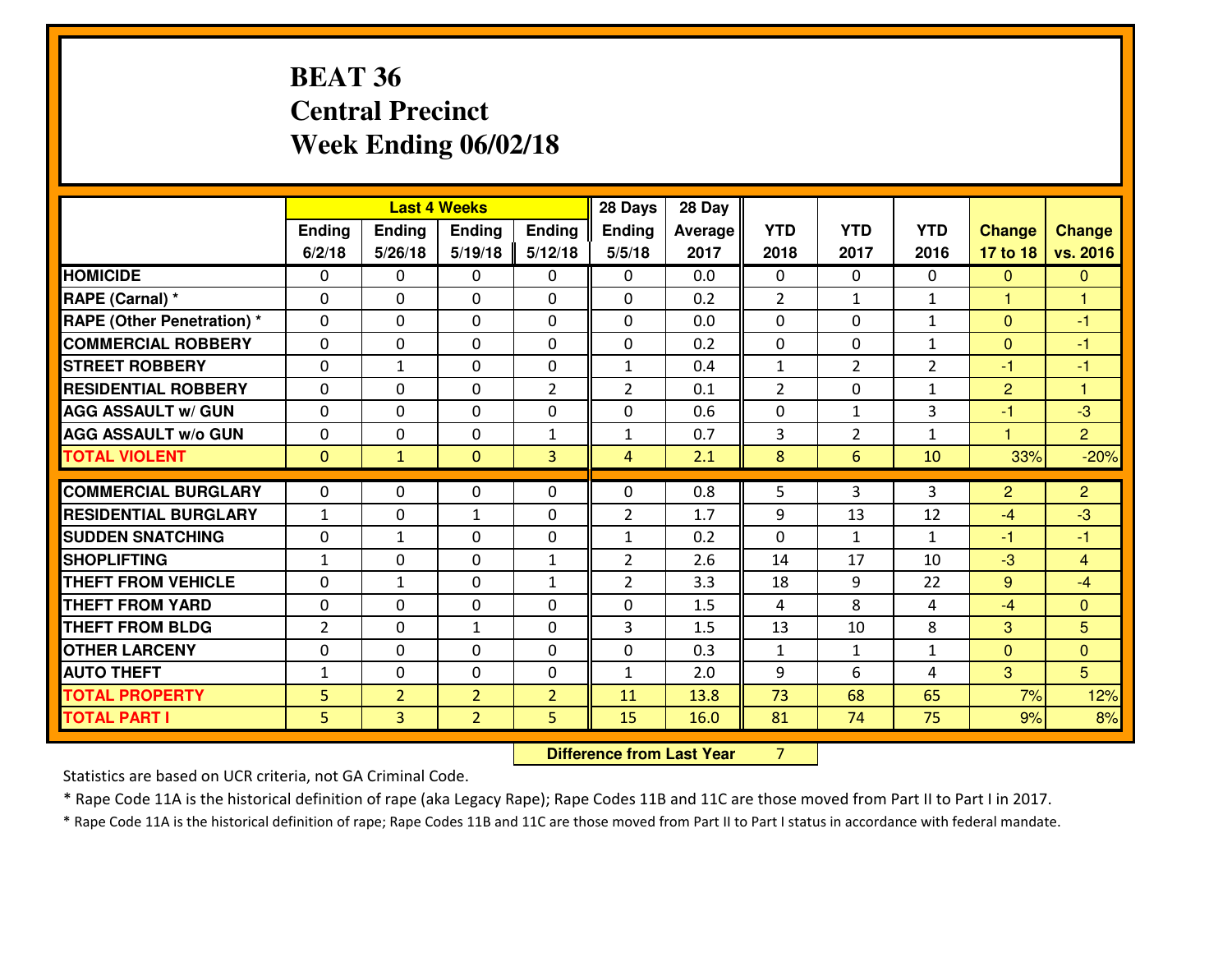

# **COMPSTAT PRECINCT COMMANDER: SOUTH PRECINCT CAPT. JOY GELLATLYWeek Ending 06/02/18**



|                                                                                                  | Week<br>Ending<br>6/2/18 | Week<br>Ending<br>5/26/18 | Weekly<br>Avg<br>2017 | 28-Day<br>Ending<br>6/2/18 | $28-Day$<br><b>Ending</b><br>5/5/18 | Avg<br>28-Day<br>2017 | <b>YTD</b><br>2018                       | <b>YTD</b><br>2017                           | <b>YTD</b><br>2016 | <b>Change</b><br>17 to 18 | <b>Change</b><br>vs. 2016 |
|--------------------------------------------------------------------------------------------------|--------------------------|---------------------------|-----------------------|----------------------------|-------------------------------------|-----------------------|------------------------------------------|----------------------------------------------|--------------------|---------------------------|---------------------------|
| <b>HOMICIDE</b>                                                                                  | 0                        | 0                         | 0                     | 0                          | $\Omega$                            | $\mathbf 0$           | 1                                        | $\mathbf{1}$                                 | 2                  | $\Omega$                  | -1                        |
| RAPE (Carnal) *                                                                                  | 0                        | 0                         | $\Omega$              | 0                          | 1                                   | $\overline{1}$        | 6                                        | $\mathbf{1}$                                 | 7                  | 5                         | -1                        |
| <b>RAPE (Other Penetration)*</b>                                                                 | $\bf{0}$                 | $\overline{\mathbf{1}}$   | 0                     | 3                          | 1                                   | $\Omega$              | 10                                       | 3                                            | $\overline{2}$     | $\overline{7}$            | 8                         |
| <b>COMMERCIAL ROBBERY</b>                                                                        | 0                        | 0                         | -1                    | $\mathbf{0}$               | 1                                   | $\overline{c}$        | 5                                        | 13                                           | $\overline{16}$    | $-8$                      | $-11$                     |
| <b>STREET ROBBERY</b>                                                                            | 1                        | $\overline{1}$            | $\mathbf{1}$          | 3                          | 3                                   | 2                     | 13                                       | 11                                           | 14                 | $\overline{2}$            | $-1$                      |
| <b>RESIDENTIAL ROBBERY</b>                                                                       | 0                        | $\Omega$                  | $\Omega$              | 0                          | 1                                   | $\Omega$              | $\mathbf{2}$                             | $\mathbf{1}$                                 | 1                  | $\mathbf{1}$              | 1                         |
| <b>AGG ASSAULT w/ GUN</b>                                                                        | $\bf{0}$                 | $\Omega$                  | $\mathbf{1}$          | 1                          | 4                                   | 3                     | $\overline{7}$                           | 20                                           | 9                  | $-13$                     | $-2$                      |
| <b>AGG ASSAULT w/o GUN</b>                                                                       | 1                        | 0                         | $\mathbf{1}$          | 5                          | $\overline{c}$                      | 3                     | 14                                       | 9                                            | $\overline{22}$    | $\overline{5}$            | $-8$                      |
| <b>TOTAL VIOLENT</b>                                                                             | $\overline{2}$           | $\overline{2}$            | 3                     | $\overline{12}$            | $\overline{13}$                     | $\overline{12}$       | $\overline{58}$                          | 59                                           | $\overline{73}$    | $-2%$                     | $-21%$                    |
| <b>COMMERCIAL BURGLARY</b>                                                                       | 0                        | 1                         | 1                     | $\mathbf{2}$               | 5                                   | 4                     | 18                                       | 23                                           | 21                 | $-5$                      | $-3$                      |
| <b>RESIDENTIAL BURGLARY</b>                                                                      | 7                        | 4                         | $\overline{4}$        | 19                         | 12                                  | 14                    | 87                                       | $\overline{73}$                              | 76                 | 14                        | 11                        |
| <b>SUDDEN SNATCHING</b>                                                                          | $\bf{0}$                 | $\mathbf{0}$              | $\mathbf 0$           | $\mathbf 0$                | $\overline{c}$                      | -1                    | $\overline{5}$                           | 3                                            | $\overline{4}$     | $\overline{2}$            | H                         |
| <b>SHOPLIFTING</b>                                                                               | 14                       | $\overline{13}$           | $\overline{7}$        | 56                         | $\overline{47}$                     | 28                    | 252                                      | 309                                          | 294                | $-57$                     | $-42$                     |
| <b>THEFT FROM VEHICLE</b>                                                                        | 6                        | $\overline{5}$            | $\overline{7}$        | 31                         | 28                                  | $\overline{30}$       | 141                                      | 195                                          | 126                | $-54$                     | $\overline{15}$           |
| <b>THEFT FROM YARD</b>                                                                           | 3                        | $\overline{1}$            | $\overline{c}$        | $\overline{10}$            | 8                                   | 8                     | 36                                       | $\overline{32}$                              | 44                 | $\overline{4}$            | $\overline{-8}$           |
| <b>THEFT FROM BLDG</b>                                                                           | 4                        | 6                         | $\boldsymbol{3}$      | 19                         | 9                                   | 13                    | 57                                       | 108                                          | 67                 | $-51$                     | $-10$                     |
| <b>OTHER LARCENY</b>                                                                             | 1                        | 0                         | $\mathbf 1$           | 4                          | 1                                   | 3                     | $\overline{12}$                          | 17                                           | $\overline{10}$    | $-5$                      | $\overline{2}$            |
| <b>AUTO THEFT</b>                                                                                | 4                        | 1                         | 3                     | 10                         | $\overline{16}$                     | $\overline{13}$       | 64                                       | 67                                           | 57                 | $-3$                      | $\overline{7}$            |
| <b>TOTAL PROPERTY</b>                                                                            | 39                       | 31                        | 28                    | 151                        | 128                                 | 113                   | 672                                      | 827                                          | 699                | $-19%$                    | $-4%$                     |
| <b>TOTAL PART I</b>                                                                              | $\overline{41}$          | $\overline{33}$           | $\overline{31}$       | 163                        | 141                                 | 125                   | 730                                      | 886                                          | 772                | $-18%$                    | $-5%$                     |
| Statistics are based on UCR criteria, not GA Criminal Code, and are                              |                          |                           |                       |                            | <b>Difference from Last Year</b>    |                       | -156                                     |                                              |                    | <b>Last Week</b>          | Year-to-Date              |
| preliminary, based on RMS data at the time prepared, and are subject to change.                  |                          |                           |                       |                            |                                     |                       | <b>At-Fault Police Vehicle Accidents</b> |                                              |                    | 0                         | 4                         |
| Cell Shading: white is within 0.6 standard deviation of the mean; red is above; green is below.  |                          |                           |                       |                            |                                     |                       |                                          | <b>Not At-Fault Police Vehicle Accidents</b> |                    | $\overline{2}$            | 8                         |
| * Code 11A is the pre-2016 definition of rape; Codes 11B and 11C are by federal mandate in 2016. |                          |                           |                       |                            |                                     |                       | <b>Total Police Vehicle Accidents</b>    |                                              |                    | 2                         | 12                        |
|                                                                                                  | Week                     | Week                      | Weekly                | 28-Day                     | $28-Day$                            | Avg                   |                                          |                                              |                    |                           |                           |
| <b>Citizen Initiated Calls</b>                                                                   | <b>Ending</b>            | <b>Ending</b>             | Avg                   | <b>Ending</b>              | Ending                              | 28-Day                | <b>YTD</b>                               | <b>YTD</b>                                   | <b>YTD</b>         | <b>Change</b>             | <b>Change</b>             |
|                                                                                                  | 06/02/18                 | 05/26/18                  | 2017                  | 06/02/18                   | 05/05/18                            | 2017                  | 2018                                     | 2017                                         | 2016               | 17 to 18                  | vs. 2016                  |
| <b>Midnight Shift</b>                                                                            | 66                       | $\overline{92}$           | 91                    | 334                        | 388                                 | 364                   | 1872                                     | 2059                                         | 2016               | $-187$                    | $-144$                    |
| <b>Day Shift</b>                                                                                 | 254                      | 220                       | 247                   | 1005                       | 1005                                | 986                   | 5353                                     | 5690                                         | 5631               | $-337$                    | $-278$                    |
| <b>Afternoon Shift</b>                                                                           | 236                      | 244                       | 246                   | 1003                       | 970                                 | 982                   | 5170                                     | 5641                                         | 5489               | $-471$                    | $-319$                    |
| <b>TOTAL CITIZEN CFS</b>                                                                         | 556                      | 556                       | 583                   | 2342                       | 2363                                | 2332                  | 12395                                    | 13390                                        | 13136              | $-7.4%$                   | $-5.6%$                   |
| <b>53S ShotSpotter Calls</b>                                                                     | $\mathbf 0$              | 0                         | 0                     | $\mathbf 0$                | $\mathbf 0$                         | $\mathbf 0$           | $\mathbf 0$                              | $\mathbf 0$                                  | 0                  | $\mathbf 0$               | 0                         |
| Sig 53 Shots Fired Calls                                                                         | 17                       | 4                         | 8                     | 45                         | 38                                  | $\overline{33}$       | 200                                      | 188                                          | 197                | $\overline{12}$           | 3                         |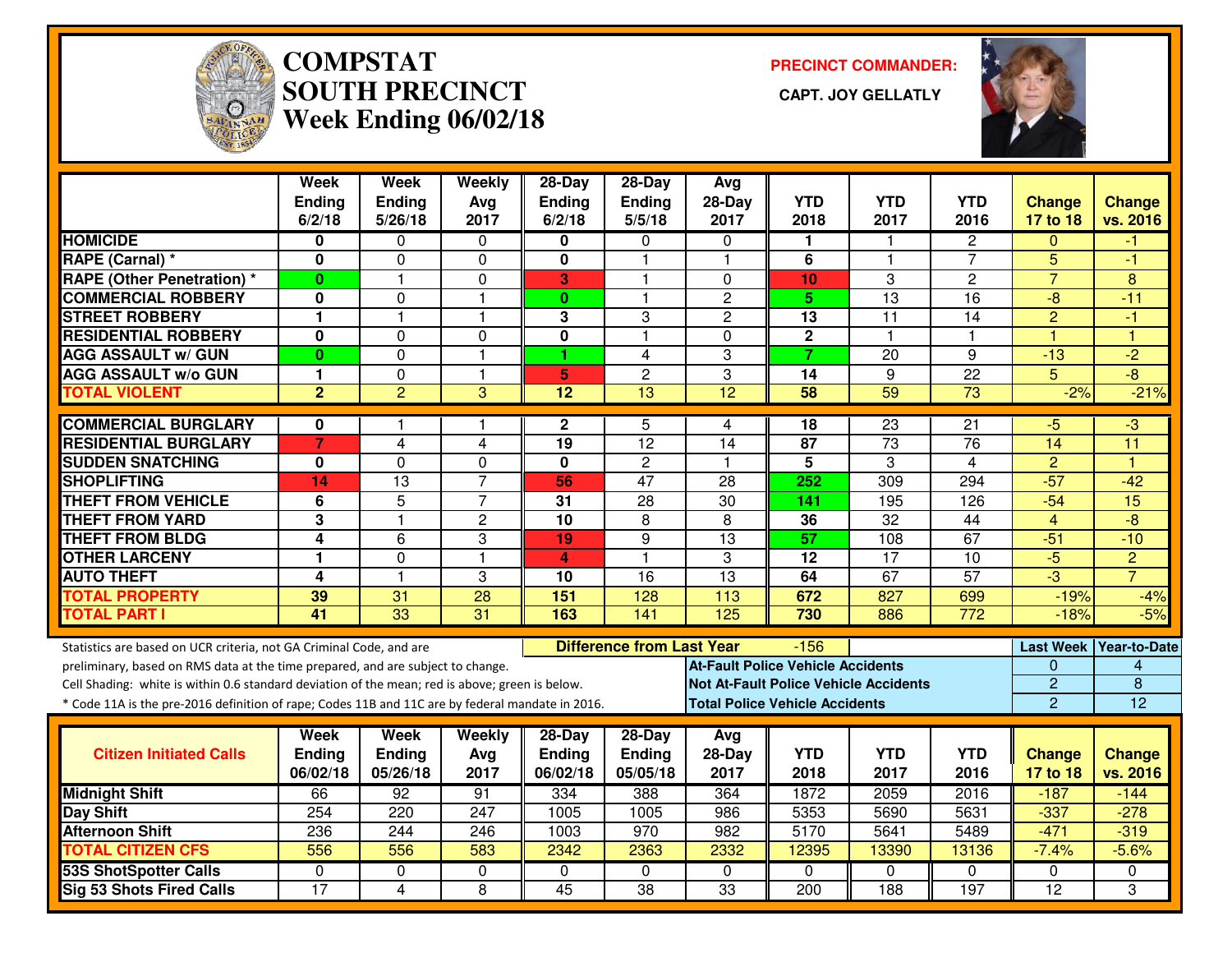# **BEAT 41 South PrecinctWeek Ending 06/02/18**

|                                              |                                   |                | <b>Last 4 Weeks</b>       |                              | 28 Days        | 28 Day       |                |                                  |                |                  |                  |
|----------------------------------------------|-----------------------------------|----------------|---------------------------|------------------------------|----------------|--------------|----------------|----------------------------------|----------------|------------------|------------------|
|                                              | Ending                            | Ending         | <b>Ending</b>             | Ending                       | Ending         | Average      | <b>YTD</b>     | <b>YTD</b>                       | <b>YTD</b>     | <b>Change</b>    | <b>Change</b>    |
|                                              | 6/2/18                            | 5/26/18        | 5/19/18                   | 5/12/18                      | 5/5/18         | 2017         | 2018           | 2017                             | 2016           | 17 to 18         | vs. 2016         |
| <b>HOMICIDE</b>                              | $\Omega$                          | 0              | $\Omega$                  | $\mathbf{0}$                 | 0              | 0.0          | $\Omega$       | $\Omega$                         | $\Omega$       | $\mathbf{0}$     | $\Omega$         |
| RAPE (Carnal) *                              | $\Omega$                          | 0              | $\mathbf 0$               | $\Omega$                     | 0              | 0.1          | $\mathbf{1}$   | $\Omega$                         | $\overline{2}$ | $\mathbf{1}$     | $-1$             |
| <b>RAPE (Other Penetration)*</b>             | $\Omega$                          | $\Omega$       | $\Omega$                  | $\Omega$                     | $\Omega$       | 0.0          | $\Omega$       | $\Omega$                         | $\Omega$       | $\Omega$         | $\Omega$         |
| <b>COMMERCIAL ROBBERY</b>                    | $\Omega$                          | $\Omega$       | $\mathbf 0$               | $\Omega$                     | $\Omega$       | 1.2          | $\mathbf 0$    | 4                                | 4              | $-4$             | $-4$             |
| <b>ISTREET ROBBERY</b>                       | $\mathbf{0}$                      | 0              | $\mathbf{0}$              | 0                            | $\Omega$       | 0.3          | $\mathbf{1}$   | $\mathbf{1}$                     | 3              | $\mathbf{0}$     | $-2$             |
| <b>RESIDENTIAL ROBBERY</b>                   | 0                                 | 0              | $\mathbf 0$               | 0                            | 0              | 0.1          | $\mathbf 0$    | $\Omega$                         | 0              | $\mathbf{0}$     | $\mathbf{0}$     |
| <b>AGG ASSAULT w/ GUN</b>                    | 0                                 | 0              | $\mathbf 0$               | 0                            | 0              | 0.2          | $\mathbf 0$    | $\mathbf{1}$                     | 0              | $-1$             | $\overline{0}$   |
| <b>AGG ASSAULT W/o GUN</b>                   | $\mathbf{1}$                      | 0              | 0                         | 0                            | $\mathbf{1}$   | 0.3          | $\overline{2}$ | $\overline{2}$                   | $\overline{2}$ | $\mathbf{0}$     | $\overline{0}$   |
| <b>TOTAL VIOLENT</b>                         | $\mathbf{1}$                      | $\overline{0}$ | $\mathbf{0}$              | $\overline{0}$               | $\mathbf{1}$   | 2.1          | $\overline{4}$ | 8                                | 11             | $-50%$           | $-64%$           |
| <b>COMMERCIAL BURGLARY</b>                   | $\Omega$                          | 0              | $\mathbf{0}$              | $\Omega$                     | 0              | 1.4          | 1              | 5                                | 10             | $-4$             | $-9$             |
| <b>RESIDENTIAL BURGLARY</b>                  | $\Omega$                          | $\mathbf{1}$   | $\mathbf 0$               | 0                            | $\mathbf{1}$   | 2.1          | 7              | 9                                | 11             | $-2$             | $-4$             |
| <b>SUDDEN SNATCHING</b>                      | 0                                 | 0              | $\mathbf 0$               | 0                            | 0              | 0.2          | $\overline{2}$ | $\mathbf{1}$                     | $\mathbf{1}$   | $\mathbf{1}$     | $\mathbf{1}$     |
| <b>SHOPLIFTING</b>                           | $\mathbf{1}$                      |                |                           |                              |                |              |                |                                  |                |                  |                  |
|                                              |                                   |                |                           |                              |                |              |                |                                  |                |                  |                  |
|                                              |                                   | $\overline{2}$ | $\mathbf 0$               | 0                            | 3              | 4.4          | 10             | 30                               | 15             | $-20$            | $-5$             |
| <b>THEFT FROM VEHICLE</b>                    | $\overline{2}$                    | 0              | $\mathbf 0$               | 0                            | $\overline{2}$ | 3.5          | 14             | 17                               | 32             | $-3$             | $-18$            |
| <b>THEFT FROM YARD</b>                       | 3                                 | $\overline{2}$ | 0                         | 0                            | 5              | 1.8          | 6              | 6                                | 3              | $\mathbf{0}$     | 3                |
| <b>THEFT FROM BLDG</b>                       | $\mathbf{0}$                      | 0              | $\mathbf{0}$              | $\mathbf{1}$                 | $\mathbf{1}$   | 3.1          | 9              | 14                               | 10             | $-5$             | $-1$             |
| <b>OTHER LARCENY</b>                         | 0                                 | 0              | 0                         | 0                            | 0              | 0.4          | $\overline{2}$ | $\overline{2}$<br>$\overline{7}$ | 0              | $\mathbf{0}$     | $\overline{2}$   |
| <b>AUTO THEFT</b>                            | $\mathbf{0}$                      | 0              | 0                         | 0                            | 0              | 1.7          | 5              |                                  | 13             | $-2$             | $-8$             |
| <b>TOTAL PROPERTY</b><br><b>TOTAL PART I</b> | $6\phantom{1}6$<br>$\overline{7}$ | 5<br>5         | $\mathbf{0}$<br>$\pmb{0}$ | $\mathbf{1}$<br>$\mathbf{1}$ | 12<br>13       | 18.6<br>20.8 | 56<br>60       | 91<br>99                         | 95<br>106      | $-38%$<br>$-39%$ | $-41%$<br>$-43%$ |

 **Difference from Last Year**-39

Statistics are based on UCR criteria, not GA Criminal Code.

\* Rape Code 11A is the historical definition of rape (aka Legacy Rape); Rape Codes 11B and 11C are those moved from Part II to Part I in 2017.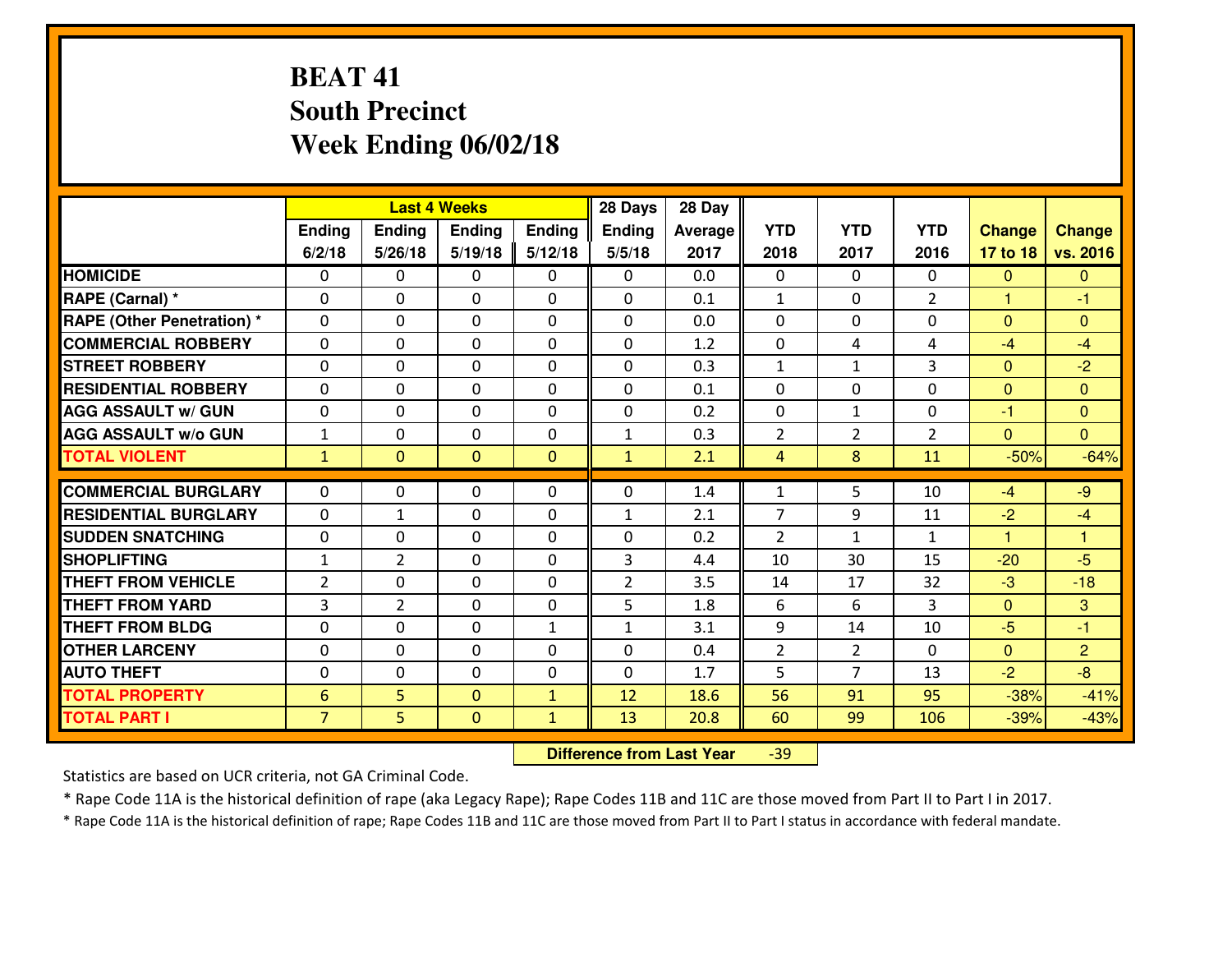# **BEAT 42 South PrecinctWeek Ending 06/02/18**

|                                              |                     |                | <b>Last 4 Weeks</b> |                | 28 Days       | 28 Day     |                |                |                |                  |                  |
|----------------------------------------------|---------------------|----------------|---------------------|----------------|---------------|------------|----------------|----------------|----------------|------------------|------------------|
|                                              | Ending              | Ending         | <b>Ending</b>       | Ending         | <b>Ending</b> | Average    | <b>YTD</b>     | <b>YTD</b>     | <b>YTD</b>     | <b>Change</b>    | <b>Change</b>    |
|                                              | 6/2/18              | 5/26/18        | 5/19/18             | 5/12/18        | 5/5/18        | 2017       | 2018           | 2017           | 2016           | 17 to 18         | vs. 2016         |
| <b>HOMICIDE</b>                              | $\Omega$            | 0              | $\Omega$            | 0              | $\Omega$      | 0.0        | 0              | $\Omega$       | 0              | $\Omega$         | $\Omega$         |
| RAPE (Carnal) *                              | $\mathbf{0}$        | 0              | $\mathbf{0}$        | 0              | $\Omega$      | 0.0        | $\mathbf{0}$   | 0              | $\mathbf{1}$   | $\Omega$         | $-1$             |
| <b>RAPE (Other Penetration) *</b>            | $\mathbf{1}$        | 0              | $\mathbf{0}$        | $\Omega$       | $\mathbf{1}$  | 0.0        | $\overline{2}$ | 0              | 0              | $\overline{2}$   | $\overline{2}$   |
| <b>COMMERCIAL ROBBERY</b>                    | 0                   | 0              | 0                   | 0              | $\Omega$      | 0.0        | $\mathbf{1}$   | 3              | 3              | $-2$             | $-2$             |
| <b>STREET ROBBERY</b>                        | 0                   | 0              | $\mathbf 0$         | 0              | 0             | 0.0        | $\overline{3}$ | $\overline{2}$ | $\overline{2}$ | 1                | 1                |
| <b>RESIDENTIAL ROBBERY</b>                   | $\Omega$            | $\Omega$       | $\mathbf 0$         | $\Omega$       | 0             | 0.0        | 0              | $\Omega$       | $\mathbf{1}$   | $\mathbf{0}$     | $-1$             |
| <b>AGG ASSAULT w/ GUN</b>                    | $\Omega$            | 0              | $\mathbf 0$         | $\Omega$       | 0             | 0.0        | $\mathbf 1$    | $\overline{2}$ | $\overline{2}$ | $-1$             | $-1$             |
| <b>AGG ASSAULT W/o GUN</b>                   | 0                   | 0              | $\mathbf 0$         | $\mathbf 0$    | 0             | 0.0        | $\mathbf{1}$   | 0              | 4              | $\mathbf{1}$     | $-3$             |
| <b>TOTAL VIOLENT</b>                         | $\mathbf{1}$        | $\overline{0}$ | $\mathbf{O}$        | $\mathbf{0}$   | $\mathbf{1}$  | 0.0        | 8              | $\overline{7}$ | 13             | 14%              | $-38%$           |
| <b>COMMERCIAL BURGLARY</b>                   | $\Omega$            | $\mathbf{1}$   | $\mathbf{0}$        | $\Omega$       | $\mathbf{1}$  | 0.0        | 3              | 4              | 4              | $-1$             | $-1$             |
| <b>RESIDENTIAL BURGLARY</b>                  | 0                   | 0              | 0                   | 0              | 0             | 0.0        | $\overline{2}$ | $\overline{2}$ | $\mathbf{1}$   | $\Omega$         | $\overline{1}$   |
|                                              |                     |                |                     |                |               |            |                |                |                |                  |                  |
|                                              |                     |                |                     |                |               |            |                |                |                |                  |                  |
| <b>SUDDEN SNATCHING</b>                      | 0                   | 0              | 0                   | 0              | 0             | 0.0        | 0              | 0              | 0              | $\overline{0}$   | $\mathbf{0}$     |
| <b>SHOPLIFTING</b>                           | $\overline{7}$      | 8              | 9                   | $\overline{7}$ | 31            | 0.0        | 122            | 158            | 154            | $-36$            | $-32$            |
| <b>THEFT FROM VEHICLE</b>                    | 0                   | $\overline{2}$ | 1                   | 0              | 3             | 0.0        | 16             | 31             | 21             | $-15$            | $-5$             |
| <b>THEFT FROM YARD</b>                       | 0                   | 0              | $\mathbf 0$         | $\mathbf{1}$   | $\mathbf{1}$  | 0.0        | 8              | 4              | 10             | $\overline{4}$   | $-2$             |
| <b>THEFT FROM BLDG</b>                       | 0                   | 0              | 3                   | 0              | 3             | 0.0        | 4              | 24             | 13             | $-20$            | $-9$             |
| <b>OTHER LARCENY</b>                         | 0                   | $\mathbf{1}$   | $\mathbf 0$         | 0              | $\mathbf{1}$  | 0.0        | $\mathbf{1}$   | 3              | $\overline{2}$ | $-2$             | $-1$             |
| <b>AUTO THEFT</b>                            | $\mathbf{0}$        | 0              | $\mathbf{0}$        | $\mathbf{1}$   | $\mathbf{1}$  | 0.0        | 10             | 8              | 8              | $\overline{2}$   | $\overline{2}$   |
| <b>TOTAL PROPERTY</b><br><b>TOTAL PART I</b> | $\overline{7}$<br>8 | 12<br>12       | 13<br>13            | 9<br>9         | 41<br>42      | 0.0<br>0.0 | 166<br>174     | 234<br>241     | 213<br>226     | $-29%$<br>$-28%$ | $-22%$<br>$-23%$ |

 **Difference from Last Year**-67

Statistics are based on UCR criteria, not GA Criminal Code.

\* Rape Code 11A is the historical definition of rape (aka Legacy Rape); Rape Codes 11B and 11C are those moved from Part II to Part I in 2017.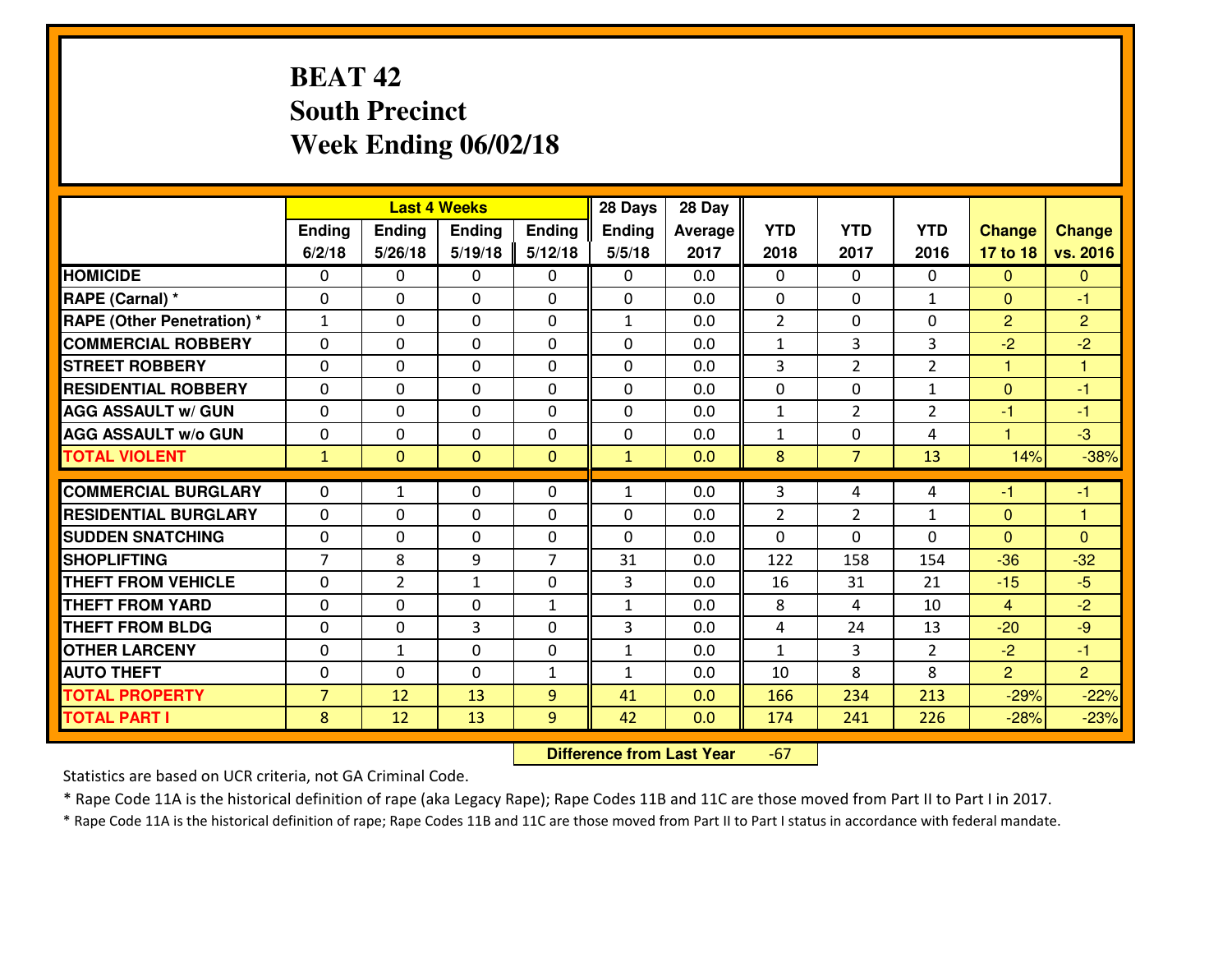# **BEAT 43 South PrecinctWeek Ending 06/02/18**

|                                  |                |                | <b>Last 4 Weeks</b> |                | 28 Days        | 28 Day  |                |                |              |                |                         |
|----------------------------------|----------------|----------------|---------------------|----------------|----------------|---------|----------------|----------------|--------------|----------------|-------------------------|
|                                  | Ending         | Ending         | <b>Ending</b>       | <b>Ending</b>  | <b>Ending</b>  | Average | <b>YTD</b>     | <b>YTD</b>     | <b>YTD</b>   | <b>Change</b>  | <b>Change</b>           |
|                                  | 6/2/18         | 5/26/18        | 5/19/18             | 5/12/18        | 5/5/18         | 2017    | 2018           | 2017           | 2016         | 17 to 18       | vs. 2016                |
| <b>HOMICIDE</b>                  | $\Omega$       | 0              | 0                   | 0              | $\Omega$       | 0.0     | 1              | $\Omega$       | $\mathbf{1}$ | 1              | $\mathbf{0}$            |
| RAPE (Carnal) *                  | $\Omega$       | 0              | $\mathbf{0}$        | $\Omega$       | $\Omega$       | 0.0     | 2              | $\Omega$       | 0            | $\overline{2}$ | $\overline{2}$          |
| <b>RAPE (Other Penetration)*</b> | $\Omega$       | $\Omega$       | $\mathbf 0$         | $\Omega$       | $\Omega$       | 0.1     | $\Omega$       | $\mathbf{1}$   | 0            | $-1$           | $\Omega$                |
| <b>COMMERCIAL ROBBERY</b>        | $\Omega$       | 0              | $\mathbf 0$         | $\Omega$       | 0              | 0.4     | 0              | $\overline{2}$ | 4            | $-2$           | $-4$                    |
| <b>STREET ROBBERY</b>            | $\Omega$       | $\Omega$       | $\mathbf 0$         | $\Omega$       | $\Omega$       | 0.5     | 3              | $\overline{2}$ | 3            | $\mathbf{1}$   | $\overline{0}$          |
| <b>RESIDENTIAL ROBBERY</b>       | $\Omega$       | $\Omega$       | $\mathbf 0$         | $\Omega$       | 0              | 0.1     | 0              | $\Omega$       | 0            | $\mathbf{0}$   | $\mathbf{0}$            |
| <b>AGG ASSAULT w/ GUN</b>        | 0              | 0              | $\mathbf 0$         | $\Omega$       | $\Omega$       | 0.5     | $\mathbf 1$    | $\overline{2}$ | $\Omega$     | $-1$           | $\overline{1}$          |
| <b>AGG ASSAULT w/o GUN</b>       | $\mathbf{1}$   | $\mathbf{1}$   | $\mathbf 0$         | $\Omega$       | $\overline{2}$ | 0.6     | $\overline{2}$ | $\mathbf{1}$   | 5            | $\overline{1}$ | $-3$                    |
| <b>TOTAL VIOLENT</b>             | $\mathbf{1}$   | $\mathbf{1}$   | $\mathbf{0}$        | $\mathbf{0}$   | $\overline{2}$ | 2.1     | 9              | 8              | 13           | 13%            | $-31%$                  |
| <b>COMMERCIAL BURGLARY</b>       | $\Omega$       | 0              | 0                   | 0              | 0              | 1.2     | 5              | 5              | 5            | $\Omega$       | $\mathbf{0}$            |
| <b>RESIDENTIAL BURGLARY</b>      | 0              | 0              | $\mathbf 0$         | $\overline{2}$ | $\overline{2}$ | 2.6     | 16             | 17             | 16           | $-1$           | $\overline{0}$          |
| <b>SUDDEN SNATCHING</b>          | 0              | 0              | $\mathbf 0$         | $\Omega$       | 0              | 0.2     | $\overline{2}$ | $\mathbf{1}$   | $\mathbf{1}$ | $\overline{1}$ | $\overline{\mathbf{1}}$ |
| <b>SHOPLIFTING</b>               | 0              | $\mathbf{1}$   | $\mathbf 0$         | 0              | $\mathbf{1}$   | 3.5     | 15             | 28             | 58           | $-13$          | $-43$                   |
| <b>THEFT FROM VEHICLE</b>        | 0              | 0              | $\overline{2}$      | $\overline{2}$ | 4              | 4.6     | 23             | 40             | 11           | $-17$          | 12                      |
| <b>THEFT FROM YARD</b>           | $\mathbf{1}$   | 0              | $\mathbf 0$         | $\mathbf{1}$   | $\overline{2}$ | 1.2     | $\overline{4}$ | 5              | 8            | $-1$           | $-4$                    |
| <b>THEFT FROM BLDG</b>           | $\mathbf{1}$   | 1              | $\overline{2}$      | $\mathbf{1}$   | 5              | 2.8     | 17             | 21             | 16           | $-4$           | $\overline{1}$          |
| <b>OTHER LARCENY</b>             | 0              | 0              | $\mathbf 0$         | 0              | 0              | 0.2     | $\mathbf{1}$   | $\mathbf{1}$   | $\mathbf{1}$ | $\overline{0}$ | $\overline{0}$          |
| <b>AUTO THEFT</b>                | $\overline{2}$ | 0              | $\mathbf 0$         | 0              | $\overline{2}$ | 2.1     | 9              | 14             | 12           | $-5$           | $-3$                    |
| <b>TOTAL PROPERTY</b>            | $\overline{4}$ | $\overline{2}$ | 4                   | 6              | 16             | 18.3    | 92             | 132            | 128          | $-30%$         | $-28%$                  |
| <b>TOTAL PART I</b>              | 5              | 3              | $\overline{4}$      | 6              | 18             | 20.5    | 101            | 140            | 141          | $-28%$         | $-28%$                  |
|                                  |                |                |                     |                |                |         |                |                |              |                |                         |

 **Difference from Last Year**-39

Statistics are based on UCR criteria, not GA Criminal Code.

\* Rape Code 11A is the historical definition of rape (aka Legacy Rape); Rape Codes 11B and 11C are those moved from Part II to Part I in 2017.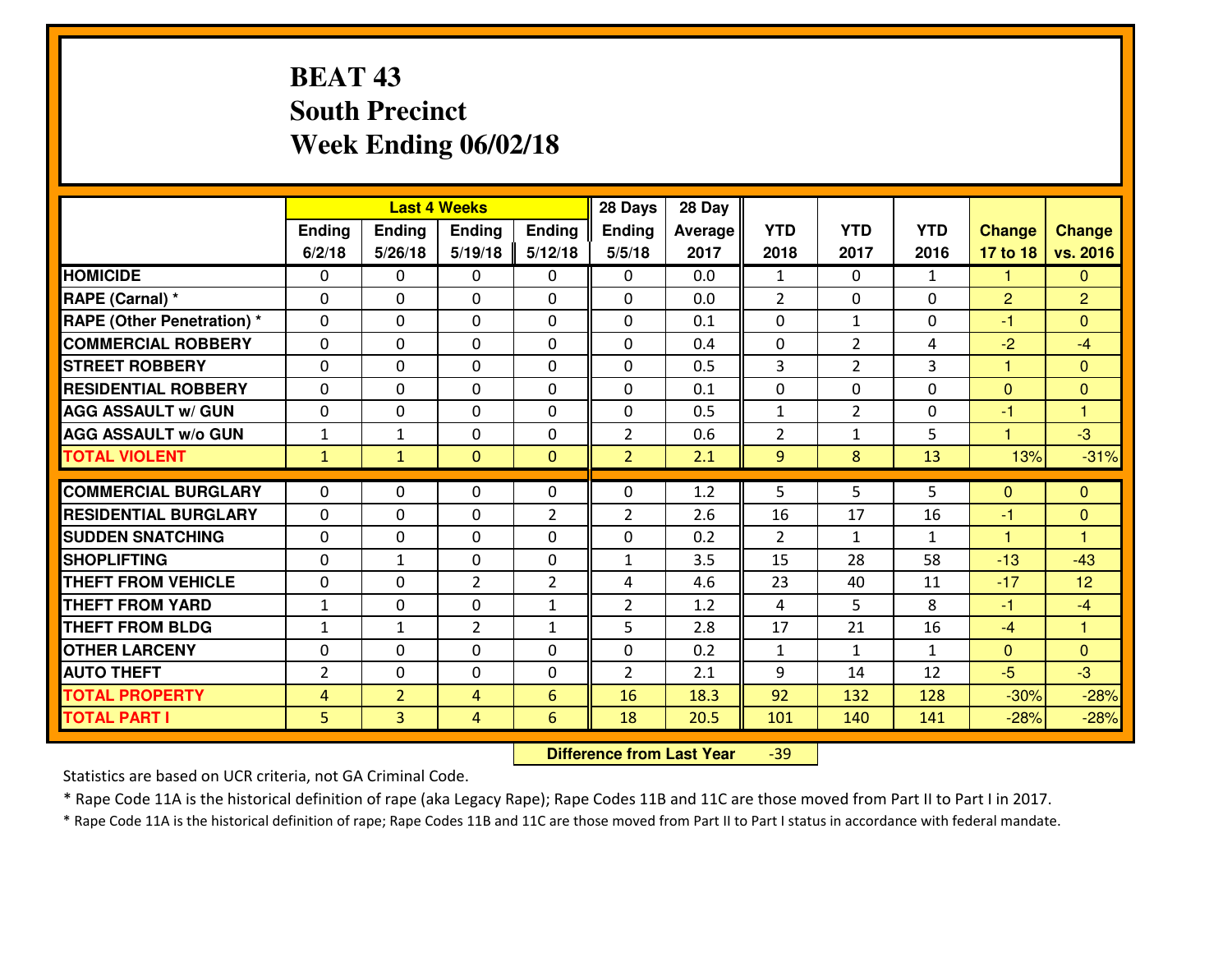# **BEAT 44 South PrecinctWeek Ending 06/02/18**

|                                               |              |                | <b>Last 4 Weeks</b> |               | 28 Days        | 28 Day  |                |                |                   |                      |                |
|-----------------------------------------------|--------------|----------------|---------------------|---------------|----------------|---------|----------------|----------------|-------------------|----------------------|----------------|
|                                               | Ending       | Ending         | Ending              | <b>Ending</b> | <b>Ending</b>  | Average | <b>YTD</b>     | <b>YTD</b>     | <b>YTD</b>        | <b>Change</b>        | <b>Change</b>  |
|                                               | 6/2/18       | 5/26/18        | 5/19/18             | 5/12/18       | 5/5/18         | 2017    | 2018           | 2017           | 2016              | 17 to 18             | vs. 2016       |
| <b>HOMICIDE</b>                               | 0            | 0              | 0                   | 0             | 0              | 0.1     | 0              | $\Omega$       | $\mathbf{1}$      | $\Omega$             | -1.            |
| RAPE (Carnal) *                               | $\mathbf{0}$ | 0              | 0                   | $\Omega$      | 0              | 0.1     | 0              | $\Omega$       | $\overline{2}$    | $\Omega$             | $-2$           |
| <b>RAPE (Other Penetration)*</b>              | $\Omega$     | $\Omega$       | $\mathbf 0$         | $\Omega$      | $\Omega$       | 0.0     | $\overline{2}$ | $\Omega$       | $\mathbf{1}$      | $\overline{2}$       | 1              |
| <b>COMMERCIAL ROBBERY</b>                     | $\Omega$     | $\Omega$       | $\mathbf 0$         | $\Omega$      | $\Omega$       | 0.2     | $\mathbf{1}$   | 0              | $\Omega$          | $\mathbf{1}$         | $\overline{1}$ |
| <b>ISTREET ROBBERY</b>                        | $\mathbf{0}$ | 0              | $\mathbf{0}$        | 0             | $\Omega$       | 0.6     | $\mathbf{1}$   | $\mathbf{1}$   | $\overline{2}$    | $\Omega$             | $-1$           |
| <b>RESIDENTIAL ROBBERY</b>                    | 0            | 0              | $\mathbf 0$         | 0             | 0              | 0.0     | $\overline{2}$ | $\mathbf{0}$   | 0                 | $\overline{2}$       | $\overline{2}$ |
| <b>AGG ASSAULT W/ GUN</b>                     | $\mathbf{1}$ | 0              | $\mathbf 0$         | 0             | $\mathbf{1}$   | 0.7     | 4              | $\overline{7}$ | $\mathbf{1}$      | $-3$                 | 3              |
| <b>AGG ASSAULT W/o GUN</b>                    | 0            | 0              | $\mathbf 0$         | 0             | 0              | 0.5     | 3              | $\mathbf{1}$   | 5                 | $\overline{2}$       | $-2$           |
| <b>TOTAL VIOLENT</b>                          | $\mathbf{1}$ | $\overline{0}$ | $\mathbf{O}$        | $\mathbf{0}$  | $\mathbf{1}$   | 2.1     | 13             | 9              | 12                | 44%                  | 8%             |
| <b>COMMERCIAL BURGLARY</b>                    | $\Omega$     | 0              | $\mathbf{0}$        | $\Omega$      | 0              | 0.5     | $\mathbf{1}$   | $\mathbf{1}$   | 0                 |                      | 1              |
| <b>RESIDENTIAL BURGLARY</b>                   | $\mathbf{3}$ | 3              |                     |               | $\overline{7}$ | 3.9     |                | 15             | 20                | $\mathbf{0}$<br>$-1$ | $-6$           |
|                                               |              |                | $\mathbf 0$         | $\mathbf{1}$  |                |         | 14             |                |                   |                      |                |
| <b>SUDDEN SNATCHING</b><br><b>SHOPLIFTING</b> | $\Omega$     | $\Omega$       | $\mathbf 0$         | 0             | 0<br>5         | 0.0     | $\Omega$<br>31 | $\Omega$       | $\mathbf{1}$<br>4 | $\mathbf{0}$         | $-1$<br>27     |
| <b>THEFT FROM VEHICLE</b>                     | 0            | 0              | $\overline{2}$      | 3             | $\overline{7}$ | 3.4     | 32             | 8              | 26                | 23                   |                |
|                                               | 6            | 0              | $\mathbf 0$         | $\mathbf{1}$  |                | 8.6     |                | 33             |                   | $-1$                 | 6              |
| <b>THEFT FROM YARD</b>                        | 0            | 0              | $\mathbf{1}$        | $\mathbf{1}$  | $\overline{2}$ | 1.7     | 6              | 4              | 6                 | $\overline{2}$       | $\overline{0}$ |
| <b>THEFT FROM BLDG</b>                        | $\mathbf{0}$ | $\mathbf{1}$   | 1                   | 0             | $\overline{2}$ | 2.7     | 6              | 12             | 15                | $-6$                 | $-9$           |
| <b>OTHER LARCENY</b>                          | 0            | 0              | $\mathbf 0$         | $\mathbf{1}$  | $\mathbf{1}$   | 0.5     | 4              | 3              | 4                 | 1                    | $\overline{0}$ |
| <b>AUTO THEFT</b>                             | $\mathbf{0}$ | 0              | 0                   | $\mathbf{1}$  | 1              | 3.0     | 9              | $\overline{7}$ | 12                | $\overline{2}$       | $-3$           |
| <b>TOTAL PROPERTY</b>                         | 9            | 4              | 4                   | 8             | 25             | 24.2    | 103            | 83             | 88                | 24%                  | 17%            |
| <b>TOTAL PART I</b>                           | 10           | $\overline{4}$ | $\overline{4}$      | 8             | 26             | 26.4    | 116            | 92             | 100               | 26%                  | 16%            |

 **Difference from Last Year**<sup>24</sup>

Statistics are based on UCR criteria, not GA Criminal Code.

\* Rape Code 11A is the historical definition of rape (aka Legacy Rape); Rape Codes 11B and 11C are those moved from Part II to Part I in 2017.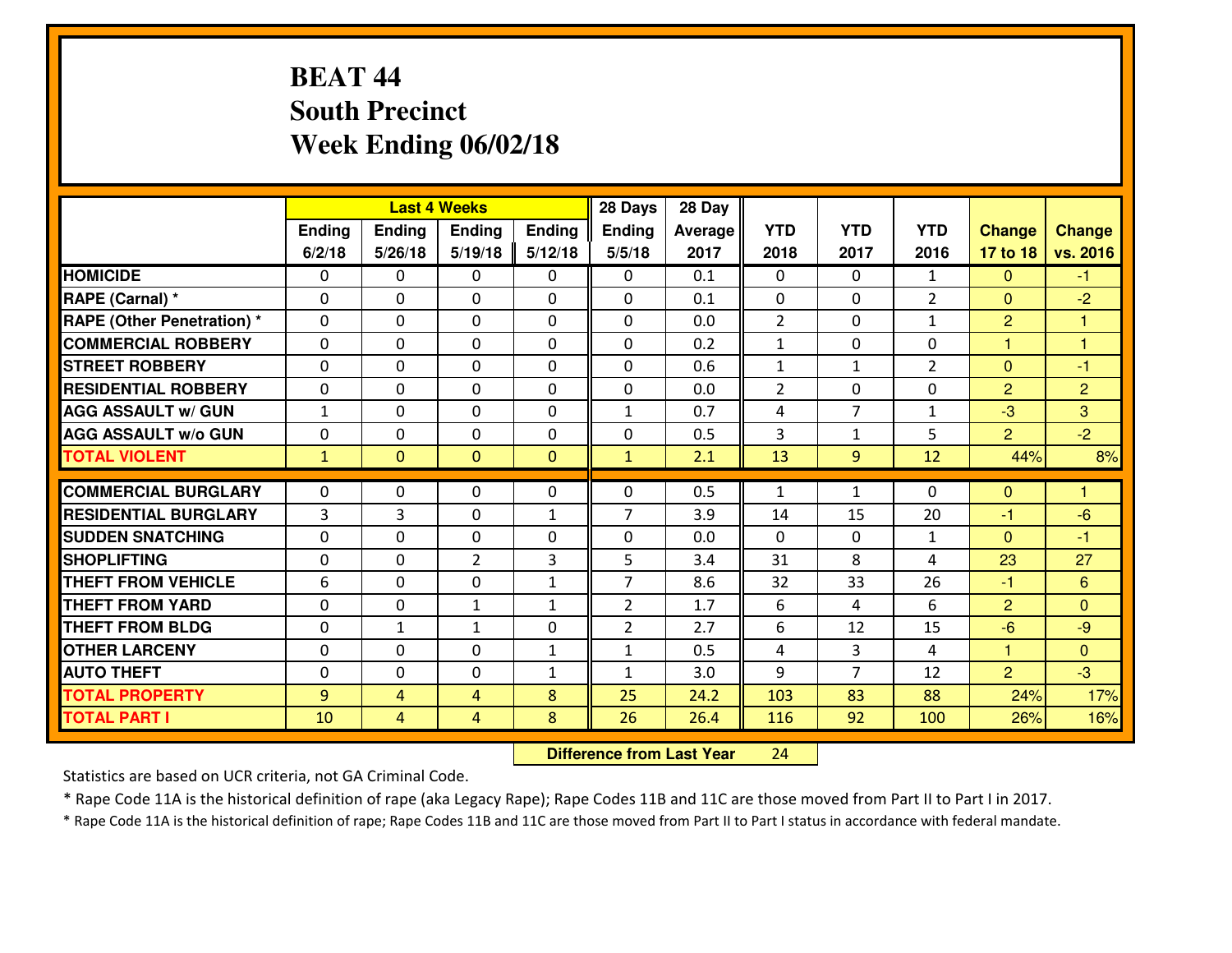# **BEAT 45 South PrecinctWeek Ending 06/02/18**

|                                  |                |                | <b>Last 4 Weeks</b> |                | 28 Days        | 28 Day  |                |                |                |                |                         |
|----------------------------------|----------------|----------------|---------------------|----------------|----------------|---------|----------------|----------------|----------------|----------------|-------------------------|
|                                  | Ending         | Ending         | Ending              | <b>Ending</b>  | <b>Ending</b>  | Average | <b>YTD</b>     | <b>YTD</b>     | <b>YTD</b>     | <b>Change</b>  | <b>Change</b>           |
|                                  | 6/2/18         | 5/26/18        | 5/19/18             | 5/12/18        | 5/5/18         | 2017    | 2018           | 2017           | 2016           | 17 to 18       | vs. 2016                |
| <b>HOMICIDE</b>                  | 0              | 0              | 0                   | 0              | 0              | 0.1     | 0              | $\mathbf{1}$   | 0              | $-1$           | $\mathbf{0}$            |
| RAPE (Carnal) *                  | $\mathbf{0}$   | 0              | 0                   | $\Omega$       | 0              | 0.1     | $\overline{2}$ | $\mathbf{0}$   | $\mathbf{1}$   | $\overline{2}$ | 1                       |
| <b>RAPE (Other Penetration)*</b> | $\Omega$       | $\Omega$       | $\mathbf{1}$        | $\Omega$       | $\mathbf{1}$   | 0.1     | $\overline{2}$ | $\mathbf{1}$   | $\mathbf{1}$   | 1              | $\overline{\mathbf{1}}$ |
| <b>COMMERCIAL ROBBERY</b>        | $\Omega$       | $\Omega$       | $\mathbf 0$         | $\Omega$       | 0              | 0.2     | 1              | $\mathbf{1}$   | $\mathbf{1}$   | $\mathbf{0}$   | $\mathbf{0}$            |
| <b>ISTREET ROBBERY</b>           | $\mathbf{0}$   | $\mathbf{1}$   | $\mathbf{0}$        | 0              | $\mathbf{1}$   | 0.5     | $\mathbf{1}$   | $\overline{2}$ | 0              | $-1$           | 1                       |
| <b>RESIDENTIAL ROBBERY</b>       | 0              | 0              | $\mathbf 0$         | 0              | 0              | 0.1     | 0              | 0              | 0              | $\mathbf{0}$   | $\overline{0}$          |
| <b>AGG ASSAULT W/ GUN</b>        | 0              | 0              | $\mathbf 0$         | 0              | 0              | 0.6     | 0              | 6              | 0              | $-6$           | $\overline{0}$          |
| <b>AGG ASSAULT W/o GUN</b>       | 0              | $\mathbf{1}$   | $\mathbf 0$         | $\mathbf{0}$   | $\mathbf{1}$   | 0.2     | 4              | $\mathbf{1}$   | 3              | 3              | $\overline{1}$          |
| <b>TOTAL VIOLENT</b>             | $\mathbf{0}$   | $\overline{2}$ | $\mathbf{1}$        | $\mathbf{0}$   | $\overline{3}$ | 1.8     | 10             | 12             | 6              | $-17%$         | 67%                     |
| <b>COMMERCIAL BURGLARY</b>       | $\Omega$       | 0              | $\mathbf{0}$        | 0              | $\Omega$       | 0.3     | $\mathbf{1}$   | 3              | $\mathbf{1}$   | $-2$           | $\mathbf{0}$            |
| <b>RESIDENTIAL BURGLARY</b>      | $\Omega$       | 0              | $\mathbf 0$         | $\mathbf{1}$   | 1              | 2.8     | 19             | 20             | 15             | $-1$           | $\overline{4}$          |
| <b>SUDDEN SNATCHING</b>          | 0              | 0              | $\mathbf 0$         | $\Omega$       | 0              | 0.0     | $\Omega$       | $\Omega$       | $\Omega$       | $\mathbf{0}$   | $\Omega$                |
| <b>SHOPLIFTING</b>               | 0              | $\overline{2}$ | $\overline{2}$      | 0              | 4              | 5.8     | 22             | 30             | 34             | $-8$           | $-12$                   |
| <b>THEFT FROM VEHICLE</b>        | 2              | $\mathbf{1}$   | $\mathbf{1}$        | $\mathbf{1}$   | 5              | 4.4     | 25             | 33             | 13             | $-8$           | 12                      |
| <b>THEFT FROM YARD</b>           | 0              | 0              | $\mathbf 0$         | 0              | 0              | 1.1     | 6              | 6              | 5              | $\mathbf{0}$   | $\overline{1}$          |
| <b>THEFT FROM BLDG</b>           | $\mathbf{0}$   | $\mathbf{1}$   | 0                   | $\mathbf{0}$   | $\mathbf{1}$   | 1.2     | 4              | 10             | 4              | $-6$           | $\mathbf{0}$            |
| <b>OTHER LARCENY</b>             | 0              | 1              | $\mathbf 0$         | 0              | $\mathbf{1}$   | 0.6     | $\overline{2}$ | 3              | $\mathbf{1}$   | $-1$           | $\overline{1}$          |
| <b>AUTO THEFT</b>                | 0              | 0              | 0                   | 0              | 0              | 1.8     | 8              | 8              | $\overline{7}$ | $\mathbf{0}$   | $\overline{1}$          |
| <b>TOTAL PROPERTY</b>            | $\overline{2}$ | 5              | 3                   | $\overline{2}$ | 12             | 18.0    | 87             | 113            | 80             | $-23%$         | 9%                      |
| <b>TOTAL PART I</b>              | $\overline{2}$ | $\overline{7}$ | 4                   | $\overline{2}$ | 15             | 19.8    | 97             | 125            | 86             | $-22%$         | 13%                     |

 **Difference from Last Year**-28

Statistics are based on UCR criteria, not GA Criminal Code.

\* Rape Code 11A is the historical definition of rape (aka Legacy Rape); Rape Codes 11B and 11C are those moved from Part II to Part I in 2017.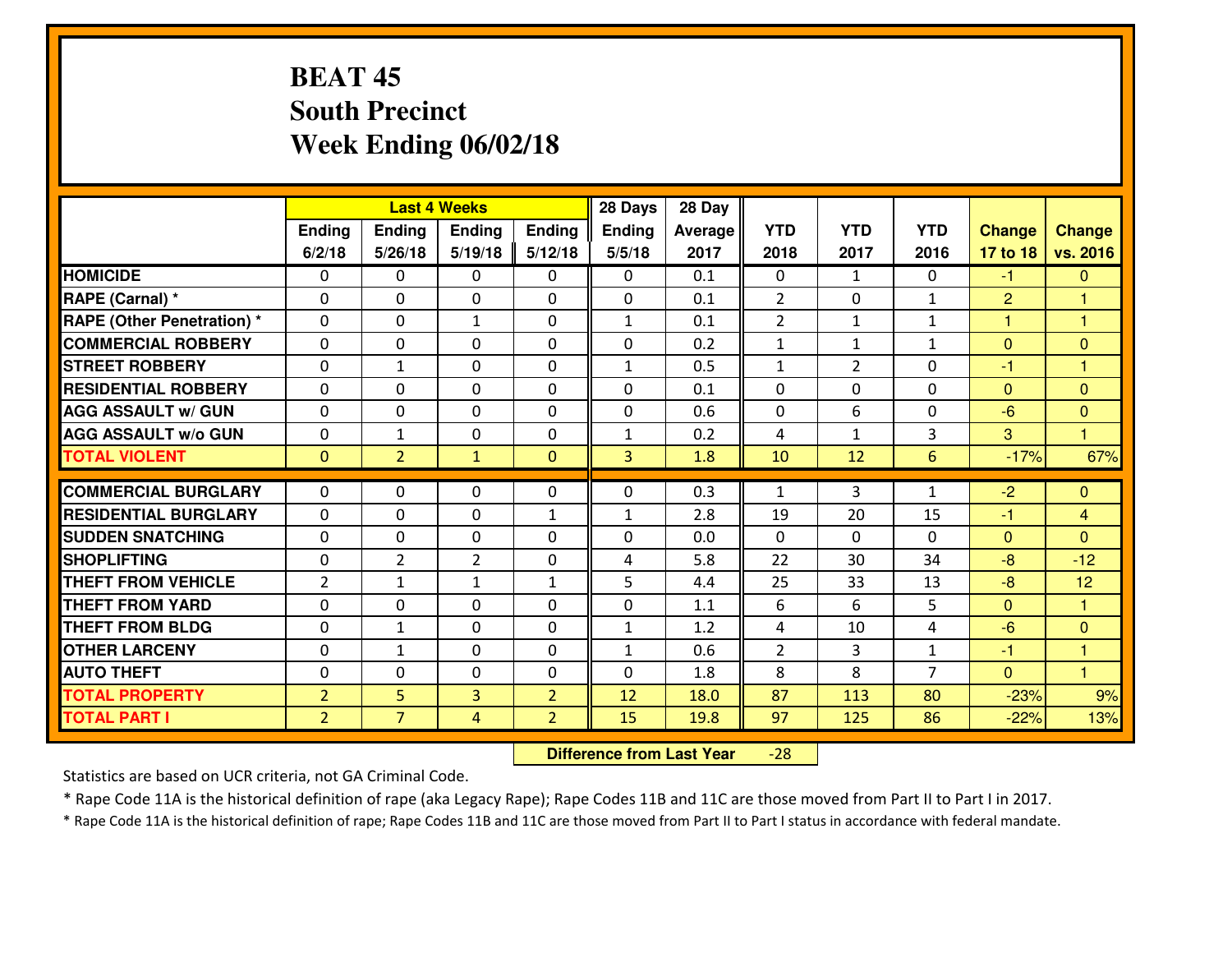# **BEAT 46 South PrecinctWeek Ending 06/02/18**

|                                   |                |                | <b>Last 4 Weeks</b> |                | 28 Days        | 28 Day  |                |                |                |                |                |
|-----------------------------------|----------------|----------------|---------------------|----------------|----------------|---------|----------------|----------------|----------------|----------------|----------------|
|                                   | Ending         | Ending         | Ending              | Ending         | <b>Ending</b>  | Average | <b>YTD</b>     | <b>YTD</b>     | <b>YTD</b>     | <b>Change</b>  | Change         |
|                                   | 6/2/18         | 5/26/18        | 5/19/18             | 5/12/18        | 5/5/18         | 2017    | 2018           | 2017           | 2016           | 17 to 18       | vs. 2016       |
| <b>HOMICIDE</b>                   | 0              | $\Omega$       | 0                   | 0              | $\mathbf{0}$   | 0.2     | $\Omega$       | $\Omega$       | 0              | $\mathbf{0}$   | $\mathbf{0}$   |
| RAPE (Carnal) *                   | $\Omega$       | 0              | $\mathbf{0}$        | $\Omega$       | 0              | 0.2     | $\mathbf{1}$   | 0              | $\mathbf{1}$   | 1              | $\Omega$       |
| <b>RAPE (Other Penetration) *</b> | $\Omega$       | 0              | $\mathbf{0}$        | $\Omega$       | 0              | 0.2     | 3              | $\mathbf{1}$   | $\Omega$       | $\overline{2}$ | 3              |
| <b>COMMERCIAL ROBBERY</b>         | $\Omega$       | 0              | $\mathbf{0}$        | $\Omega$       | 0              | 0.4     | $\overline{2}$ | 3              | 4              | $-1$           | $-2$           |
| <b>STREET ROBBERY</b>             | $\Omega$       | $\Omega$       | $\mathbf{1}$        | $\mathbf{1}$   | $\overline{2}$ | 0.5     | 4              | 3              | 4              | 1              | $\Omega$       |
| <b>RESIDENTIAL ROBBERY</b>        | $\Omega$       | $\Omega$       | $\mathbf 0$         | $\Omega$       | 0              | 0.1     | $\mathbf 0$    | $\mathbf{1}$   | 0              | $-1$           | $\mathbf{0}$   |
| <b>AGG ASSAULT W/ GUN</b>         | 0              | $\mathbf 0$    | $\mathbf 0$         | 0              | $\mathbf 0$    | 0.5     | $\mathbf{1}$   | $\overline{2}$ | 5              | $-1$           | $-4$           |
| <b>AGG ASSAULT W/o GUN</b>        | 0              | 0              | $\mathbf 0$         | $\mathbf{1}$   | $\mathbf{1}$   | 1.2     | $\overline{2}$ | 4              | 3              | $-2$           | $-1$           |
| <b>TOTAL VIOLENT</b>              | $\mathbf{0}$   | $\overline{0}$ | $\mathbf{1}$        | $\overline{2}$ | 3              | 3.2     | 13             | 14             | 17             | $-7%$          | $-24%$         |
| <b>COMMERCIAL BURGLARY</b>        | $\Omega$       | 0              | 1                   | 0              | 1              | 0.5     | $\overline{7}$ | 4              | 1              | 3              | 6              |
| <b>RESIDENTIAL BURGLARY</b>       | $\Omega$       | 1              | 4                   | 3              | 8              | 2.4     | 23             | 9              | $\overline{7}$ | 14             | 16             |
| <b>SUDDEN SNATCHING</b>           | $\Omega$       | 0              | $\mathbf 0$         | 0              | $\Omega$       | 0.2     | $\mathbf{1}$   | $\mathbf{1}$   | $\mathbf{1}$   | $\mathbf{0}$   | $\Omega$       |
| <b>SHOPLIFTING</b>                | 5              | $\overline{3}$ | $\mathbf 0$         | 4              | 12             | 10.0    | 51             | 55             | 29             | $-4$           | 22             |
| <b>THEFT FROM VEHICLE</b>         | $\overline{2}$ | 3              | $\mathbf{1}$        | $\mathbf{1}$   | $\overline{7}$ | 6.2     | 20             | 40             | 19             | $-20$          | $\overline{1}$ |
| <b>THEFT FROM YARD</b>            | 0              | $\Omega$       | $\mathbf 0$         | 0              | 0              | 1.1     | 4              | 4              | 11             | $\overline{0}$ | $-7$           |
| <b>THEFT FROM BLDG</b>            | $\overline{2}$ | $\overline{2}$ | 0                   | $\overline{2}$ | 6              | 2.5     | 14             | 20             | 8              | $-6$           | $6\phantom{1}$ |
| <b>OTHER LARCENY</b>              | $\mathbf{1}$   | $\mathbf 0$    | 0                   | $\Omega$       | $\mathbf{1}$   | 0.5     | $\overline{2}$ | $\overline{3}$ | $\overline{2}$ | $-1$           | $\overline{0}$ |
| <b>AUTO THEFT</b>                 | $\overline{2}$ | 0              | 1                   | $\overline{2}$ | 5              | 3.0     | 21             | 23             | 4              | $-2$           | 17             |
| <b>TOTAL PROPERTY</b>             | 12             | 9              | $\overline{7}$      | 12             | 40             | 26.3    | 143            | 159            | 82             | $-10%$         | 74%            |
| <b>TOTAL PART I</b>               | 12             | 9              | 8                   | 14             | 43             | 29.5    | 156            | 173            | 99             | $-10%$         | 58%            |

 **Difference from Last Year**-17

Statistics are based on UCR criteria, not GA Criminal Code.

\* Rape Code 11A is the historical definition of rape (aka Legacy Rape); Rape Codes 11B and 11C are those moved from Part II to Part I in 2017.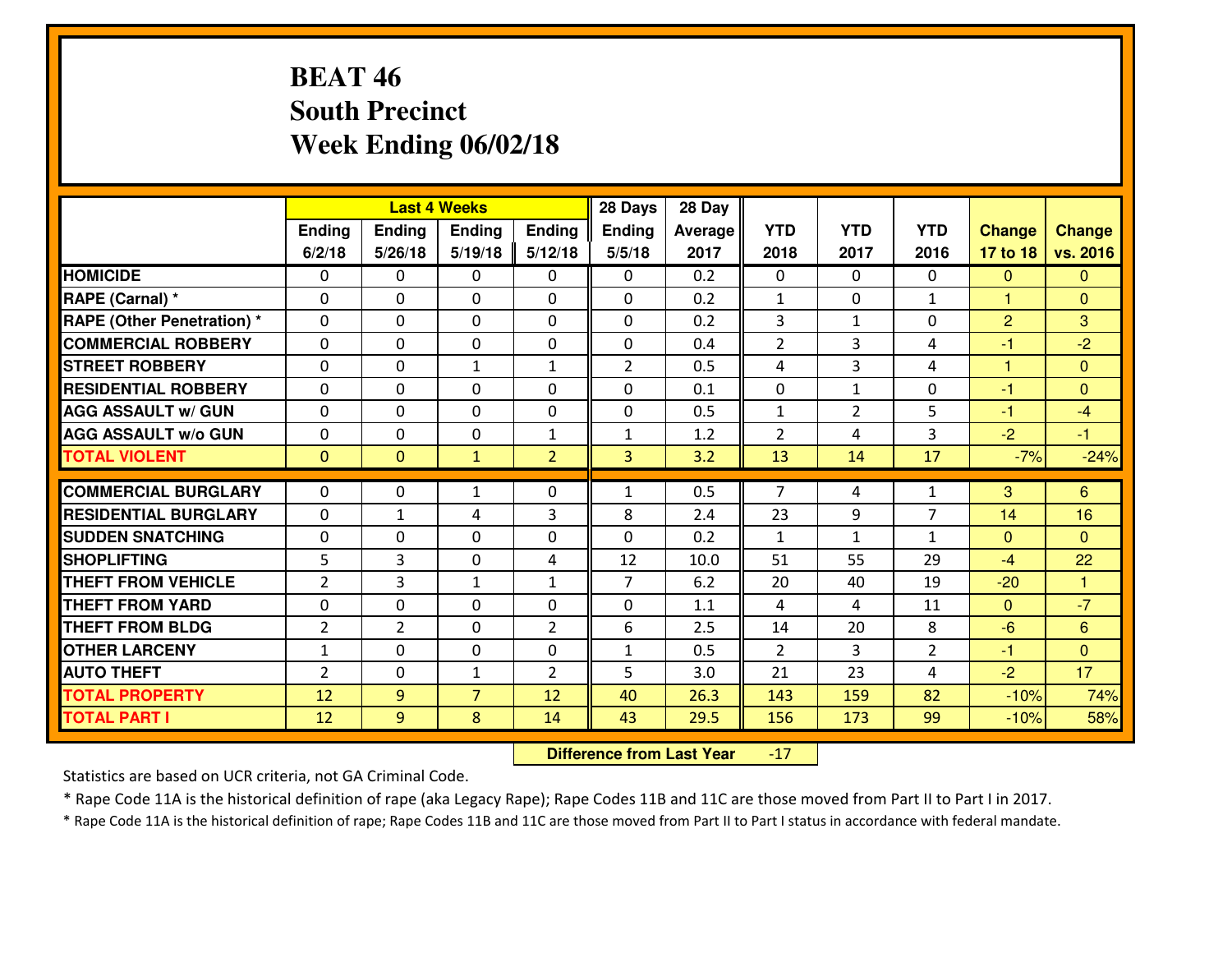# **BEAT 47 South PrecinctWeek Ending 06/02/18**

|                                              |                                |                                  | <b>Last 4 Weeks</b>          |                              | 28 Days       | 28 Day     |                |                |              |                |                         |
|----------------------------------------------|--------------------------------|----------------------------------|------------------------------|------------------------------|---------------|------------|----------------|----------------|--------------|----------------|-------------------------|
|                                              | Ending                         | Ending                           | Ending                       | <b>Ending</b>                | <b>Ending</b> | Average    | <b>YTD</b>     | <b>YTD</b>     | <b>YTD</b>   | <b>Change</b>  | <b>Change</b>           |
|                                              | 6/2/18                         | 5/26/18                          | 5/19/18                      | 5/12/18                      | 5/5/18        | 2017       | 2018           | 2017           | 2016         | 17 to 18       | vs. 2016                |
| <b>HOMICIDE</b>                              | $\Omega$                       | 0                                | 0                            | 0                            | 0             | 0.0        | $\Omega$       | $\Omega$       | $\Omega$     | $\Omega$       | $\mathbf{0}$            |
| RAPE (Carnal) *                              | $\mathbf{0}$                   | 0                                | $\mathbf 0$                  | 0                            | 0             | 0.2        | $\mathbf{0}$   | $\mathbf{1}$   | 0            | $-1$           | $\mathbf{0}$            |
| <b>RAPE (Other Penetration) *</b>            | $\mathbf{1}$                   | 0                                | $\mathbf{0}$                 | 0                            | $\mathbf{1}$  | 0.0        | $\mathbf{1}$   | 0              | 0            | $\mathbf{1}$   | 1                       |
| <b>COMMERCIAL ROBBERY</b>                    | $\mathbf{0}$                   | 0                                | 0                            | 0                            | $\Omega$      | 0.1        | $\mathbf{0}$   | 0              | 0            | $\mathbf{0}$   | $\mathbf{0}$            |
| <b>STREET ROBBERY</b>                        | $\mathbf{0}$                   | 0                                | $\mathbf 0$                  | 0                            | 0             | 0.0        | $\mathbf{0}$   | 0              | 0            | $\mathbf{0}$   | $\mathbf{0}$            |
| <b>RESIDENTIAL ROBBERY</b>                   | $\Omega$                       | 0                                | $\mathbf 0$                  | 0                            | 0             | 0.0        | 0              | 0              | 0            | $\overline{0}$ | $\overline{0}$          |
| <b>AGG ASSAULT W/ GUN</b>                    | 0                              | 0                                | $\mathbf 0$                  | 0                            | 0             | 0.2        | 0              | $\Omega$       | $\mathbf{1}$ | $\mathbf{0}$   | $-1$                    |
| <b>AGG ASSAULT W/o GUN</b>                   | 0                              | 0                                | $\mathbf 0$                  | 0                            | 0             | 0.3        | 0              | 0              | 0            | $\mathbf{0}$   | $\overline{0}$          |
| <b>TOTAL VIOLENT</b>                         | $\mathbf{1}$                   | $\overline{0}$                   | $\mathbf{0}$                 | $\mathbf{0}$                 | $\mathbf{1}$  | 0.7        | $\mathbf{1}$   | $\mathbf{1}$   | $\mathbf{1}$ | 0%             | 0%                      |
| <b>COMMERCIAL BURGLARY</b>                   | $\mathbf{0}$                   | 0                                | 0                            | 0                            | $\Omega$      | 0.3        | $\Omega$       | $\mathbf{1}$   | 0            | -1             | $\mathbf{0}$            |
| <b>RESIDENTIAL BURGLARY</b>                  | $\Omega$                       | 0                                | $\mathbf 0$                  | $\Omega$                     | $\Omega$      | 0.7        | 6              | $\mathbf{1}$   | 6            | 5              | $\mathbf{0}$            |
| <b>SUDDEN SNATCHING</b>                      | $\mathbf{0}$                   | 0                                | $\mathbf 0$                  | 0                            | 0             | 0.0        | 0              | 0              | 0            | $\mathbf{0}$   | $\mathbf{0}$            |
| <b>SHOPLIFTING</b>                           | $\Omega$                       | 0                                | $\mathbf 0$                  | $\Omega$                     | 0             |            |                |                |              |                | 1                       |
|                                              |                                |                                  |                              |                              |               |            |                |                |              |                |                         |
|                                              |                                |                                  |                              |                              |               | 0.9        | $\mathbf{1}$   | 0              | 0            | $\mathbf{1}$   |                         |
| <b>THEFT FROM VEHICLE</b>                    | $\Omega$                       | $\overline{2}$                   | $\mathbf 0$                  | $\mathbf{1}$                 | 3             | 2.7        | 11             | $\mathbf{1}$   | 4            | 10             | $\overline{7}$          |
| <b>THEFT FROM YARD</b>                       | 0                              | 0                                | $\mathbf 0$                  | 0                            | 0             | 0.7        | $\overline{2}$ | 3              | $\mathbf{1}$ | $-1$           | $\mathbf{1}$            |
| <b>THEFT FROM BLDG</b>                       | 0                              | $\mathbf{1}$                     | $\mathbf 0$                  | 0                            | $\mathbf{1}$  | 0.9        | 3              | 7              | $\mathbf{1}$ | $-4$           | $\overline{2}$          |
| <b>OTHER LARCENY</b>                         | 0                              | 0                                | $\mathbf 0$                  | 0                            | 0             | 0.3        | 0              | $\overline{2}$ | 0            | $-2$           | $\overline{0}$          |
| <b>AUTO THEFT</b>                            | $\mathbf{1}$                   | 0                                | 0                            | 0                            | $\mathbf{1}$  | 0.9        | $\overline{2}$ | 0              | $\mathbf{1}$ | $\overline{2}$ | $\overline{\mathbf{1}}$ |
| <b>TOTAL PROPERTY</b><br><b>TOTAL PART I</b> | $\mathbf{1}$<br>$\overline{2}$ | $\overline{3}$<br>$\overline{3}$ | $\mathbf{0}$<br>$\mathbf{0}$ | $\mathbf{1}$<br>$\mathbf{1}$ | 5<br>6        | 7.4<br>8.1 | 25<br>26       | 15<br>16       | 13<br>14     | 67%<br>63%     | 92%<br>86%              |

 **Difference from Last Year**<sup>10</sup>

Statistics are based on UCR criteria, not GA Criminal Code.

\* Rape Code 11A is the historical definition of rape (aka Legacy Rape); Rape Codes 11B and 11C are those moved from Part II to Part I in 2017.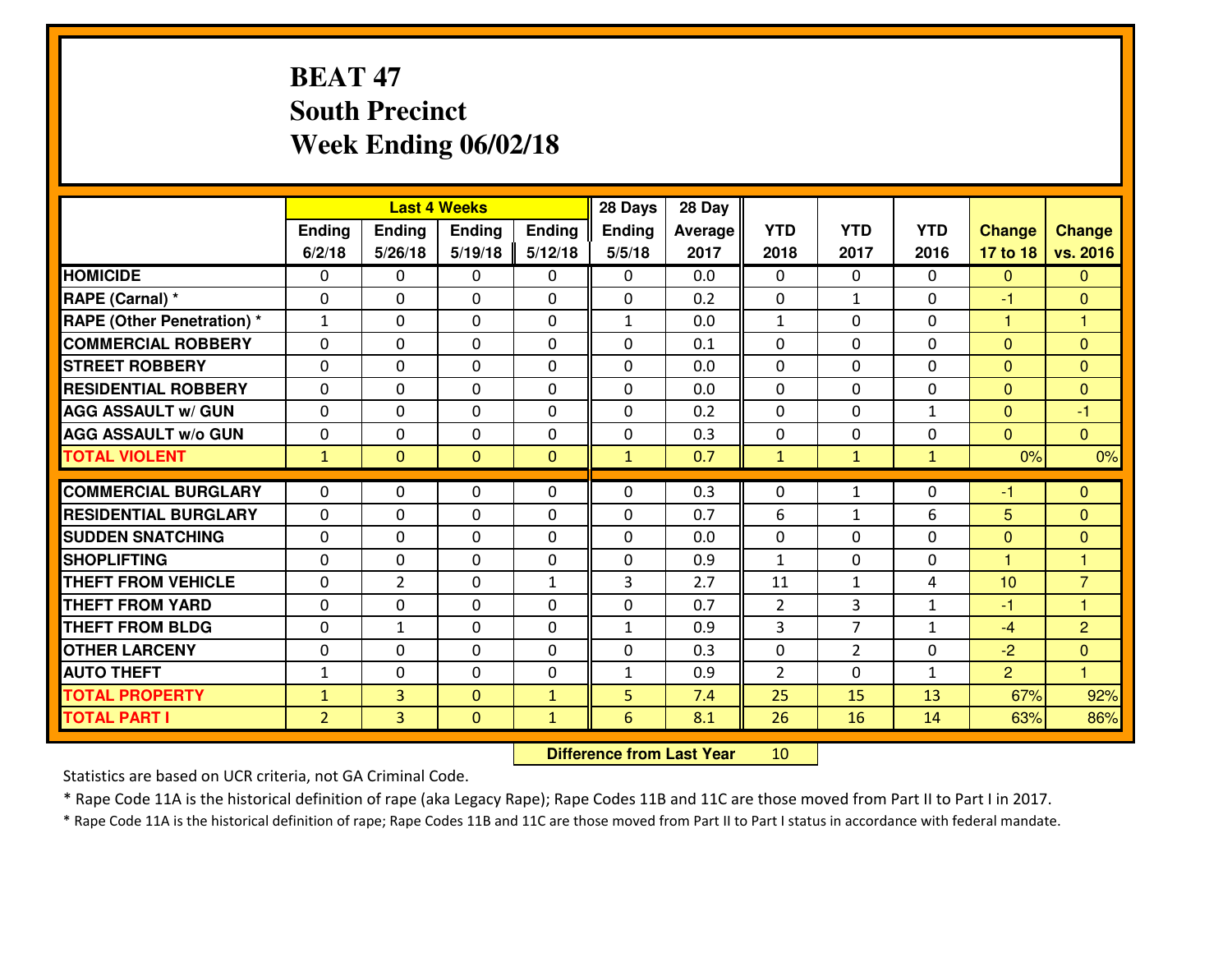

#### **COMPSTATEAST PRECINCTWeek Ending 06/02/18**

**PRECINCT COMMANDER:**

**CAPT. GEORGE GUNDICH**



|                                                                                                  | <b>Week</b><br>Ending | <b>Week</b><br><b>Ending</b> | Weekly<br>Avg   | 28-Day<br><b>Ending</b> | 28-Day<br>Ending                 | Avg<br>$28-Day$                              | <b>YTD</b>       | <b>YTD</b>      | <b>YTD</b>      | <b>Change</b>   | <b>Change</b>          |
|--------------------------------------------------------------------------------------------------|-----------------------|------------------------------|-----------------|-------------------------|----------------------------------|----------------------------------------------|------------------|-----------------|-----------------|-----------------|------------------------|
|                                                                                                  | 6/2/18                | 5/26/18                      | 2017            | 6/2/18                  | 5/5/18                           | 2017                                         | 2018             | 2017            | 2016            | 17 to 18        | vs. 2016               |
| <b>HOMICIDE</b>                                                                                  | 0                     | 0                            | $\Omega$        | $\bf{0}$                | $\mathbf{2}$                     | -1                                           | 6                | 8               | 7               | $\overline{2}$  | -1                     |
| RAPE (Carnal) *                                                                                  | 1                     | 0                            | $\Omega$        | 3                       | 1                                | $\Omega$                                     | 6                | $\mathbf{1}$    | 2               | 5               | $\overline{4}$         |
| <b>RAPE (Other Penetration) *</b>                                                                | $\bf{0}$              | 0                            | 0               | 0                       | 1                                | $\mathbf{1}$                                 | 4                | 9               | 3               | $-5$            | 1                      |
| <b>COMMERCIAL ROBBERY</b>                                                                        | $\bf{0}$              | 0                            | $\mathbf{1}$    | $\mathbf{0}$            | $\Omega$                         | $\overline{c}$                               | $\overline{2}$   | $\overline{18}$ | $\overline{5}$  | $-16$           | $\overline{3}$         |
| <b>ISTREET ROBBERY</b>                                                                           | 1                     | $\mathbf{1}$                 | $\mathbf{1}$    | $\mathbf 2$             | 6                                | 3                                            | 18               | 21              | 43              | $-3$            | $-25$                  |
| <b>RESIDENTIAL ROBBERY</b>                                                                       | 0                     | $\Omega$                     | $\Omega$        | 0                       | $\Omega$                         | $\overline{1}$                               | $\mathbf{0}$     | 3               | $\overline{c}$  | $\overline{3}$  | $\overline{-2}$        |
| <b>AGG ASSAULT w/ GUN</b>                                                                        | $\bf{0}$              | $\overline{2}$               | $\overline{1}$  | 6                       | $\overline{c}$                   | $\overline{4}$                               | 22               | 36              | $\overline{52}$ | $-14$           | $-30$                  |
| <b>AGG ASSAULT w/o GUN</b>                                                                       | 1                     | $\overline{2}$               | $\mathbf{1}$    | 8                       | $\overline{4}$                   | 5                                            | 33               | $\overline{29}$ | $\overline{22}$ | $\overline{4}$  | $\overline{11}$        |
| <b>TOTAL VIOLENT</b>                                                                             | 3                     | $\overline{5}$               | $\overline{4}$  | 19                      | 16                               | 17                                           | 91               | 125             | 136             | $-27%$          | $-33%$                 |
| <b>COMMERCIAL BURGLARY</b>                                                                       | 0                     | 0                            | $\Omega$        | 3                       | $\overline{2}$                   | 2                                            | 11               | 5               | $\overline{27}$ | 6               | -16                    |
| <b>RESIDENTIAL BURGLARY</b>                                                                      | 3                     | 3                            | $\overline{5}$  | 11                      | $\overline{12}$                  | $\overline{18}$                              | 99               | 112             | 174             | $-13$           | $-75$                  |
| <b>SUDDEN SNATCHING</b>                                                                          | $\bf{0}$              | 0                            | 0               | 1                       | $\overline{c}$                   | $\overline{1}$                               | $\overline{6}$   | $\overline{7}$  | $\overline{c}$  | $-1$            | $\overline{4}$         |
| <b>SHOPLIFTING</b>                                                                               | 8                     | 4                            | 5               | 34                      | 31                               | 22                                           | 143              | 122             | 116             | $\overline{21}$ | $\overline{27}$        |
| <b>THEFT FROM VEHICLE</b>                                                                        | 5                     | $\overline{11}$              | $\overline{7}$  | $\overline{26}$         | $\overline{27}$                  | $\overline{27}$                              | $\overline{121}$ | 149             | 122             | $-28$           | $-1$                   |
| <b>THEFT FROM YARD</b>                                                                           | 6                     | $\overline{2}$               | 3               | $\overline{14}$         | $\overline{16}$                  | $\overline{10}$                              | $\overline{58}$  | 60              | 45              | $-2$            | $\overline{13}$        |
| <b>THEFT FROM BLDG</b>                                                                           | 4                     | 4                            | 3               | $\overline{13}$         | $\overline{15}$                  | $\overline{12}$                              | $\overline{72}$  | 68              | 103             | $\overline{4}$  | $-31$                  |
| <b>OTHER LARCENY</b>                                                                             | $\mathbf{1}$          | 0                            | $\overline{1}$  | 1                       | $\overline{5}$                   | $\overline{2}$                               | $\overline{27}$  | $\overline{20}$ | 9               | $\overline{7}$  | $\overline{18}$        |
| <b>AUTO THEFT</b>                                                                                | $\bf{0}$              | 4                            | 3               | 11                      | $\overline{7}$                   | 11                                           | 75               | 68              | $\overline{74}$ | $\overline{7}$  | ٠                      |
| <b>TOTAL PROPERTY</b>                                                                            | 27                    | 28                           | $\overline{27}$ | 114                     | 117                              | 106                                          | 612              | 611             | 672             | 0%              | $-9%$                  |
| <b>TOTAL PART I</b>                                                                              | $\overline{30}$       | $\overline{33}$              | $\overline{31}$ | $\overline{133}$        | 133                              | 123                                          | 703              | 736             | 808             | $-4%$           | $-13%$                 |
| Statistics are based on UCR criteria, not GA Criminal Code, and are                              |                       |                              |                 |                         | <b>Difference from Last Year</b> |                                              | -33              |                 |                 |                 | Last Week Year-to-Date |
| preliminary, based on RMS data at the time prepared, and are subject to change.                  |                       |                              |                 |                         |                                  | <b>At-Fault Police Vehicle Accidents</b>     |                  |                 |                 | 0               | 5                      |
| Cell Shading: white is within 0.6 standard deviation of the mean; red is above; green is below.  |                       |                              |                 |                         |                                  | <b>Not At-Fault Police Vehicle Accidents</b> |                  |                 |                 | 0               | $\overline{2}$         |
| * Code 11A is the pre-2016 definition of rape; Codes 11B and 11C are by federal mandate in 2016. |                       |                              |                 |                         |                                  | <b>Total Police Vehicle Accidents</b>        |                  |                 |                 | $\overline{0}$  | $\overline{7}$         |
|                                                                                                  | Week                  | Week                         | Weekly          | 28-Day                  | $28-Day$                         | Avg                                          |                  |                 |                 |                 |                        |
| <b>Citizen Initiated Calls</b>                                                                   | <b>Ending</b>         | <b>Ending</b>                | Avg             | <b>Ending</b>           | Ending                           | 28-Day                                       | <b>YTD</b>       | <b>YTD</b>      | <b>YTD</b>      | <b>Change</b>   | <b>Change</b>          |
|                                                                                                  | 06/02/18              | 05/26/18                     | 2017            | 06/02/18                | 05/05/18                         | 2017                                         | 2018             | 2017            | 2016            | 17 to 18        | vs. 2016               |
| <b>Midnight Shift</b>                                                                            | 89                    | 39                           | 114             | 358                     | 348                              | 455                                          | 1931             | 2182            | 2183            | $-251$          | $-252$                 |
| <b>Day Shift</b>                                                                                 | 268                   | 265                          | 282             | 1005                    | 1045                             | 1127                                         | 5534             | 5414            | 5534            | 120             | $\Omega$               |
| <b>Afternoon Shift</b>                                                                           | 275                   | 280                          | 294             | 1119                    | 1092                             | 1177                                         | 5763             | 5912            | 6011            | $-149$          | $-248$                 |
| <b>TOTAL CITIZEN CFS</b>                                                                         | 632                   | 632                          | 690             | 2482                    | 2485                             | 2758                                         | 13228            | 13508           | 13728           | $-2.1%$         | $-3.6%$                |
| <b>53S ShotSpotter Calls</b>                                                                     | $\overline{c}$        | 3                            | 8               | $\overline{22}$         | 14                               | $\overline{31}$                              | 131              | 179             | 275             | $-48$           | $-144$                 |
| Sig 53 Shots Fired Calls                                                                         | 17                    | 22                           | 16              | 61                      | 68                               | 64                                           | 442              | 580             | 818             | $-138$          | $-376$                 |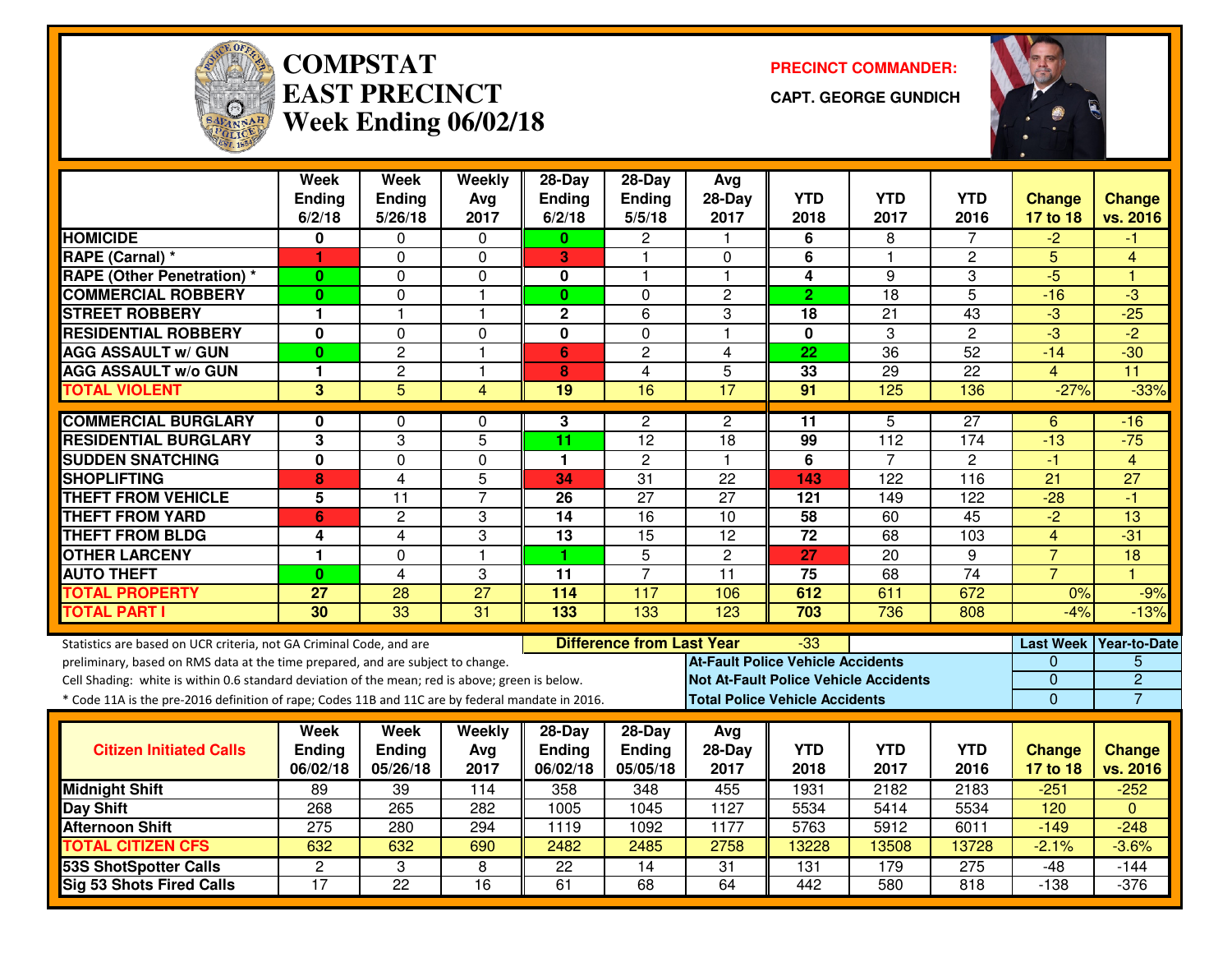### **BEAT 51 East PrecinctWeek Ending 06/02/18**

|                                              |                     |                     | <b>Last 4 Weeks</b> |               | 28 Days        | 28 Day     |                |                |              |                |                 |
|----------------------------------------------|---------------------|---------------------|---------------------|---------------|----------------|------------|----------------|----------------|--------------|----------------|-----------------|
|                                              | <b>Ending</b>       | Ending              | Ending              | <b>Ending</b> | <b>Ending</b>  | Average    | <b>YTD</b>     | <b>YTD</b>     | <b>YTD</b>   | <b>Change</b>  | <b>Change</b>   |
|                                              | 6/2/18              | 5/26/18             | 5/19/18             | 5/12/18       | 5/5/18         | 2017       | 2018           | 2017           | 2016         | 17 to 18       | vs. 2016        |
| <b>HOMICIDE</b>                              | $\Omega$            | 0                   | 0                   | 0             | 0              | 0.0        | $\mathbf{1}$   | $\mathbf{1}$   | $\mathbf{1}$ | $\Omega$       | $\mathbf{0}$    |
| RAPE (Carnal) *                              | $\mathbf{0}$        | $\mathbf{1}$        | $\mathbf{0}$        | 0             | $\mathbf{1}$   | 0.0        | $\overline{2}$ | $\mathbf{0}$   | 0            | 2              | $\overline{2}$  |
| <b>RAPE (Other Penetration) *</b>            | $\mathbf{0}$        | 0                   | $\mathbf{0}$        | 0             | $\Omega$       | 0.0        | 2              | $\overline{2}$ | 0            | $\mathbf{0}$   | $\overline{2}$  |
| <b>COMMERCIAL ROBBERY</b>                    | $\mathbf{0}$        | 0                   | 0                   | $\Omega$      | $\Omega$       | 0.0        | $\mathbf{0}$   | $\mathbf{1}$   | $\mathbf{1}$ | $-1$           | $-1$            |
| <b>STREET ROBBERY</b>                        | $\mathbf{0}$        | 0                   | $\mathbf 0$         | 0             | 0              | 0.1        | 5              | 5              | 4            | $\mathbf{0}$   | $\overline{1}$  |
| <b>RESIDENTIAL ROBBERY</b>                   | $\Omega$            | 0                   | $\mathbf 0$         | 0             | 0              | 0.0        | 0              | $\mathbf{1}$   | 0            | $-1$           | $\Omega$        |
| <b>AGG ASSAULT W/ GUN</b>                    | 0                   | 0                   | 1                   | 0             | $\mathbf{1}$   | 0.1        | $\overline{3}$ | 6              | 16           | $-3$           | $-13$           |
| <b>AGG ASSAULT W/o GUN</b>                   | 0                   | $\mathbf{1}$        | $\mathbf{1}$        | 0             | $\overline{2}$ | 0.2        | 11             | 7              | 6            | $\overline{4}$ | $5\overline{)}$ |
| <b>TOTAL VIOLENT</b>                         | $\mathbf{0}$        | $\overline{2}$      | $\overline{2}$      | $\mathbf{0}$  | $\overline{4}$ | 0.6        | 24             | 23             | 28           | 4%             | $-14%$          |
| <b>COMMERCIAL BURGLARY</b>                   | $\mathbf{1}$        | 0                   | 0                   | 0             | 1              | 0.1        | 3              | $\mathbf{1}$   | 5            | $\overline{2}$ | $-2$            |
|                                              |                     |                     |                     |               |                |            |                |                |              |                |                 |
|                                              |                     |                     |                     |               |                |            |                |                |              |                |                 |
| <b>RESIDENTIAL BURGLARY</b>                  | $\Omega$            | 0                   | 1                   | $\Omega$      | 1              | 0.5        | 7              | 16             | 12           | $-9$           | $-5$            |
| <b>SUDDEN SNATCHING</b>                      | $\mathbf{0}$        | 0                   | $\mathbf 0$         | 0             | 0              | 0.1        | $\mathbf{1}$   | $\overline{2}$ | 0            | -1             | -1              |
| <b>SHOPLIFTING</b>                           | $\overline{2}$      | 0                   | 1                   | 0             | 3              | 0.4        | 10             | 15             | 14           | $-5$           | $-4$            |
| <b>THEFT FROM VEHICLE</b>                    | $\Omega$            | $\mathbf{1}$        | $\mathbf 0$         | 3             | 4              | 0.4        | 22             | 11             | 15           | 11             | $\overline{7}$  |
| <b>THEFT FROM YARD</b>                       | $1\,$               | $\overline{2}$      | $\mathbf{1}$        | 0             | 4              | 0.2        | 8              | 6              | 12           | $\overline{2}$ | $-4$            |
| <b>THEFT FROM BLDG</b>                       | 0                   | $\mathbf{1}$        | $\mathbf 0$         | 0             | $\mathbf{1}$   | 0.4        | 12             | 9              | 14           | 3              | $-2$            |
| <b>OTHER LARCENY</b>                         | 0                   | 0                   | $\mathbf 0$         | 0             | 0              | 0.1        | 8              | 3              | $\mathbf{1}$ | 5              | $\overline{7}$  |
| <b>AUTO THEFT</b>                            | 0                   | $\mathbf{1}$        | 0                   | 0             | $\mathbf{1}$   | 0.3        | 11             | 12             | 12           | $-1$           | $-1$            |
| <b>TOTAL PROPERTY</b><br><b>TOTAL PART I</b> | 4<br>$\overline{4}$ | 5<br>$\overline{7}$ | 3<br>5              | 3<br>3        | 15<br>19       | 2.5<br>3.1 | 82<br>106      | 75<br>98       | 85<br>113    | 9%<br>8%       | $-4%$<br>$-6%$  |

 **Difference from Last Year**<sup>8</sup>

Statistics are based on UCR criteria, not GA Criminal Code.

\* Rape Code 11A is the historical definition of rape (aka Legacy Rape); Rape Codes 11B and 11C are those moved from Part II to Part I in 2017.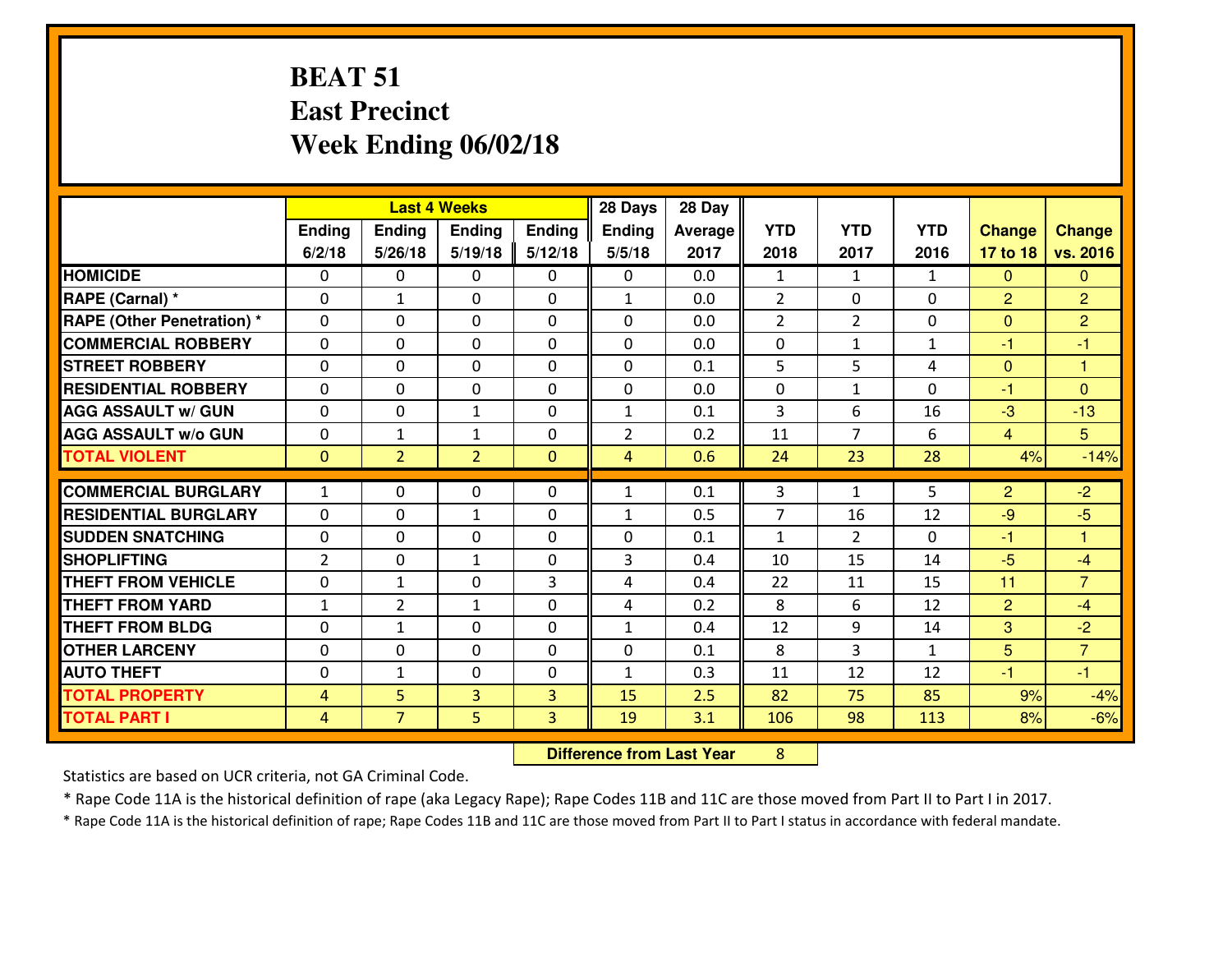### **BEAT 52 East PrecinctWeek Ending 06/02/18**

|                                              |                                  |                                | <b>Last 4 Weeks</b> |                     | 28 Days        | 28 Day       |                |                |                |                  |                |
|----------------------------------------------|----------------------------------|--------------------------------|---------------------|---------------------|----------------|--------------|----------------|----------------|----------------|------------------|----------------|
|                                              | <b>Ending</b>                    | Ending                         | Ending              | <b>Ending</b>       | <b>Ending</b>  | Average      | <b>YTD</b>     | <b>YTD</b>     | <b>YTD</b>     | <b>Change</b>    | <b>Change</b>  |
|                                              | 6/2/18                           | 5/26/18                        | 5/19/18             | 5/12/18             | 5/5/18         | 2017         | 2018           | 2017           | 2016           | 17 to 18         | vs. 2016       |
| <b>HOMICIDE</b>                              | $\Omega$                         | 0                              | 0                   | 0                   | 0              | 0.0          | $\Omega$       | $\Omega$       | $\mathfrak{D}$ | $\Omega$         | $-2$           |
| RAPE (Carnal) *                              | $\mathbf{0}$                     | 0                              | $\mathbf 0$         | $\mathbf{1}$        | $\mathbf{1}$   | 0.1          | $\overline{2}$ | $\mathbf{0}$   | 0              | 2                | $\overline{2}$ |
| <b>RAPE (Other Penetration) *</b>            | $\mathbf{0}$                     | 0                              | $\mathbf{0}$        | 0                   | $\Omega$       | 0.2          | $\mathbf{0}$   | $\overline{2}$ | 0              | $-2$             | $\mathbf{0}$   |
| <b>COMMERCIAL ROBBERY</b>                    | $\mathbf{0}$                     | 0                              | 0                   | $\Omega$            | $\Omega$       | 0.0          | 1              | 0              | 0              | $\mathbf{1}$     | 1              |
| <b>STREET ROBBERY</b>                        | $\mathbf{0}$                     | 0                              | $\mathbf 0$         | 0                   | $\Omega$       | 1.1          | $\overline{2}$ | 6              | 12             | $-4$             | $-10$          |
| <b>RESIDENTIAL ROBBERY</b>                   | $\Omega$                         | 0                              | $\mathbf 0$         | 0                   | 0              | 0.3          | 0              | $\mathbf{1}$   | $\mathbf{1}$   | $-1$             | $-1$           |
| <b>AGG ASSAULT W/ GUN</b>                    | 0                                | 0                              | $\mathbf 0$         | 0                   | 0              | 0.5          | $\overline{2}$ | 5              | 13             | $-3$             | $-11$          |
| <b>AGG ASSAULT W/o GUN</b>                   | $1\,$                            | $\mathbf{1}$                   | $\mathbf 0$         | 0                   | $\overline{2}$ | 1.2          | 6              | 5              | $\overline{2}$ | $\mathbf{1}$     | $\overline{4}$ |
| <b>TOTAL VIOLENT</b>                         | $\mathbf{1}$                     | $\mathbf{1}$                   | $\mathbf{0}$        | $\mathbf{1}$        | 3              | 3.4          | 13             | 19             | 30             | $-32%$           | $-57%$         |
| <b>COMMERCIAL BURGLARY</b>                   | $\mathbf{0}$                     | $\mathbf{1}$                   | 0                   | 0                   | 1              | 0.2          | 1              | $\mathbf{1}$   | 0              | $\mathbf{0}$     | 1              |
| <b>RESIDENTIAL BURGLARY</b>                  | $\Omega$                         | 0                              | 1                   | $\mathbf{1}$        | $\overline{2}$ | 2.6          | 24             | 11             | 25             | 13               | -1             |
| <b>SUDDEN SNATCHING</b>                      | 1                                | 0                              | $\mathbf 0$         | 0                   | $\mathbf{1}$   |              | $\mathbf{1}$   | $\overline{2}$ | 0              |                  | $\overline{1}$ |
|                                              |                                  |                                |                     |                     |                |              |                |                |                |                  |                |
|                                              |                                  |                                |                     |                     |                | 0.3          |                |                |                | -1               |                |
| <b>SHOPLIFTING</b>                           | 0                                | 0                              | $\mathbf{1}$        | 0                   | $\mathbf{1}$   | 0.3          | $\mathbf{1}$   | $\overline{2}$ | $\overline{2}$ | $-1$             | $-1$           |
| <b>THEFT FROM VEHICLE</b>                    | $\mathbf{1}$                     | 0                              | $\mathbf 0$         | $\Omega$            | $\mathbf{1}$   | 7.2          | 12             | 36             | 14             | $-24$            | $-2$           |
| <b>THEFT FROM YARD</b>                       | 0                                | 0                              | $\mathbf{1}$        | 0                   | $\mathbf{1}$   | 1.8          | $\overline{7}$ | 13             | $\overline{7}$ | $-6$             | $\overline{0}$ |
| <b>THEFT FROM BLDG</b>                       | 0                                | 0                              | $\mathbf 0$         | $\mathbf{1}$        | $\mathbf{1}$   | 1.3          | $\overline{7}$ | $\overline{7}$ | 12             | $\mathbf{0}$     | $-5$           |
| <b>OTHER LARCENY</b>                         | 0                                | 0                              | $\mathbf 0$         | 0                   | 0              | 0.5          | 5              | 4              | 4              | $\mathbf{1}$     | 1              |
| <b>AUTO THEFT</b>                            | 0                                | 0                              | 1                   | 0                   | $\mathbf{1}$   | 2.5          | 15             | 9              | $\overline{7}$ | $6\phantom{1}$   | 8              |
| <b>TOTAL PROPERTY</b><br><b>TOTAL PART I</b> | $\overline{2}$<br>$\overline{3}$ | $\mathbf{1}$<br>$\overline{2}$ | 4<br>4              | $\overline{2}$<br>3 | 9<br>12        | 16.6<br>20.0 | 73<br>86       | 85<br>104      | 71<br>101      | $-14%$<br>$-17%$ | 3%<br>$-15%$   |

 **Difference from Last Year**-18

Statistics are based on UCR criteria, not GA Criminal Code.

\* Rape Code 11A is the historical definition of rape (aka Legacy Rape); Rape Codes 11B and 11C are those moved from Part II to Part I in 2017.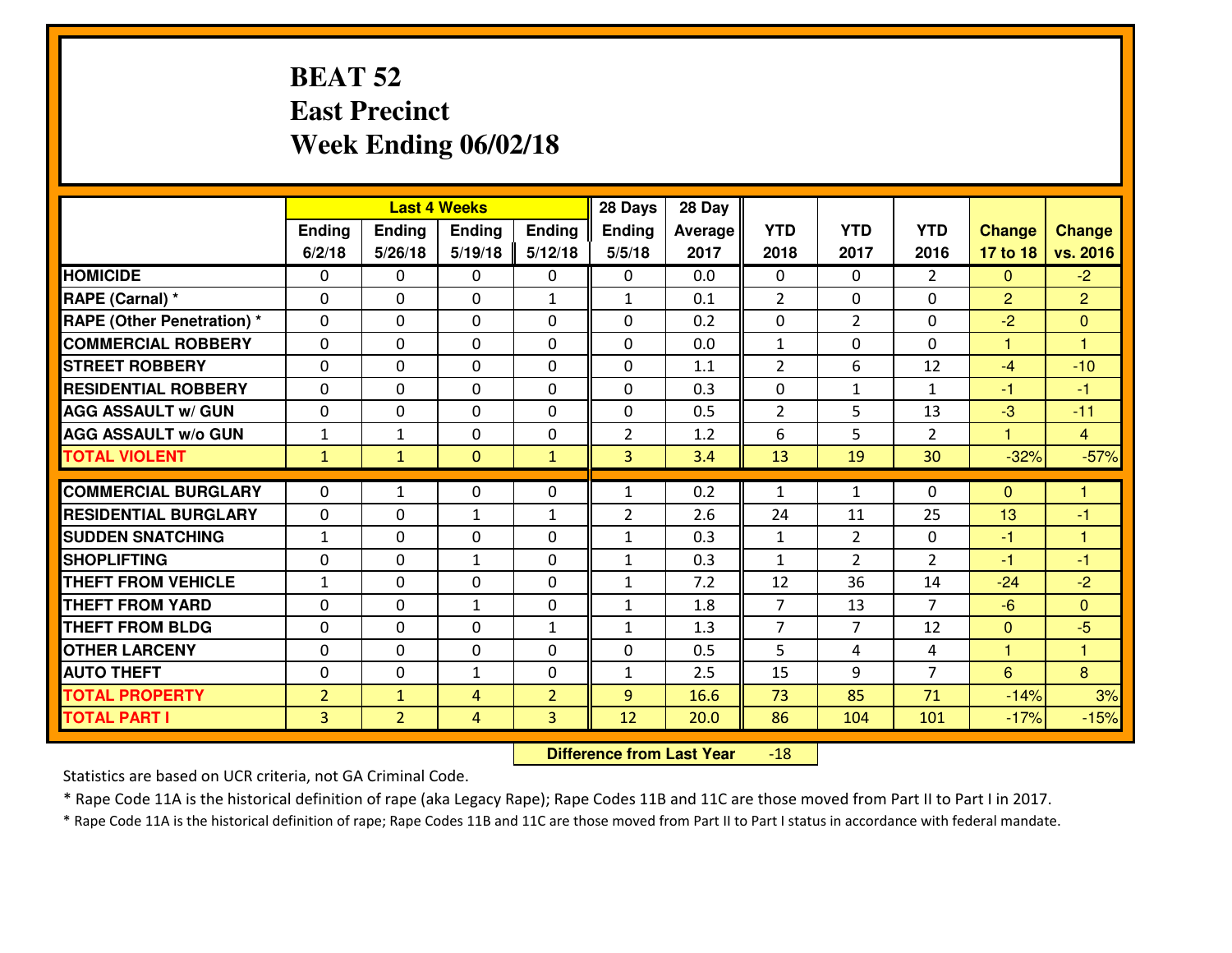#### **BEAT 53 East PrecinctWeek Ending 06/02/18**

|                                              |                                  |                | <b>Last 4 Weeks</b> |                     | 28 Days        | 28 Day       |                |                |                |                |                  |
|----------------------------------------------|----------------------------------|----------------|---------------------|---------------------|----------------|--------------|----------------|----------------|----------------|----------------|------------------|
|                                              | <b>Ending</b>                    | Ending         | Ending              | <b>Ending</b>       | <b>Ending</b>  | Average      | <b>YTD</b>     | <b>YTD</b>     | <b>YTD</b>     | <b>Change</b>  | <b>Change</b>    |
|                                              | 6/2/18                           | 5/26/18        | 5/19/18             | 5/12/18             | 5/5/18         | 2017         | 2018           | 2017           | 2016           | 17 to 18       | vs. 2016         |
| <b>HOMICIDE</b>                              | $\Omega$                         | 0              | 0                   | 0                   | 0              | 0.5          | $\Omega$       | 4              | $\mathbf{1}$   | $-4$           | $-1$             |
| RAPE (Carnal) *                              | $\mathbf{0}$                     | $\mathbf{1}$   | $\mathbf{0}$        | 0                   | $\mathbf{1}$   | 0.1          | $\mathbf{1}$   | $\mathbf{0}$   | $\mathbf{1}$   | 1              | $\mathbf{0}$     |
| <b>RAPE (Other Penetration) *</b>            | $\mathbf{0}$                     | 0              | $\mathbf{0}$        | 0                   | $\Omega$       | 0.2          | $\mathbf{0}$   | $\overline{2}$ | $\overline{2}$ | $-2$           | $-2$             |
| <b>COMMERCIAL ROBBERY</b>                    | $\mathbf{0}$                     | 0              | 0                   | $\Omega$            | $\Omega$       | 0.1          | $\mathbf{0}$   | 0              | 0              | $\mathbf{0}$   | $\Omega$         |
| <b>STREET ROBBERY</b>                        | $\mathbf{0}$                     | 0              | $\mathbf 0$         | 0                   | $\Omega$       | 0.3          | 4              | $\mathbf{1}$   | 8              | 3              | $-4$             |
| <b>RESIDENTIAL ROBBERY</b>                   | $\Omega$                         | 0              | $\mathbf 0$         | 0                   | 0              | 0.2          | 0              | 0              | $\mathbf{1}$   | $\overline{0}$ | $-1$             |
| <b>AGG ASSAULT W/ GUN</b>                    | 0                                | $\mathbf{1}$   | 1                   | 0                   | $\overline{2}$ | 1.7          | 5              | 11             | 5              | $-6$           | $\overline{0}$   |
| <b>AGG ASSAULT W/o GUN</b>                   | $1\,$                            | 0              | $\mathbf{1}$        | $\mathbf{1}$        | 3              | 1.2          | $\overline{7}$ | 6              | 4              | $\mathbf{1}$   | $\mathbf{3}$     |
| <b>TOTAL VIOLENT</b>                         | $\mathbf{1}$                     | $\overline{2}$ | $\overline{2}$      | $\mathbf{1}$        | 6              | 4.3          | 17             | 24             | 22             | $-29%$         | $-23%$           |
| <b>COMMERCIAL BURGLARY</b>                   | $\mathbf{0}$                     | 0              | 0                   | 0                   | $\Omega$       | 0.1          | 1              | $\Omega$       | $\overline{2}$ | 1              | -1               |
|                                              |                                  |                |                     |                     |                |              |                |                |                |                |                  |
|                                              |                                  |                |                     |                     |                |              |                |                |                |                |                  |
| <b>RESIDENTIAL BURGLARY</b>                  | $\Omega$                         | $\overline{2}$ | $\mathbf{0}$        | $\mathbf{1}$        | 3              | 2.5          | 18             | 11             | 35             | $\overline{7}$ | $-17$            |
| <b>SUDDEN SNATCHING</b>                      | $\mathbf{0}$                     | 0              | 0                   | 0                   | 0              | 0.2          | $\mathbf{1}$   | $\mathbf{1}$   | $\overline{2}$ | $\mathbf{0}$   | $-1$             |
| <b>SHOPLIFTING</b>                           | $\mathbf{1}$                     | $\mathbf{1}$   | $\mathbf 0$         | $\overline{2}$      | 4              | 0.1          | $\overline{7}$ | $\Omega$       | $\mathbf{1}$   | $\overline{7}$ | $6\phantom{1}6$  |
| <b>THEFT FROM VEHICLE</b>                    | $\Omega$                         | $\overline{2}$ | $\mathbf{1}$        | $\Omega$            | 3              | 6.3          | 22             | 20             | 21             | $\overline{2}$ | $\overline{1}$   |
| <b>THEFT FROM YARD</b>                       | 0                                | $\overline{2}$ | $\mathbf 0$         | $\mathbf{1}$        | 3              | 2.2          | 13             | 11             | $\overline{7}$ | $\overline{2}$ | 6                |
| <b>THEFT FROM BLDG</b>                       | $\mathbf{0}$                     | $\overline{2}$ | 1                   | $\mathbf{1}$        | 4              | 4.4          | 15             | 18             | 34             | $-3$           | $-19$            |
| <b>OTHER LARCENY</b>                         | 0                                | 0              | $\mathbf 0$         | $\mathbf{1}$        | $\mathbf{1}$   | 0.3          | 4              | $\overline{2}$ | 0              | $\overline{2}$ | $\overline{4}$   |
| <b>AUTO THEFT</b>                            | $\mathbf{1}$                     | $\mathbf{1}$   | 1                   | 0                   | 3              | 2.7          | 13             | 10             | 16             | 3              | $-3$             |
| <b>TOTAL PROPERTY</b><br><b>TOTAL PART I</b> | $\overline{2}$<br>$\overline{3}$ | 10<br>12       | $\overline{3}$<br>5 | 6<br>$\overline{7}$ | 21<br>27       | 18.7<br>23.0 | 94<br>111      | 73<br>97       | 118<br>140     | 29%<br>14%     | $-20%$<br>$-21%$ |

 **Difference from Last Year**<sup>14</sup>

Statistics are based on UCR criteria, not GA Criminal Code.

\* Rape Code 11A is the historical definition of rape (aka Legacy Rape); Rape Codes 11B and 11C are those moved from Part II to Part I in 2017.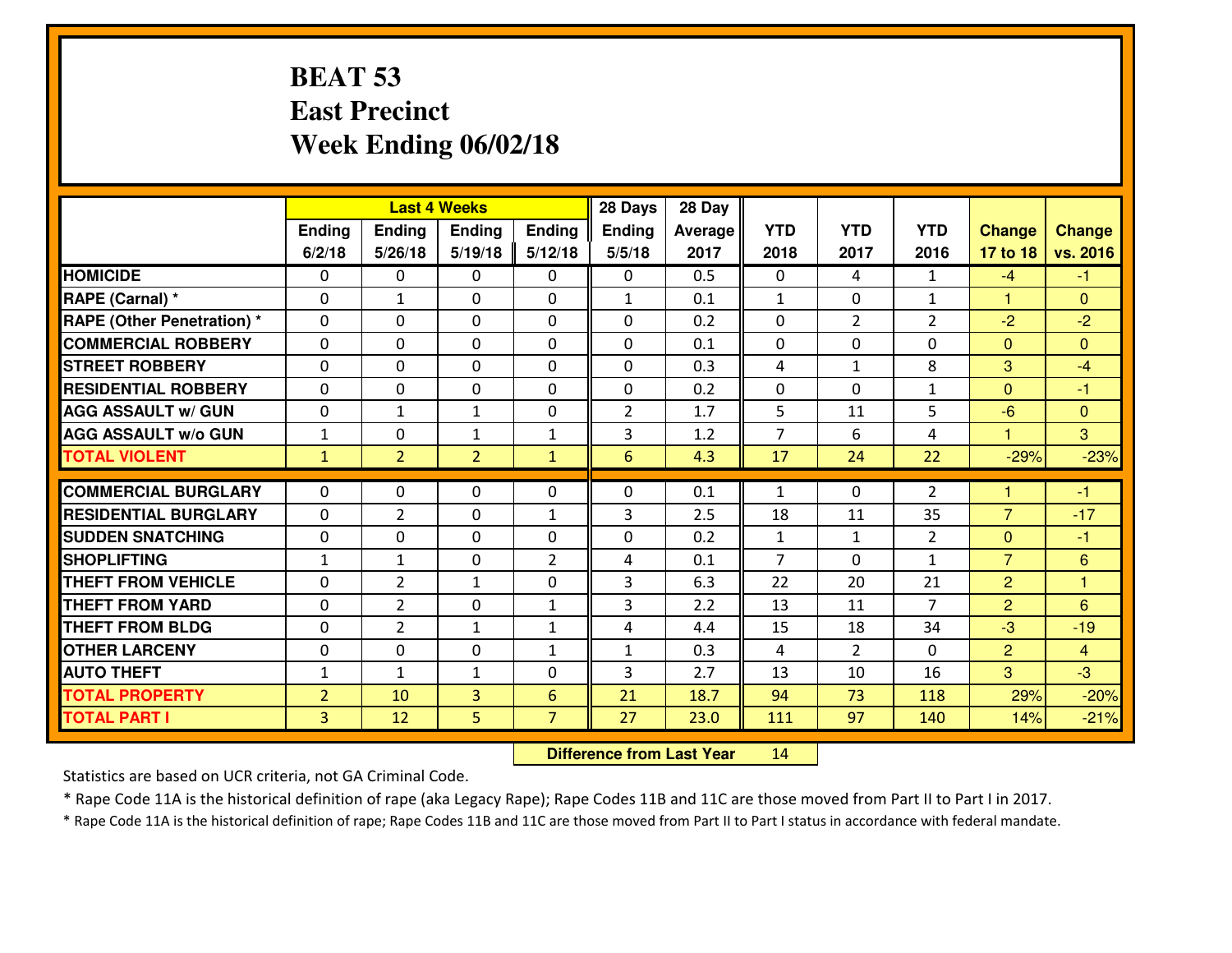### **BEAT 54 East PrecinctWeek Ending 06/02/18**

|                                  |                |                | <b>Last 4 Weeks</b> |              | 28 Days           | 28 Day  |              |                |                |                |                |
|----------------------------------|----------------|----------------|---------------------|--------------|-------------------|---------|--------------|----------------|----------------|----------------|----------------|
|                                  | Ending         | Ending         | <b>Ending</b>       | Ending       | <b>Ending</b>     | Average | <b>YTD</b>   | <b>YTD</b>     | <b>YTD</b>     | <b>Change</b>  | <b>Change</b>  |
|                                  | 6/2/18         | 5/26/18        | 5/19/18             | 5/12/18      | 5/5/18            | 2017    | 2018         | 2017           | 2016           | 17 to 18       | vs. 2016       |
| <b>HOMICIDE</b>                  | $\Omega$       | 0              | $\Omega$            | 0            | $\Omega$          | 0.2     | 4            | 3              | $\mathbf{1}$   | -1             | 3              |
| RAPE (Carnal) *                  | $\Omega$       | 0              | $\mathbf{0}$        | $\Omega$     | $\Omega$          | 0.1     | $\Omega$     | 0              | 0              | $\Omega$       | $\Omega$       |
| <b>RAPE (Other Penetration)*</b> | 0              | 0              | $\mathbf 0$         | 0            | 0                 | 0.1     | 0            | 0              | $\mathbf{1}$   | $\overline{0}$ | $-1$           |
| <b>COMMERCIAL ROBBERY</b>        | 0              | 0              | $\mathbf 0$         | 0            | 0                 | 0.9     | $\mathbf{1}$ | 10             | 0              | $-9$           | $\overline{1}$ |
| <b>STREET ROBBERY</b>            | 0              | 0              | $\mathbf 0$         | 0            | 0                 | 0.8     | 3            | 6              | 11             | $-3$           | $-8$           |
| <b>RESIDENTIAL ROBBERY</b>       | 0              | 0              | $\mathbf 0$         | $\mathbf{0}$ | 0                 | 0.0     | 0            | 0              | 0              | $\Omega$       | $\mathbf{0}$   |
| <b>AGG ASSAULT W/ GUN</b>        | $1\,$          | 0              | $\mathbf 0$         | 0            | $\mathbf{1}$      | 1.1     | 8            | 8              | 12             | $\mathbf{0}$   | $-4$           |
| <b>AGG ASSAULT W/o GUN</b>       | 0              | 1              | 0                   | 0            | $\mathbf{1}$      | 0.8     | 3            | 8              | $\overline{2}$ | $-5$           | 1              |
| <b>TOTAL VIOLENT</b>             | $\mathbf{1}$   | $\mathbf{1}$   | $\overline{0}$      | $\mathbf{0}$ | $\overline{2}$    | 4.0     | 19           | 35             | 27             | $-46%$         | $-30%$         |
| <b>COMMERCIAL BURGLARY</b>       | $\mathbf{1}$   | 0              | $\mathbf{0}$        | 0            | $\mathbf{1}$      | 0.7     | 2            | $\overline{2}$ | 8              | $\Omega$       | $-6$           |
| <b>RESIDENTIAL BURGLARY</b>      | 0              |                |                     | 0            |                   | 5.1     | 26           | 30             | 43             | $-4$           | $-17$          |
| <b>SUDDEN SNATCHING</b>          | 0              | 1<br>0         | 0<br>$\mathbf 0$    | 0            | $\mathbf{1}$<br>0 | 0.1     | $\mathbf{0}$ | $\Omega$       | 0              | $\Omega$       | $\mathbf{0}$   |
| <b>SHOPLIFTING</b>               | $\mathbf{1}$   | 3              | 1                   | 3            | 8                 | 5.0     | 37           | 14             | 30             | 23             | $\overline{7}$ |
| <b>THEFT FROM VEHICLE</b>        | 0              | $\overline{2}$ | $\mathbf 0$         | $\mathbf{1}$ | 3                 | 5.3     | 19           | 35             | 33             | $-16$          | $-14$          |
| <b>THEFT FROM YARD</b>           | 0              | 0              | $\mathbf 0$         | $\mathbf{1}$ | $\mathbf{1}$      | 2.3     | 12           | 14             | 8              | $-2$           | $\overline{4}$ |
| <b>THEFT FROM BLDG</b>           | 0              | $\mathbf{1}$   | $\mathbf{1}$        | $\mathbf{1}$ | 3                 | 2.3     | 17           | 17             | 14             | $\Omega$       | 3              |
| <b>OTHER LARCENY</b>             | 0              | 0              | $\mathbf 0$         | 0            | 0                 | 0.2     | 5            | $\overline{2}$ | 3              | 3              | $\overline{2}$ |
| <b>AUTO THEFT</b>                | 0              | $\mathbf{1}$   | $\overline{2}$      | 0            | 3                 | 1.9     | 18           | 19             | 17             | $-1$           | $\overline{1}$ |
| <b>TOTAL PROPERTY</b>            | $\overline{2}$ | 8              | 4                   | 6            | 20                | 22.9    | 136          | 133            | 156            | 2%             | $-13%$         |
| <b>TOTAL PART I</b>              | $\overline{3}$ | 9              |                     | 6            | 22                | 26.8    |              |                |                |                |                |
|                                  |                |                | $\overline{4}$      |              |                   |         | 155          | 168            | 183            | $-8%$          | $-15%$         |

 **Difference from Last Year**-13

Statistics are based on UCR criteria, not GA Criminal Code.

\* Rape Code 11A is the historical definition of rape (aka Legacy Rape); Rape Codes 11B and 11C are those moved from Part II to Part I in 2017.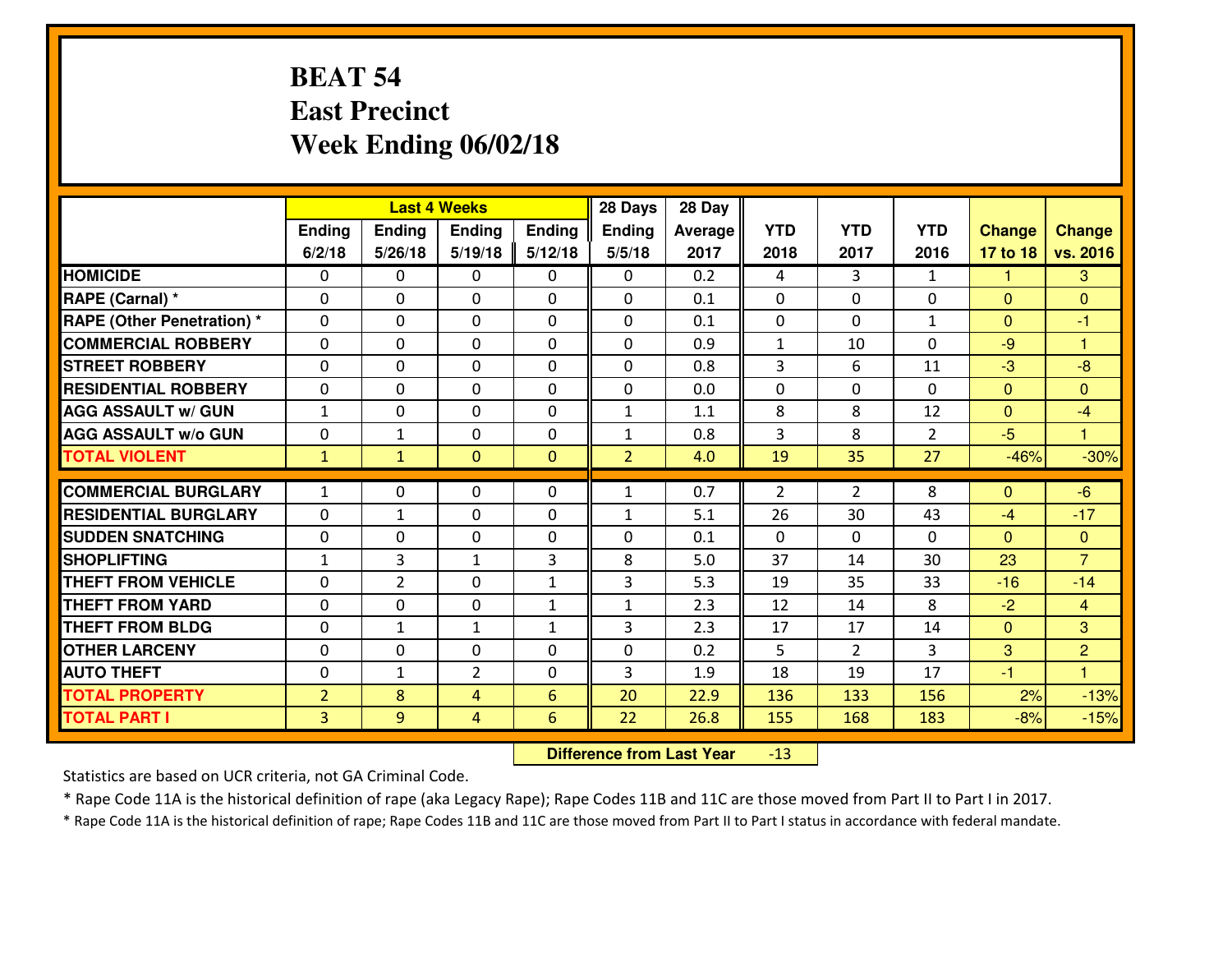#### **BEAT 55 East PrecinctWeek Ending 06/02/18**

|                                  |                 |              | <b>Last 4 Weeks</b> |                | 28 Days        | 28 Day  |                |                |                |                |                      |
|----------------------------------|-----------------|--------------|---------------------|----------------|----------------|---------|----------------|----------------|----------------|----------------|----------------------|
|                                  | Ending          | Ending       | Ending              | <b>Ending</b>  | <b>Ending</b>  | Average | <b>YTD</b>     | <b>YTD</b>     | <b>YTD</b>     | <b>Change</b>  | <b>Change</b>        |
|                                  | 6/2/18          | 5/26/18      | 5/19/18             | 5/12/18        | 5/5/18         | 2017    | 2018           | 2017           | 2016           | 17 to 18       | vs. 2016             |
| <b>HOMICIDE</b>                  | 0               | 0            | 0                   | 0              | 0              | 0.0     | $\mathbf{1}$   | $\Omega$       | 0              | 1              | 1                    |
| RAPE (Carnal) *                  | $\mathbf{0}$    | 0            | 0                   | $\Omega$       | 0              | 0.0     | 0              | $\Omega$       | 0              | $\Omega$       | $\overline{0}$       |
| <b>RAPE (Other Penetration)*</b> | $\Omega$        | $\Omega$     | $\mathbf 0$         | $\Omega$       | $\Omega$       | 0.0     | $\Omega$       | $\Omega$       | $\Omega$       | $\Omega$       | $\Omega$             |
| <b>COMMERCIAL ROBBERY</b>        | $\Omega$        | $\Omega$     | $\mathbf 0$         | $\Omega$       | 0              | 1.0     | $\Omega$       | $\overline{7}$ | $\overline{2}$ | $-7$           | $-2$                 |
| <b>ISTREET ROBBERY</b>           | $\mathbf{0}$    | 0            | $\mathbf{1}$        | $\mathbf{1}$   | $\overline{2}$ | 0.2     | 3              | $\mathbf{1}$   | 5              | $\overline{2}$ | $-2$                 |
| <b>RESIDENTIAL ROBBERY</b>       | 0               | 0            | $\mathbf 0$         | 0              | 0              | 0.0     | 0              | $\mathbf{1}$   | 0              | $-1$           | $\overline{0}$       |
| <b>AGG ASSAULT W/ GUN</b>        | $\mathbf{1}$    | $\mathbf{1}$ | $\mathbf 0$         | 0              | $\overline{2}$ | 0.5     | $\overline{3}$ | 4              | 3              | $-1$           | $\overline{0}$       |
| <b>AGG ASSAULT W/o GUN</b>       | 0               | 0            | $\mathbf 0$         | $\mathbf{0}$   | 0              | 0.5     | 3              | $\mathbf{1}$   | 5              | $\overline{2}$ | $-2$                 |
| <b>TOTAL VIOLENT</b>             | $\mathbf{1}$    | $\mathbf{1}$ | $\mathbf{1}$        | $\mathbf{1}$   | $\overline{4}$ | 2.2     | 10             | 14             | 15             | $-29%$         | $-33%$               |
| <b>COMMERCIAL BURGLARY</b>       | $\Omega$        | 0            | $\mathbf{0}$        | $\Omega$       | $\Omega$       | 0.3     | 3              | $\Omega$       | 6              | 3              | $-3$                 |
|                                  |                 |              |                     |                |                |         |                |                |                |                |                      |
| <b>RESIDENTIAL BURGLARY</b>      | $\Omega$        | $\mathbf{1}$ | $\mathbf 0$         | 0              | 1              | 3.4     | 9              | 24             | 20             | $-15$          | $-11$                |
| <b>SUDDEN SNATCHING</b>          | 0               | $\Omega$     | $\mathbf 0$         | 0              | 0              | 0.2     | $\mathbf{1}$   | $\mathbf{1}$   | $\Omega$       | $\Omega$       | $\blacktriangleleft$ |
| <b>SHOPLIFTING</b>               | 5               | 9            | $\mathbf{1}$        | 3              | 18             | 13.8    | 86             | 90             | 60             | $-4$           | 26                   |
| <b>THEFT FROM VEHICLE</b>        | $\mathbf{1}$    | 3            | 5                   | $\mathbf{1}$   | 10             | 4.1     | 23             | 24             | 25             | $-1$           | $-2$                 |
| <b>THEFT FROM YARD</b>           | 0               | $\mathbf{1}$ | $\mathbf 0$         | $\overline{2}$ | 3              | 1.5     | 11             | $\overline{7}$ | 5              | $\overline{4}$ | 6                    |
| <b>THEFT FROM BLDG</b>           | $\mathbf{0}$    | 0            | 1                   | 0              | $\mathbf{1}$   | 1.5     | $\overline{7}$ | $\overline{7}$ | 18             | $\mathbf{0}$   | $-11$                |
| <b>OTHER LARCENY</b>             | 0               | 0            | $\mathbf 0$         | 0              | 0              | 0.6     | $\overline{2}$ | 4              | 0              | $-2$           | $\overline{2}$       |
| <b>AUTO THEFT</b>                | 0               | $\mathbf{1}$ | 0                   | 0              | 1              | 1.7     | 10             | 5              | 13             | 5 <sup>5</sup> | $-3$                 |
| <b>TOTAL PROPERTY</b>            | $6\phantom{1}6$ | 15           | $\overline{7}$      | 6              | 34             | 27.2    | 152            | 162            | 147            | $-6%$          | 3%                   |
| <b>TOTAL PART I</b>              | $\overline{7}$  | 16           | 8                   | $\overline{7}$ | 38             | 29.4    | 162            | 176            | 162            | $-8%$          | 0%                   |

 **Difference from Last Year**-14

Statistics are based on UCR criteria, not GA Criminal Code.

\* Rape Code 11A is the historical definition of rape (aka Legacy Rape); Rape Codes 11B and 11C are those moved from Part II to Part I in 2017.